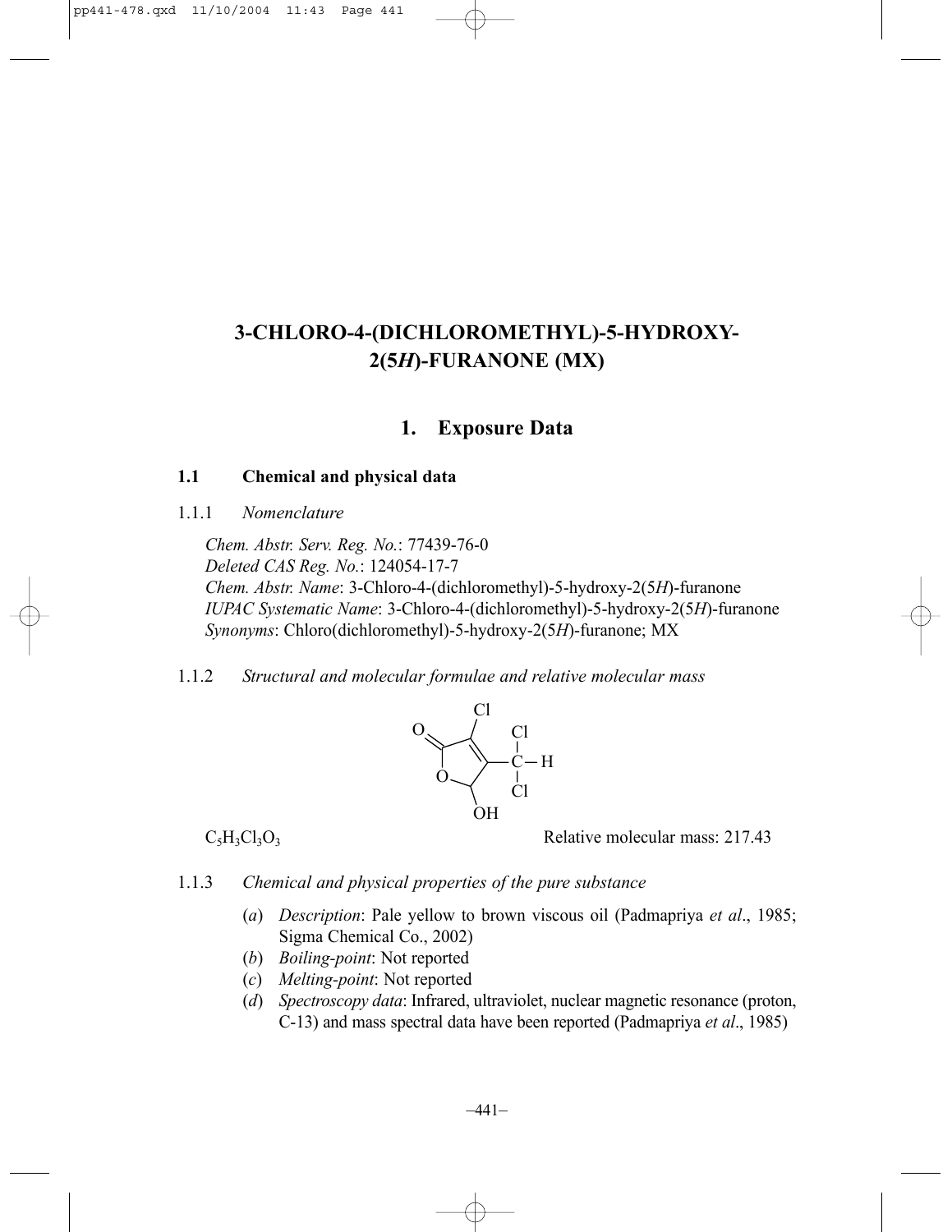- (*e*) *Solubility*: Soluble in water (50.8 mg/mL at pH 2; 43.7 mg/mL at pH 7); soluble in organic solvents (Vartiainen *et al*., 1991; Sigma Chemical Co., 2002)
- (*f*) *Stability*: Stable in ethyl acetate and acidic water solutions (Vartiainen *et al*., 1991); may decompose on exposure to light or heat (Sigma Chemical Co., 2002)
- (*g*) *Octanol/water partition coefficient (P)*: 1.13 at pH 2; –0.44 at pH 7 (Vartiainen *et al*., 1991)

### 1.1.4 *Technical products and impurities*

3-Chloro-4-(dichloromethyl)-5-hydroxy-2(5*H*)-furanone (MX) is not known to be produced commercially except for research purposes (Sigma-Aldrich Co., 2002).

### 1.1.5 *Analysis*

Analysis in water samples is difficult because MX is usually present at trace levels (nanograms per litre) and it is thermolabile. Analytical methods for MX require pre-concentration of several litres of water, a clean-up of the water extract (adsorption on XAD resins, desorption with ethyl acetate, evaporation of the solvent), its derivatization (methylation with an acidic methanol solution) and high-resolution gas chromatography (GC) coupled to low- or high-resolution mass spectrometry (MS). An alternative to highresolution MS is an ion-trap mass spectrometer with MS capabilities. An ion-trap detector with electron ionization and MS–MS fragmentation was used for the selective determination of MX and its chlorinated and brominated analogues (Charles *et al*., 1992; Romero *et al*., 1997; Onstad & Weinberg, 2001; Zwiener & Kronberg, 2001).

In potable water, MX is routinely determined by derivatization with methanol, followed by GC–MS. Electron capture detection is usually only suitable to detect MX present in clean matrices; chlorinated tap-water cannot be analysed for MX by this method due to the presence of many interfering contaminants. Derivatization with other alcohols can improve the detection of MX. Results achieved using propyl alcohols have been described. Results obtained with butyl alcohols as MX derivatization agents have also been reported; derivatization with *sec*-butanol was presented as a method which significantly lowers GC–MS detection levels of MX (Nawrocki *et al*., 1997, 2001).

# **1.2 Production and use**

### 1.2.1 *Production*

Padmapriya *et al*. (1985) and Franzén and Kronberg (1995) have reported methods for the synthesis of MX.

MX is produced commercially only in small quantities for research purposes. It is a product of the chlorine-based disinfection of drinking-water (see Section 1.3.4). Like other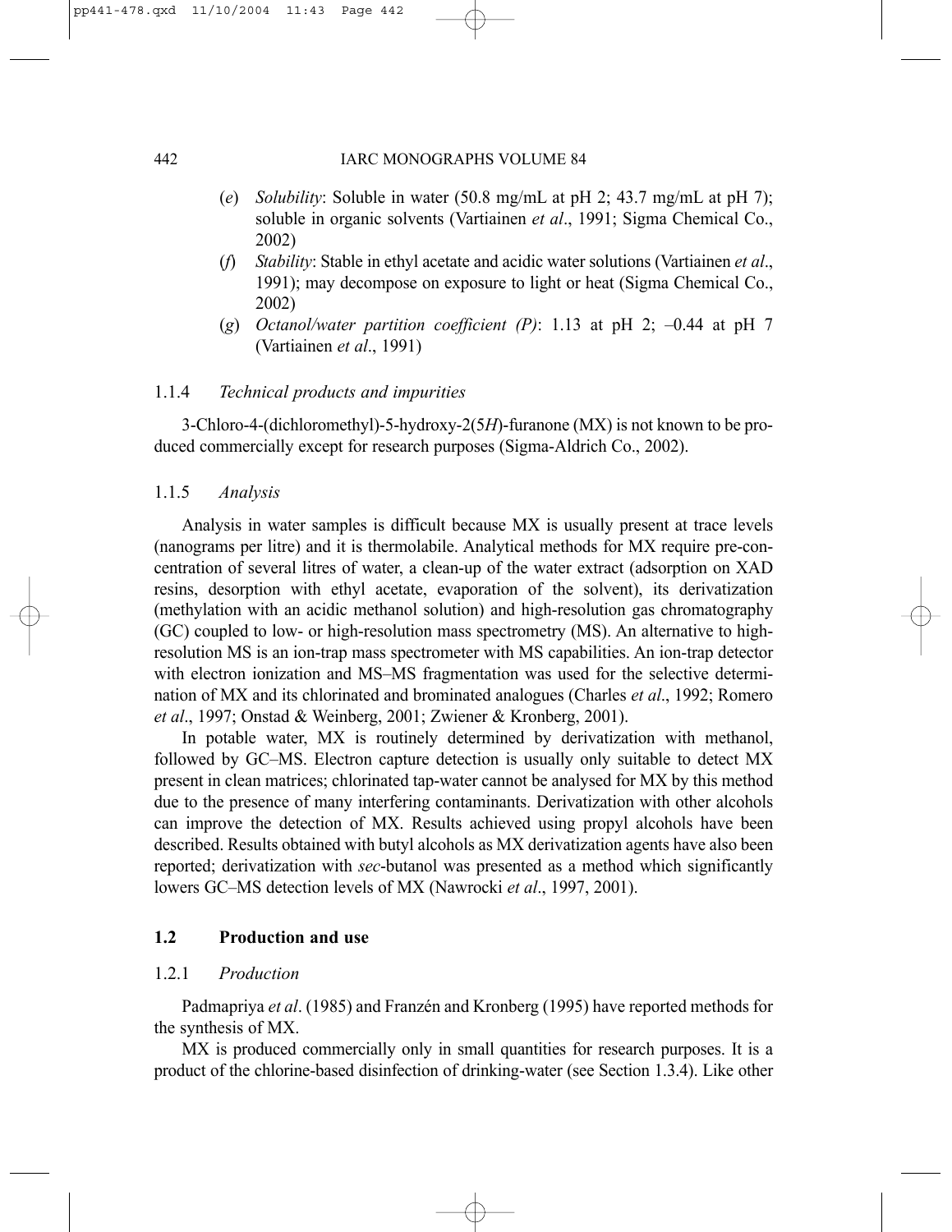disinfection by-products, MX is formed at the first stage of the treatment process (prechlorination), then decreases in subsequent treatment stages, is totally removed in the carbon filters and finally may be formed again in the post-chlorination step (Romero *et al*., 1997).

MX and chlorinated acetic acids such as dichloroacetic acid and trichloroacetic acid have been the focus of a number of laboratory studies of disinfection by-products. To determine the effects of reaction time, total organic carbon, chlorine dose, pH and temperature on the formation of MX, dichloroacetic acid and trichloroacetic acid, fulvic acid was extracted from the sediment of Tai Lake (China), and simulated chlorination of samples rich in fulvic acid was conducted. Results showed a positive correlation between total organic carbon and the yields of MX, dichloroacetic acid and trichloroacetic acid. The influences of pH, chlorine dose, reaction time and temperature were quite complex. The optimal chlorination condition for the formation of MX was pH 2, a temperature of 45 °C, a C/Cl ratio of 1/4 and a reaction time of 12 h. Lower pH, a longer reaction time and a higher chlorine dose resulted in greater yields of both dichloroacetic acid and trichloroacetic acid; there was a strong linear relation between the formation of dichloroacetic acid and trichloroacetic acid, but there was no direct correlation between levels of the haloacetic acids and MX (Chen *et al*., 2001).

### 1.2.2 *Use*

MX has no known commercial uses.

### **1.3 Occurrence**

### 1.3.1 *Natural occurrence*

MX is not known to occur as a natural product.

### 1.3.2 *Occupational exposure*

No data were available to the Working Group.

### 1.3.3 *Air*

No data were available to the Working Group.

### 1.3.4 *Water*

MX has been detected in water in Canada (Andrews *et al*., 1990), China (Zou *et al*., 1995), Finland (Kronberg & Vartiainen, 1988; Kronberg & Franzén, 1993; Kronberg, 1999), Japan (Suzuki & Nakanishi, 1990), Spain (Romero *et al*., 1997), the United Kingdom (Horth, 1990) and the USA (Meier *et al*., 1987a; Kronberg *et al*., 1991). Concentrations of MX in water are given in Table 1.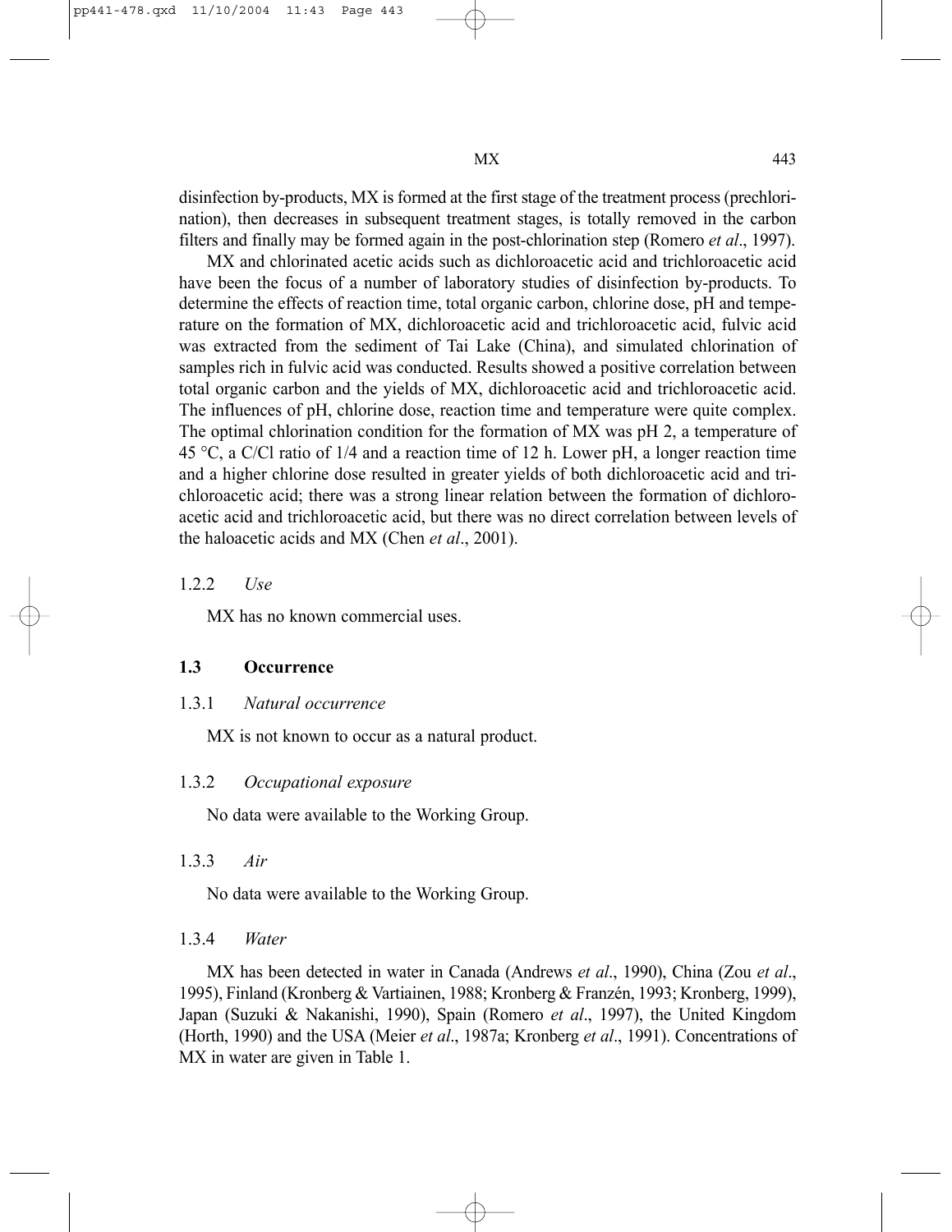| Water type (location)                                                                                                                                                                                                                                                                                                                       | Concentration<br>range $(ng/L)$                                                                                                    | Reference                                                                                                                                                                                                                                                           |
|---------------------------------------------------------------------------------------------------------------------------------------------------------------------------------------------------------------------------------------------------------------------------------------------------------------------------------------------|------------------------------------------------------------------------------------------------------------------------------------|---------------------------------------------------------------------------------------------------------------------------------------------------------------------------------------------------------------------------------------------------------------------|
| Chlorinated raw water <sup>a</sup> (Finland)<br>Chlorinated raw water (Netherlands)<br>Treatment plant (United Kingdom)<br>Drinking-water (Australia)<br>Drinking-water (China)<br>Drinking-water (Finland)<br>Drinking-water (Japan)<br>Drinking-water (USA)<br>Drinking-water (USA)<br>Various waters including drinking-water<br>(Spain) | $280 - 510$<br>< 15<br>$< 3 - 41$<br>$< 0.5 - 33$<br>$3.8 - 58.4$<br>$<$ 4–67<br>$< 3-9$<br>$2 - 33$<br>$4.0 - 79.9$<br>$0.1 - 56$ | Hemming et al. (1986)<br>Backlund et al. (1989)<br>Horth (1990)<br>Simpson & Hayes $(1998)$<br>Zou et al. (1995)<br>Kronberg & Vartiainen (1988)<br>Suzuki & Nakanishi (1990)<br>Meier <i>et al.</i> (1987a)<br>Wright et al. (2002)<br>Romero <i>et al.</i> (1997) |

### **Table 1. Concentrations of MX in water**

<sup>a</sup> Chlorinated raw water = water chlorinated in laboratory to estimate formation of MX

MX is produced as a by-product during disinfection of water containing humic substances using chlorine, chlorine dioxide or chloramines (Backlund *et al.,* 1988; Kanniganti *et al.*, 1992; Xu *et al.*, 1997). Consequently, it may occur in drinking-water after chlorinebased disinfection of raw waters containing natural organic substances. Before it was first synthesized in 1985 (Padmapriya *et al.,* 1985), it was referred to simply as MX (mutagen X). MX has been reported to account for between 15 and 60% of the mutagenicity in water based on the results of the *Salmonella* mutagenicity assay (Hemming *et al.*, 1986; Meier *et al.*, 1987a,b; Kronberg & Vartiainen, 1988; Horth *et al.*, 1989; Wright *et al.*, 2002). MX was initially detected in pulp chlorination waters in the early 1980s and subsequently in chlorinated drinking-waters (Holmbom *et al*., 1984; Hemming *et al*., 1986; Holmbom, 1990). MX in water gradually undergoes pH-dependent isomerization (to E-MX, 2-chloro-3-(dichloromethyl)-4-oxobutenoic acid) and hydrolytic degradation; at pH 8 and 23 °C, the half-life of MX is 6 days (Kronberg & Christman, 1989). In the USA, concentrations of MX increased with multiple chlorine applications, chlorine dose and total organic carbon, decreased with an increase in pH, were lower in chloraminated systems and showed seasonal variation with higher levels occurring in the spring compared with the autumn (Wright *et al*., 2002).

# **1.4 Regulations and guidelines**

The WHO (1998) and Australia and New Zealand (National Health and Medical Research Council and Agriculture and Resource Management Council of Australia and New Zealand, 1996) note that insufficient data on health effects are available to establish a guideline for MX. The guideline in Australia and New Zealand also encourages a minimization of the concentration of all chlorination by-products by reducing naturally occur-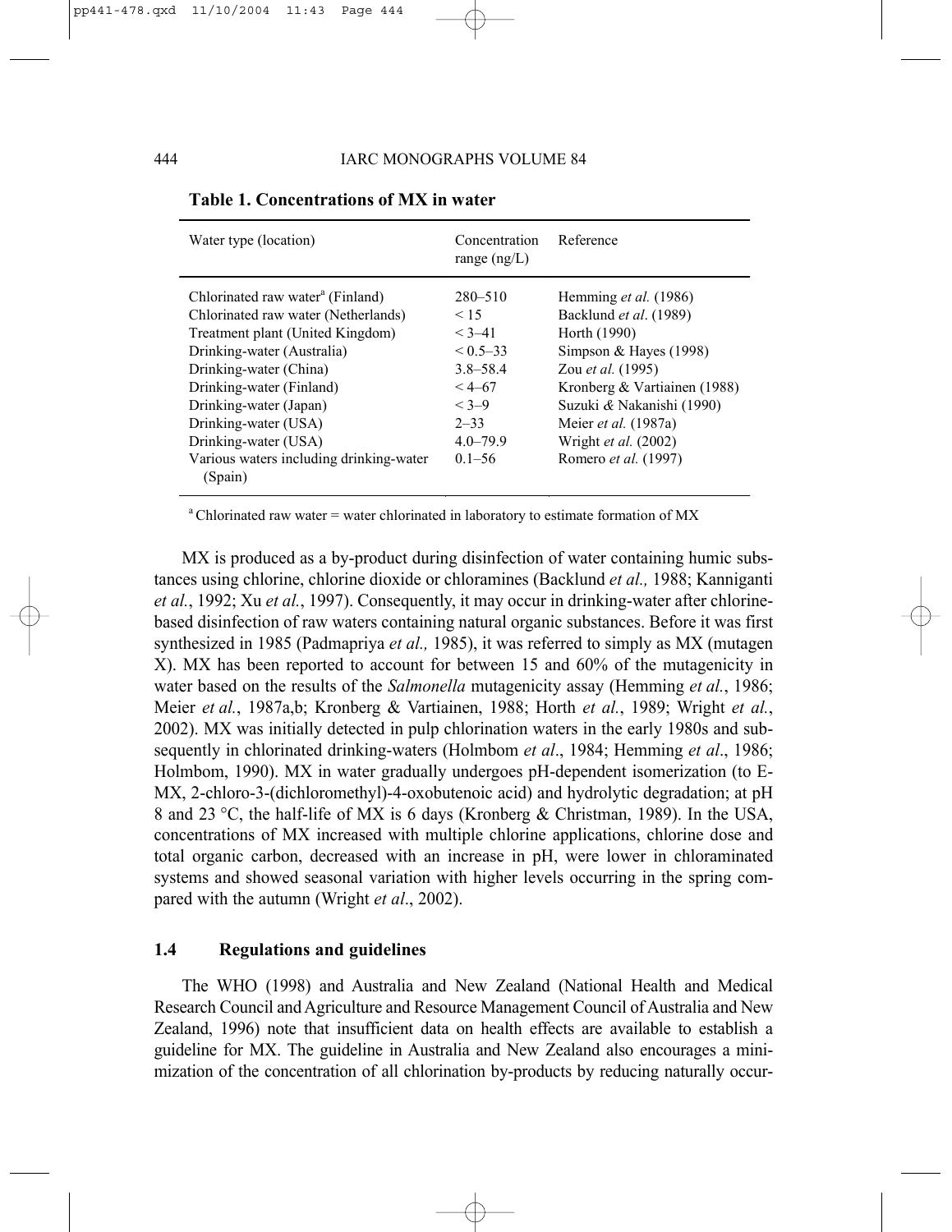The European Union (European Commission, 1998) and Canada (Health Canada, 2003) have not set a guideline but encourage the reduction of concentrations of total disinfection by-products. The Environmental Protection Agency (1998) in the USA controls the formation of unregulated disinfection by-products, which would include MX, with regulatory requirements for the reduction of their precursors, in this case, total organic carbon. The Stage 1 Disinfectants/Disinfection By-Product Rule mandates a reduction in the percentage of total organic carbon between source water and finished water based on the original quantity in source water and alkalinity. Enhanced coagulation or enhanced softening are mandated as a treatment technique for this reduction, unless the levels of total organic carbon or disinfection by-products in source water are low.

# **2. Studies of Cancer in Humans**

See Introduction to the monographs on chloramine, chloral and chloral hydrate, dichloroacetic acid, trichloroacetic acid and 3-chloro-4-(dichloromethyl)-5-hydroxy-2(5*H*) furanone.

# **3. Studies of Cancer in Experimental Animals**

### **3.1 Oral administration**

### 3.1.1 *Mouse*

Groups of 10 male and 10 female C57Bl/6J-*Min*–/– mice [age unspecified] were administered 0.20 mg/mL MX (94% pure dissolved at pH 3.4–4.0) in sterile drinking-water for 6 weeks; control groups received sterile water only. The animals were then given sterile water for an additional 4 weeks after which the animals were killed. Calculated daily doses of MX were 33 mg/kg bw for males and 42 mg/kg bw for females. The small intestine, colon and caecum were removed and processed for the measurement of aberrant crypt foci. For continuous data, the Student *t*-test or Mann-Whitney rank sum test was used for comparisons between the two treatment groups. The one-way ANOVA or Kruskal-Wallis ANOVA on ranks was used for comparisons among more than two groups. When a significance was noted, individual differences were tested by the Student-Newman-Keuls multiple comparison procedure. Differences between incidences of lesions were evaluated by the chi-square test or by Fisher's exact probability test (two-tailed). Male mice treated with MX had depressed water consumption (~8%) compared with the control value (3.5  $\pm$  0.4 mL versus  $3.8 \pm 0.5$  mL;  $p = 0.006$ ). All mice had aberrant crypt foci ranging from 4 to 18 foci per animal, and MX in the drinking-water had no effect on aberrant crypt foci in the colon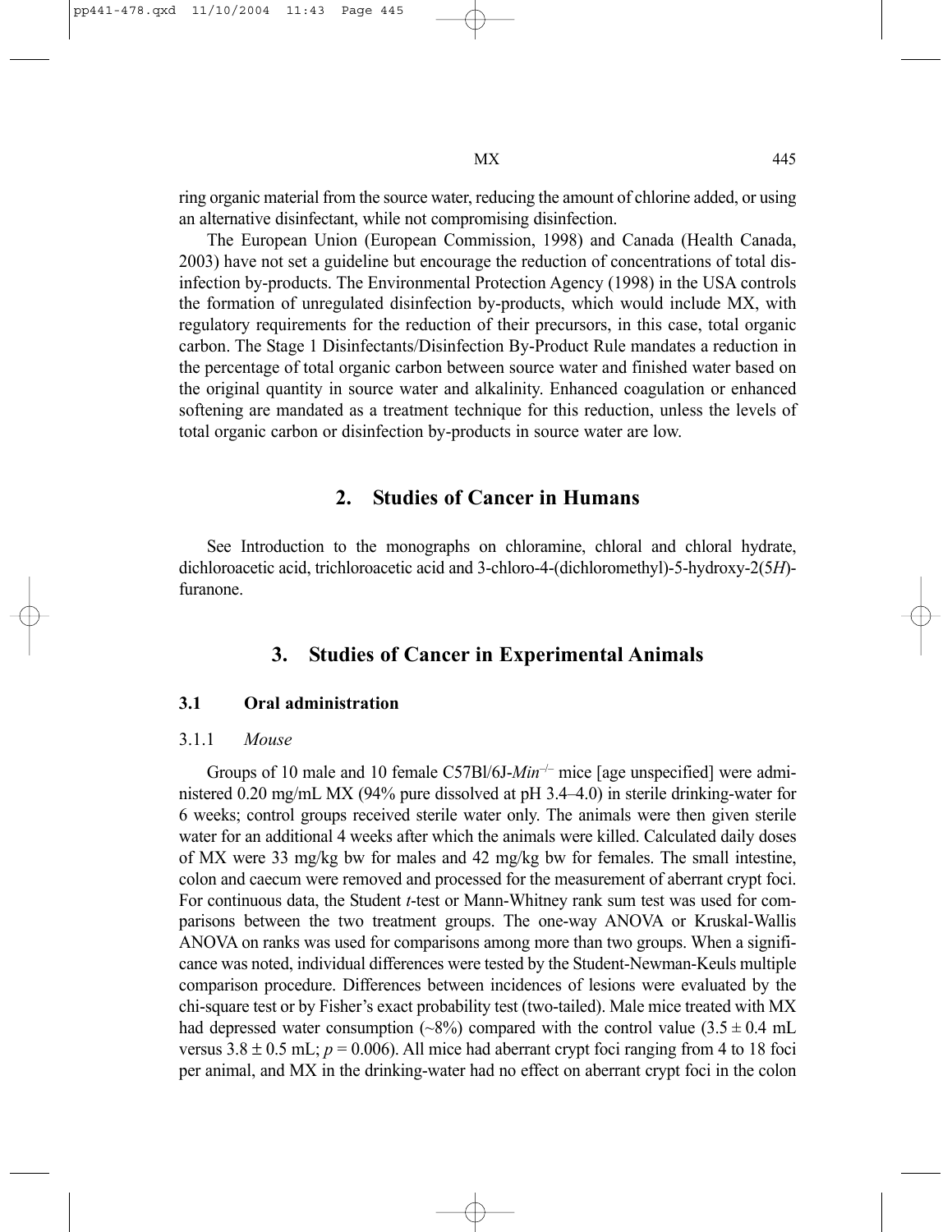### 446 IARC MONOGRAPHS VOLUME 84

or caecum [data not presented]. No significant differences among treatment groups were found for tumours in the small intestine (Table 2) or in the colon (Table 3) (Steffensen *et al.*, 1999).

| <b>Sex</b> | Treatment group | Incidence <sup>a</sup> | Number of<br>tumours <sup>b</sup> | Diameter<br>(mm) |
|------------|-----------------|------------------------|-----------------------------------|------------------|
| Male       | Water           | 10/10                  | $41.9 \pm 6.8$                    | $0.94 \pm 0.11$  |
|            | 33 mg/kg bw MX  | 10/10                  | $46.8 \pm 7.9$                    | $0.98 \pm 0.10$  |
| Female     | Water           | 9/9                    | $53.6 \pm 11.5$                   | $0.97 \pm 0.14$  |
|            | 42 mg/kg bw MX  | 10/10                  | $57.3 \pm 16.0$                   | $0.90 \pm 0.16$  |

**Table 2. Incidence of tumours in the small intestine of**  C57Bl/6J-*Min<sup>-1</sup>* mice after exposure to MX in the drinking**water** 

From Steffensen et al. (1999)

<sup>a</sup> Number of mice with tumours/total number in group

 $<sup>b</sup>$  Mean  $\pm$  standard deviation</sup>

**Table 3. Incidence of tumours in the colon of C57Bl/6J-***Min***–/– mice after exposure to MX in the drinking-water**

| <b>Sex</b> | Treatment group | Incidence <sup>a</sup> | Number of<br>tumours <sup>b</sup> | Diameter<br>(mm) |
|------------|-----------------|------------------------|-----------------------------------|------------------|
| Male       | Water           | 7/10                   | $1.0 \pm 0.9$                     | $3.76 \pm 1.49$  |
|            | 33 mg/kg bw MX  | 6/10                   | $0.9 \pm 1.0$                     | $3.41 \pm 1.37$  |
| Female     | Water           | 2/9                    | $0.3 \pm 0.7$                     | $3.25 \pm 0.66$  |
|            | 42 mg/kg bw MX  | 4/10                   | $0.5 \pm 0.7$                     | $3.28 \pm 1.12$  |

From Steffensen *et al.* (1999)

<sup>a</sup> Number of mice with tumours/total number in group

 $<sup>b</sup>$  Mean  $\pm$  standard deviation</sup>

### 3.1.2 *Rat*

Groups of 50 male and 50 female Wistar rats, 5 weeks of age, were exposed to MX (97% pure) in the drinking-water for 104 weeks. The MX solutions, prepared every 1–2 weeks, were adjusted to a pH range of 3.5–5.0. The concentrations of MX were set to yield doses that were at or below a no-observed-effect level to preclude overt toxicity  $(5.9 \mu g/mL)$ 18.7 µg/mL and 70.0 µg/mL), giving average daily doses of MX of 0.4 (low dose), 1.3 (mid dose) and 5.0 mg/kg bw (high dose) for males and 0.6 (low dose), 1.9 (mid dose) and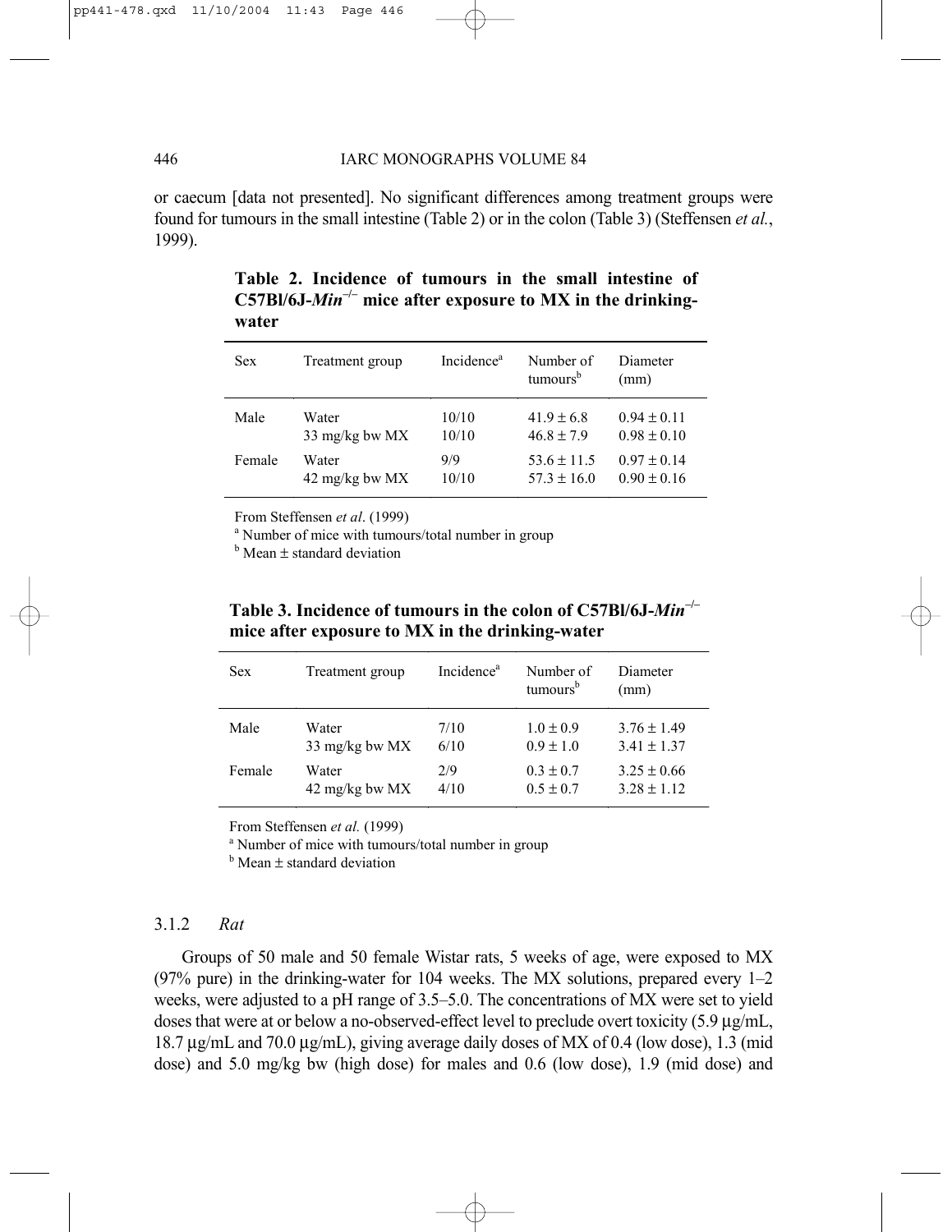6.6 mg/kg bw (high dose) for females. Control animals were exposed to the vehicle as well as filtered and ultraviolet-irradiated tap-water. For all parametric data (e.g. body weight, water and feed consumption), the one-way analysis for variance was used to test for significant differences between groups. When differences were found, Dunnett's or Scheffe's test was used to determine significance between control and treatment groups. Mortality was analysed by the Kaplan-Meier method and survival curves by the log-rank test. Water consumption was depressed in mid- and high-dose males  $(5-20\%$  decrease;  $p < 0.01$ ) and females (6–24% decrease;  $p < 0.05$ ). The decreased water consumption did not affect the water balance as reflected by no differences in urine volume among all treatment groups. No overt effects of MX on toxicity or mortality were found for either males or females. Body weight depression was observed only for high-dose males ( $p < 0.01$ ) and females  $(p < 0.05)$ . For any particular tumour site, the dose–response was analysed by the one-sided trend test. The findings from the study indicated that MX is a multisite carcinogen that induces both benign and malignant tumours in both male (see Table 4) and female rats (see Table 5). A dose-related statistically significant increase in the incidence of tumours was observed in the liver, thyroid gland, adrenal gland, lung and pancreas of males and in the liver, thyroid gland, adrenal gland and mammary gland and for lymphoma and leukaemia in females (Komulainen *et al.* 1997).

### **3.2 Administration with known carcinogens**

### 3.2.1 *Mouse*

Groups of male BALB/cABOM mice [initial numbers unspecified], 4 weeks of age, were administered an intraperitoneal injection of 7 mg/kg bw azoxymethane or 0.9% sodium chloride (vehicle control) once a week for 2 weeks. One week later, animals were administered 0 or 20 mg/kg bw MX (94% pure dissolved in sterile water at pH 3.4–4.0) intrarectally three times weekly for 6 weeks to give a total MX dose of 360 mg/kg or 40 mg/kg bw MX three times weekly over 4 weeks, giving a total MX dose of 480 mg/kg. All mice were killed 15 weeks after the start of the experiment, 6 or 8 weeks after the last dose. The small intestine, colon and caecum were removed. The colon and caecum were scored for altered crypt foci and small intestine, colon and caecum were scored for tumours [for a description of statistical methods, see Section 3.1.1]. Neither dose of MX increased the incidence of aberrant crypt foci per colon when compared with sodium chloride or azoxymethane. MX (40 mg/kg) without prior initiation with azoxymethane increased the number of crypts per aberrant crypt focus when compared with the control value (Table 6). Most mice in every treatment group, including the vehicle control, had small tumours (0.3–0.6 mm, 1–16 per small intestine). One mouse receiving azoxymethane and 40 mg/kg bw MX had a colon tumour (Steffensen *et al.*, 1999). [The Working Group noted the inadequacy of the strain and dose of azoxymethane.]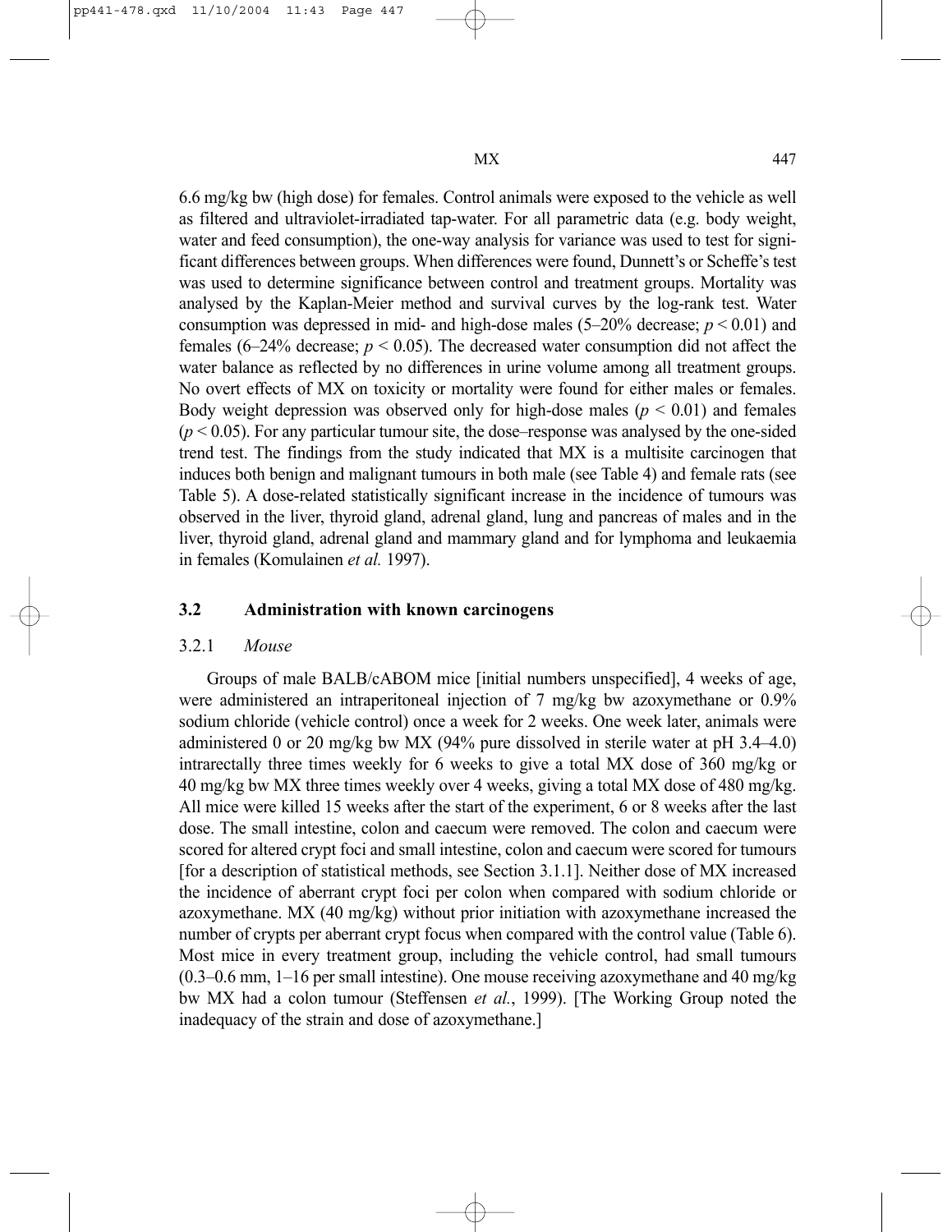| Table 4. Incidence of primary tumours having a statistically significantly positive trend in |              |                        |              |                        |            |
|----------------------------------------------------------------------------------------------|--------------|------------------------|--------------|------------------------|------------|
| male Wistar rats                                                                             |              |                        |              |                        |            |
| Tissue site                                                                                  | Control      | $0.4 \text{ mg/kg}$ bw | 1.3 mg/kg bw | $5.0 \text{ mg/kg}$ bw | $p$ -value |
|                                                                                              |              | per day MX             | per day MX   | per day MX             | trend test |
|                                                                                              |              |                        |              |                        |            |
| <b>Integumentary system</b>                                                                  |              |                        |              |                        |            |
| Basal-cell tumour skin                                                                       | 1/50(2%)     | 0/50                   | 1/50(2%)     | 3/50(6%)               | 0.0314     |
| <b>Respiratory system</b>                                                                    |              |                        |              |                        |            |
| Alveolar and bronchiolar adenoma                                                             | 2/50(4%)     | 1/50(2%)               | 1/50(2%)     | 7/50(14%)              | 0.0015     |
| Liver                                                                                        |              |                        |              |                        |            |
| Cholangioma                                                                                  | 0/50         | 0/50                   | 1/50(2%)     | 4/50(8%)               | 0.0009     |
| Adenoma                                                                                      | 0/50         | 1/50(2%)               | 2/50(4%)     | 4/50(8%)               | 0.0142     |
| Pancreas                                                                                     |              |                        |              |                        |            |
| Langerhans' cell adenoma                                                                     | $5/50(10\%)$ | 8/50(16%)              | 8/50(16%)    | 12/50(24%)             | 0.0116     |
| <b>Adrenal gland</b>                                                                         |              |                        |              |                        |            |
| Cortical adenoma                                                                             | $5/50(10\%)$ | 2/50(4%)               | 7/50(14%)    | 14/50 (28%)            | 0.0001     |
| <b>Thyroid gland</b>                                                                         |              |                        |              |                        |            |
| Follicular carcinoma                                                                         | 0/49         | 1/50(2%)               | 9/50(18%)    | 27/49 (55%)            | 0.000      |
| Follicular adenoma                                                                           | 2/49(4%)     | 20/50 (40%)            | 34/50 (68%)  | 21/49 (43%)            | 0.0045     |

From Komulainen *et al*. (1997)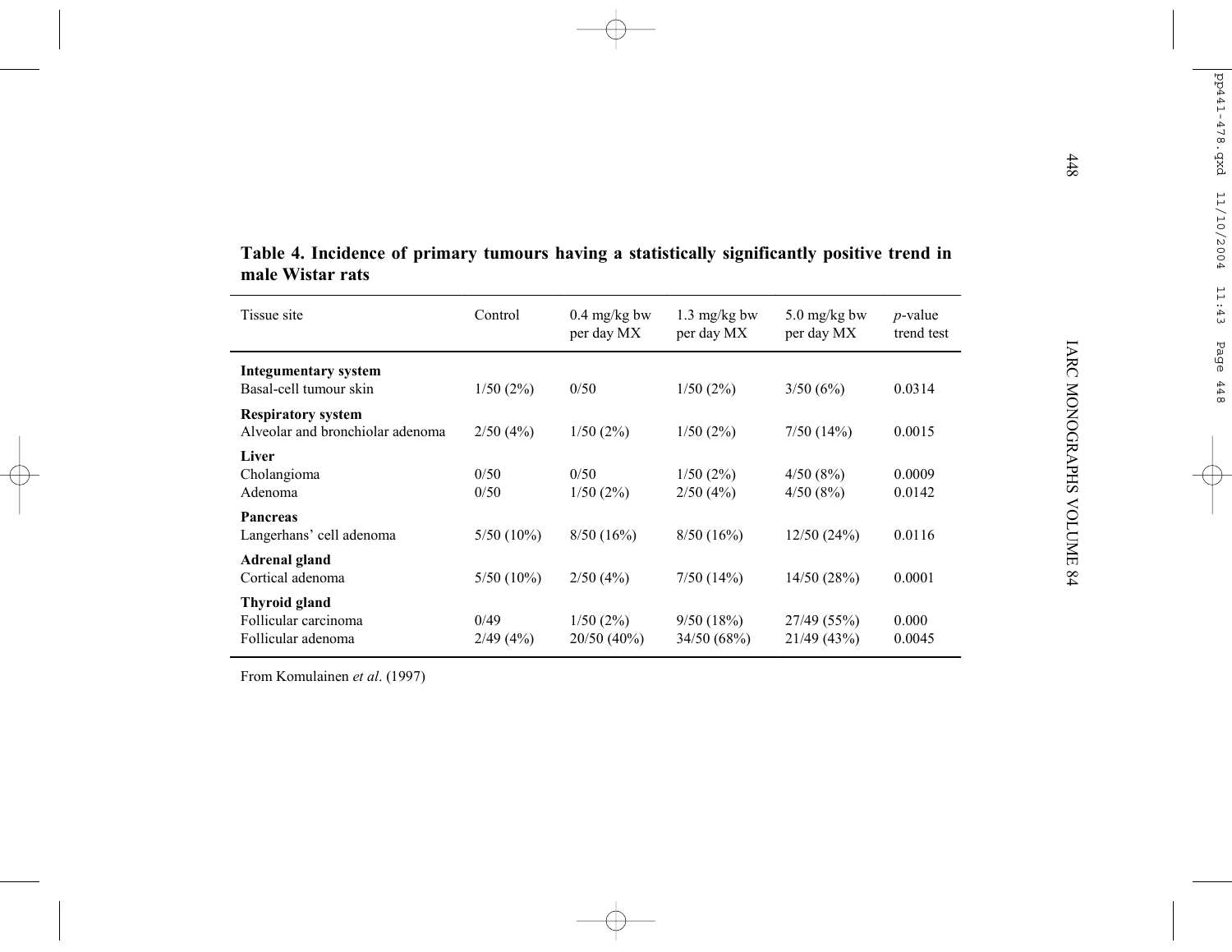| Tissue site                                                                    | Control                | $0.6$ mg/kg bw<br>per day MX | $1.9 \text{ mg/kg}$ bw<br>per day MX | $6.6 \text{ mg/kg}$ bw<br>per day MX | $p$ -value       |
|--------------------------------------------------------------------------------|------------------------|------------------------------|--------------------------------------|--------------------------------------|------------------|
| <b>Integumentary system</b><br>Mammary gland<br>Adenocarcinoma<br>Fibroadenoma | 3/50(6%)<br>23/50(46%) | $2/50(4\%)$<br>25/50 (50%)   | $5/50(10\%)$<br>32/50(64%)           | 11/50(22%)<br>34/50 (68%)            | 0.0012<br>0.0090 |
| Haematopoietic system<br>Lymphoma and leukaemia                                | 1/50(2%)               | 1/50(2%)                     | 2/50(4%)                             | 4/50(8%)                             | 0.0474           |
| Liver<br>Cholangioma<br>Adenoma                                                | 0/50<br>1/50(2%)       | 4/50(8%)<br>1/50(2%)         | 10/50(20%)<br>1/50(2%)               | 33/50(66%)<br>10/50(20%)             | 0.0000<br>0.0000 |
| <b>Adrenal gland</b><br>Cortical adenoma                                       | $5/50(10\%)$           | $10/50(20\%)$                | 12/50(24%)                           | 16/50(32%)                           | 0.0098           |
| Thyroid gland<br>Follicular carcinoma<br>Follicular adenoma                    | 1/50(2%)<br>4/50(8%)   | 3/49(6%)<br>16/49(33%)       | 6/50(12%)<br>36/50(72%)              | 22/50(44%)<br>36/50 (72%)            | 0.0000<br>0.0000 |

## **Table 5. Incidence of primary tumours having a statistically significantly positive trend in female Wistar rats**

From Komulainen *et al*. (1997)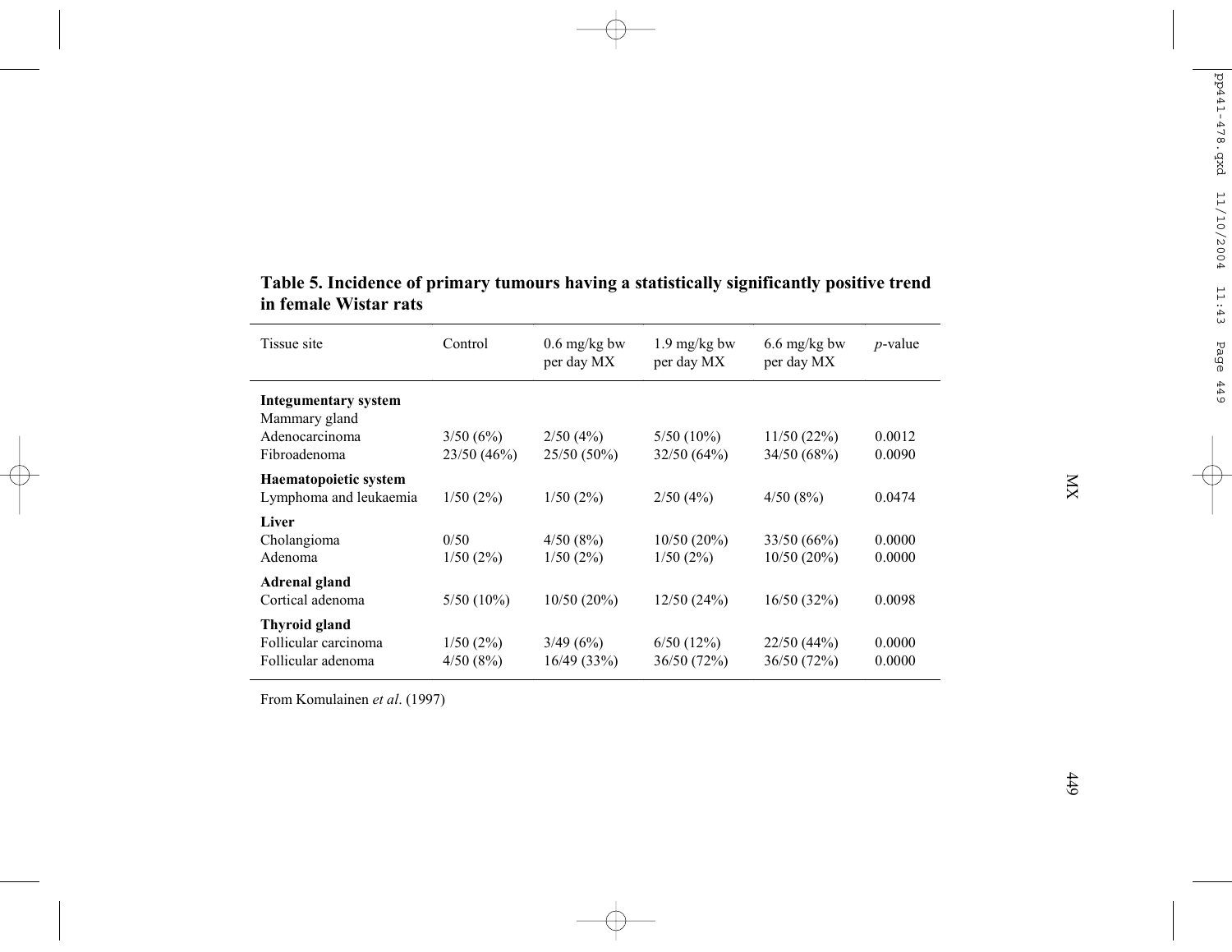| Treatment (mg/kg bw)                                                                                                   |                                             | Incidence <sup>a</sup> ACF/Colon <sup>b</sup>                                                      | Crypts/ACF <sup>c</sup>                                                                              |
|------------------------------------------------------------------------------------------------------------------------|---------------------------------------------|----------------------------------------------------------------------------------------------------|------------------------------------------------------------------------------------------------------|
| $NaCl + water (control)$<br>$NaCl + MX (20)$<br>$NaCl + MX(40)$<br>$AOM + water$<br>$AOM + MX (20)$<br>$AOM + MX (40)$ | 8/11<br>7/11<br>9/9<br>10/11<br>9/11<br>6/6 | $4.0 \pm 3.7$<br>$3.6 \pm 4.3$<br>$3.7 \pm 1.9$<br>$5.6 \pm 4.6$<br>$4.8 \pm 4.6$<br>$4.2 \pm 3.2$ | $1.7 \pm 1.5$<br>$2.6 \pm 3.6$<br>$3.4 \pm 1.6^d$<br>$1.9 \pm 1.0$<br>$2.3 \pm 1.7$<br>$2.2 \pm 1.2$ |

**Table 6. Aberrant crypt foci (ACF) in the colon of BALB/cA mice after intrarectal administration of MX and intraperitoneal injections of azoxymethane** 

From Steffensen *et al*. (1999)

AOM, azoxymethane

<sup>a</sup> Number of animals with ACF/number of animals in the group

<sup>b</sup> Number of ACF/animal ( $\pm$  standard deviation)

 $\degree$  Number of aberrant crypts/ACF ( $\pm$  standard deviation)

<sup>d</sup> Statistically significant compared with control value ( $p = 0.029$ , Student *t*-test)

### 3.2.2 *Rat*

Groups of 30 male Wistar rats, 6 weeks of age, were given 100 ppm [µg/mL] *N*methyl-*N*′-nitro-*N*-nitrosoguanidine (MNNG) in the drinking-water for 8 weeks (initiation phase), after which they were given drinking-water containing  $0$ , 10 or 30 ppm  $\lceil \mu g/m \rceil$ MX (97% pure) for 57 weeks (promotion phase). Three groups of 10 animals received the vehicle control only during the initiation phase and, after 8 weeks, were given 0, 10 or 30 ppm MX in the drinking-water for 57 weeks. Tumour incidence was analysed using the Fisher's or chi-square test. Tumour multiplicities and organ weights were analysed using the Student's *t*-test. No differences in survival were measured for any of the treatment groups when compared with the controls. Four rats in the group that received no initiation before 30 ppm MX died before the termination of the experiment and were not included in the study. Gross and histopathological analyses were determined only for those animals that survived the 57 weeks. Water consumption did not differ among the treatment and control groups (mean water consumption, 21.2–22.7 g per animal per day). Total MX intake for the groups receiving 10 ppm and 30 ppm MX was 0.08 and 0.24 g per animal, respectively. With the exception of the left lung in the MNNG-initiated rats given 30 ppm MX, no significant differences in the final body or selected organ weights were found among the treatment and control groups. MX without prior initiation with MNNG was ineffective in increasing the incidence of cancerous (adenocarcinoma) or precancerous (atypical hyperplasia) lesions in the rat glandular stomach (fundus or pylorus) (Table 7). Other than atypical hyperplasia in 2/9 (30%) rats receiving 30 ppm MX alone, no other lesions were noted. The precancerous and cancerous lesions in the groups treated with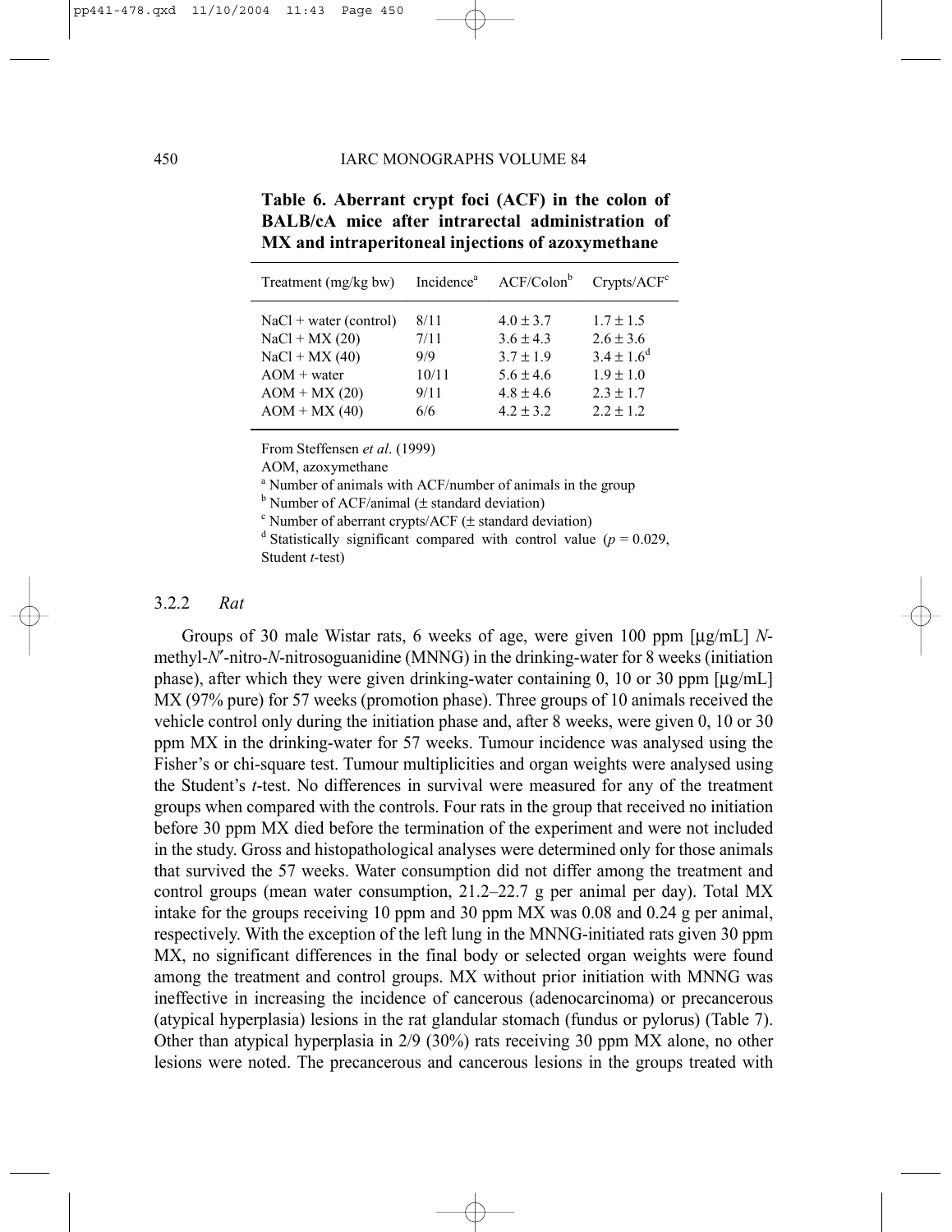| Treatment               | Adenocarcinoma <sup>a</sup>    | Atypical hyperplasia <sup>a</sup> |
|-------------------------|--------------------------------|-----------------------------------|
| $MNNG/30 \mu g/mL$ MX   | $8/27$ $(29.6\%)^{\text{b,c}}$ | $25/27$ $(92.5\%)$ <sup>c</sup>   |
| $MNNG/10 \mu g/mL$ $MX$ | $7/27(25.9\%)$                 | $26/27(96.2\%)^d$                 |
| <b>MNNG</b>             | $1/26$ (3.8%)                  | 16/26(61.5%)                      |
| $30 \mu g/mL$ MX        | 0/9                            | $2/9$ (22.2%)                     |
| $10 \mu g/mL$ MX        | 0/10                           | 0/10                              |
| Vehicle control         | 0/10                           | 0/10                              |

**Table 7. Incidence of proliferative lesions in the glandular stomach of rats treated with MNNG and/or MX** 

From Nishikawa *et al*. (1999)

MNNG, *N*-methyl-*N*<sup>'</sup>-nitro-*N*-nitrosoguanidine

Total lesions in the glandular stomach (fundus and pylorus)

<sup>b</sup> Number of animals with a lesion/number of animals examined

<sup>c</sup> Statistically significant when compared with animals treated with MNNG alone ( $p < 0.05$ )

 Statistically significant when compared with animals treated with MNNG alone ( $p < 0.01$ )

MNNG were found mainly in the pyloric portion of the glandular stomach. MNNG alone induced atypical hyperplasia in the glandular stomach (16/26, 61.5%). Treating the initiated animals with 10 and 30 ppm MX increased atypical hyperplasia in the glandular stomach to  $26/27$  (96.2%) and  $25/27$  (92.5%), respectively. The incidence of adenocarcinomas in the glandular stomach was increased by 30 ppm MX (8/27, 29.6%) compared with MNNG alone (1/26, 3.8%). Cholangiocarcinoma, cholangioma and bile duct hyperplasia were found in the livers of all groups except the drinking-water controls. Treatment with MX enhanced the combined incidence of cholangiocarcinoma and cholangioma:  $13\%$  (30 ppm) and  $17\%$  (10 ppm MX) when compared with the MNNG control (4%), but the increases were not statistically significant. Thyroid follicular-cell hyperplasia was found only in the groups treated with MNNG and 30 ppm MX (8%) and 10 ppm MX (5%) (Nishikawa *et al.*, 1999).

# **4. Other Data Relevant to an Evaluation of Carcinogenicity and its Mechanisms**

### **4.1 Absorption, distribution, metabolism and excretion**

### 4.1.1 *Humans*

No data were available for the Working Group.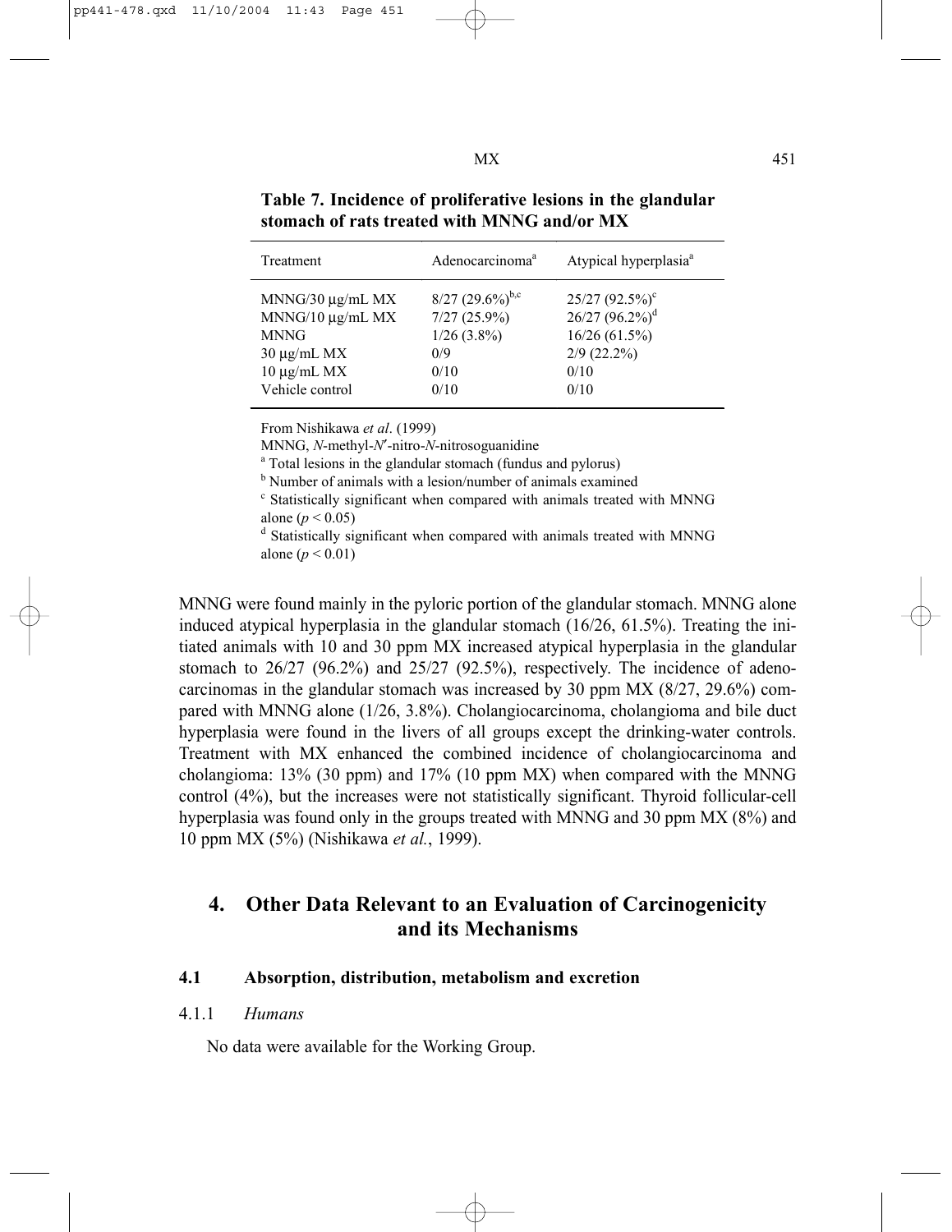### 4.1.2 *Experimental systems*

Pharmacokinetics were evaluated in male Wistar rats after administration of 20 mg/kg of [14C]MX (97% purity) by gavage in deionized water (Komulainen *et al.*, 1992). Blood samples, urine and faeces were collected over 72 h and radioactivity was determined in tissues. Overall, 94% of the administered radioactivity was recovered from the animals after 72 h: 56% in faeces, 35% in urine, 2% in tissues, 1% in blood and 0.1% in the contents of the intestines. Of the radioactivity excreted in urine, 77% appeared within 12 h and 90% within 24 h. At 72 h, the highest concentration of radioactivity in tissues was detected in kidneys, followed by the liver. Also, the level of radioactivity in whole blood was threefold higher than that in serum, suggesting binding of radioactivity to blood cells.

In another experiment (Komulainen *et al.*, 1992), a dose of 2 mg/kg [<sup>14</sup>C]MX was administered to Wistar rats and radioactivity was determined in tissues after 2 and 6 h. After 2 h, the highest amount of radioactivity was detected in kidneys, followed by the stomach, ileum, urinary bladder and liver. At 6 h, the concentration of radioactivity was markedly decreased in kidneys and urinary bladder and to a lesser extent in the gastrointestinal tract.

After administration of 1 mg/kg  $[14C]$ MX intravenously or by gavage to male Wistar rats (Komulainen *et al.*, 1992), elimination of the radioactivity from blood was much slower after intravenous than after oral administration (elimination half-life, 22.9 h versus 3.8 h). The elimination followed bi-phasic kinetics. Approximately 8% of the intravenous dose was detected in faeces, suggesting biliary excretion of MX or its metabolites. In a further study with metabolic cages, no radioactivity was detected in exhaled air  $(n = 2)$ .

Radiolabelled MX (96% pure) was given to male Fischer rats in water by gavage at approximately 40 mg/kg bw (Ringhand *et al.*, 1989). Urine and faecal samples were collected up to 48 h after exposure. Within 48 h, 33.5% of the administered dose was recovered in the urine, mostly within 24 h, 47% in faeces and less than 1% in exhaled air. Some tissues still retained traces of radioactivity after 48 h: 1.6% in muscles, 1.2% in blood, 1.2% in the liver,  $0.5\%$  in kidneys and  $2.3\%$  in the gastrointestinal contents. None of the radioactivity in urine or faeces was recovered as MX.

Clark and Chipman (1995) studied the intestinal absorption of MX *in vitro* in the everted gut sac system (ileum) of rats. Transport of MX-derived mutagenicity was measured from the mucosal to the serosal side using the standard reverse mutation asssay in *Salmonella typhimurium* TA100. A low, dose-dependent absorption of MX-derived mutagenicity was observed, which became significant at and above 50  $\mu$ g/mL [230  $\mu$ M] MX. Preincubation of MX with 1 mM glutathione reduced the number of revertants to below detection levels, and depletion of endogenous glutathione potentiated the mutagenicity, suggesting that mucosal glutathione modulates the absorption and/or mutagenicity of the mutagenic compounds. [The Working Group noted that it is not known whether the mutagenic components are MX or metabolites.]

MX (97% pure) was found to bind bovine serum albumin in phosphate-buffered saline (pH 7.2) *in vitro*. The largest fraction of MX (90%) bound reversibly and was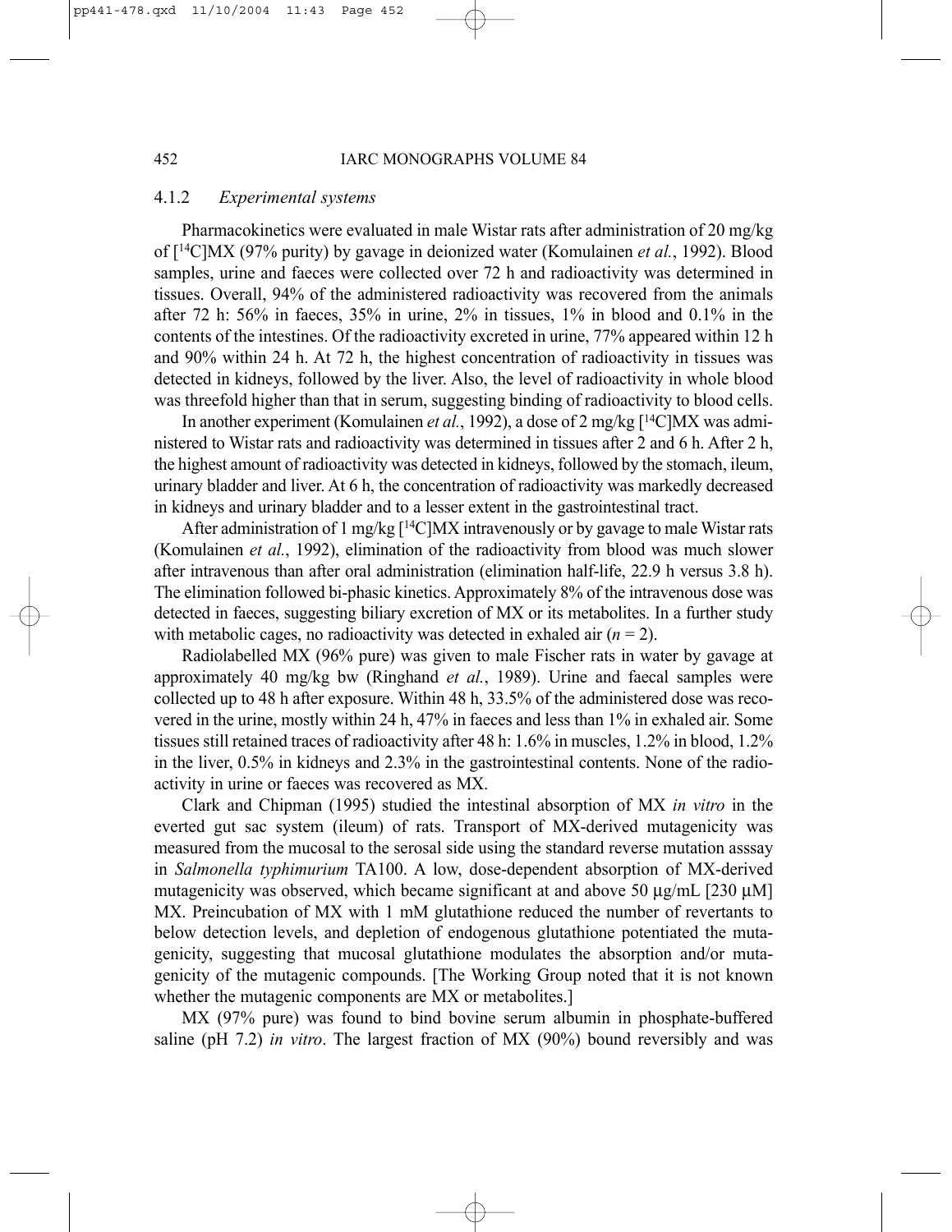recovered as intact MX, but a minor part bound tightly to protein. Human plasma bound MX in the same manner as bovine albumin (Haataja *et al.*, 1991).

Upon incubation of rat blood with  $[$ <sup>14</sup>C]MX (2 µg/mL) *in vitro*, 42% of the radioactivity was found in plasma, 26% in erythrocyte cell membranes and 32% bound to haemoglobin (Risto *et al.*, 1993). The binding to erythrocytes may partially explain the long elimination half-life of radioactivity from blood observed after systemic administration (Komulainen *et al.*, 1992).

After a single oral administration of 200 or 300 mg/kg bw MX (98% pure) to male Wistar rats, the fraction of intact MX excreted in the urine within 72 h was 0.03–0.07% of the administered dose, and 90% of that appeared within 24 h  $(n = 3)$ . The metabolites were not identified (Komulainen *et al.*, 1994).

Meier *et al.* (1996) measured MX-derived mutagenicity (Ames test with the TA100 strain) in the urine of male and female Fisher 344 rats administered MX at doses of 0, 8, 16, 32 and 64 mg/kg bw by gavage daily for 14 days. Only urine from the highest-dose group showed significant mutagenic activity, which corresponded to approximately 0.3% of the dose administered daily. Treatment of the urine samples with β-glucuronidase had no effect on the mutagenicity of any samples. The result was interpreted to indicate nearly complete metabolism of MX. [The Working Group noted that it is not known whether the mutagenic components are MX or metabolites.]

### **4.2 Toxic effects**

### 4.2.1 *Humans*

No data were available to the Working Group.

### 4.2.2 *Experimental systems*

 $MX$  ( $> 99\%$  pure) in water was administered by gavage to male and female Swiss-Webster mice at doses of 10, 20, 42, 88 or 184 mg/kg bw on 2 consecutive days and the animals were observed for 2 weeks (Meier *et al.*, 1987a). All animals given the highest dose died, and 9/10 died within 24 h. At necropsy, enlarged stomach and moderate haemorrhaging in the forestomach were observed. Doses of 88 mg/kg bw or less did not cause death or any clinical signs of toxicity. The acute 50% lethal dose  $(LD_{50})$  was estimated to be 128 mg/kg bw.

MX (98% pure) in deionized water was administered orally to groups of 10 male Wistar rats at doses of 200, 300, 400 or 600 mg/kg bw to evaluate acute toxicity (Komulainen *et al*., 1994). The  $LD_{50}$  in 48 h was 230 mg/kg bw. Clinical signs included laborious breathing, wheezing, gasping and dyspnoea and decreased motor activity leading to catalepsia and cyanosis before death. At autopsy, the lungs appeared oedematous and spongy. Histological examination showed a strong irritation and necrosis of the mucosa of the entire gastrointestinal tract, and expansion of the stomach. Tubular damage was observed in both kidneys in one animal, characterized by a thin epithelium and dilated tubules.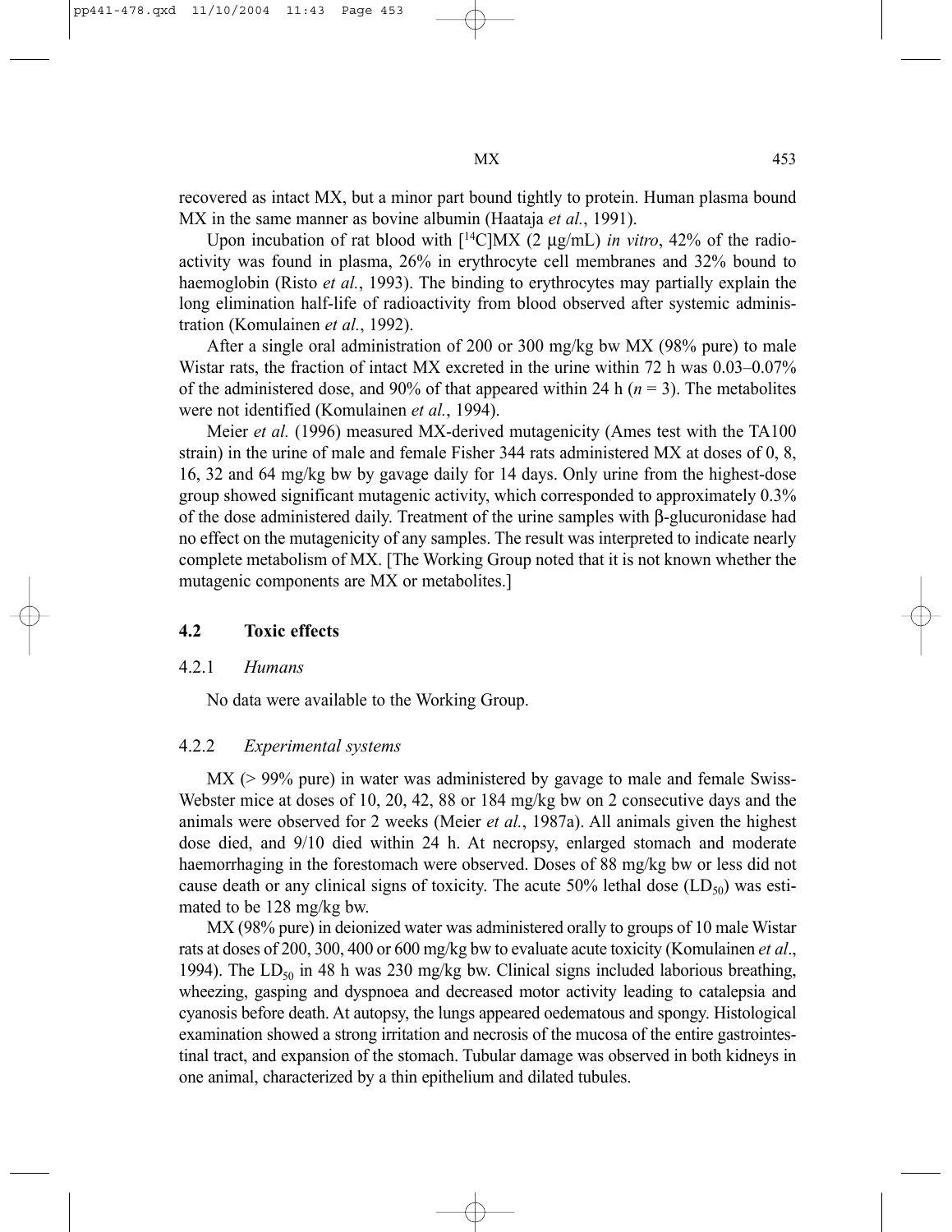### 454 IARC MONOGRAPHS VOLUME 84

To evaluate subchronic toxicity in rats, MX (98% pure) in deionized water was administered to groups of 15 male and 15 female Wistar rats on 5 days per week by gavage (Vaittinen *et al.*, 1995). For the low-dose regimen, the dose of 30 mg/kg bw was administered for 18 weeks. For the high-dose regimen, the dose was gradually increased from 45 mg/kg bw for 7 weeks to 60 mg/kg bw for the next 2 weeks to 75 mg/kg bw for the last 5 weeks. Urine and blood samples were collected and full histopathology was performed. The low-dose regimen did not result in any signs of toxicity. At the high-dose regimen, two males and one female died. Food consumption and body weights were significantly decreased in males. Sodium concentration in serum decreased, urine excretion increased and its specific gravity decreased in both sexes, while water consumption increased only in males. Serum cholesterol and triglycerides, as well as the relative weight of the liver and kidneys, increased in a dose-dependent manner in both sexes. Mucosal hyperplasia of the duodenum occurred at both dose levels in both sexes (57% of animals in the high-dose regimen group), accompanied by focal epithelial hyperplasia of the forestomach in males (controls, 1/15; low-dose regimen, 2/15; and high-dose regimen, 3/14) and superficial haemorrhagic necrosis in gastric glandular epithelium in 2/14 females at the high-dose regimen. However, these hyperplasias were thought to result from the local irritating effect of the gavage dosing of MX. Epithelial atypia in the bladder was observed in 1/14 male and 1/14 female in the high-dose group. The target organs of toxicity were the kidneys and the liver.

In the same animals, activities of the xenobiotic metabolizing enzymes 7-ethoxyresorufin-*O*-deethylase (EROD), pentoxyresorufin-*O*-dealkylase (PROD), NADPH-cytochrome-*c*-reductase, UDP-glucuronosyltransferase (UDPGT) and glutathione *S*-transferase (GST) were measured in microsomal and cytosolic fractions of the liver, kidneys, duodenum and lung (Heiskanen *et al.*, 1995). Most changes were observed in the kidneys. MX decreased the activity of the phase I metabolism enzymes EROD and PROD and induced the activity of the phase II conjugation enzymes UDPGT and GST in both sexes. In addition, EROD and GST activities in the liver were similarly affected in both sexes.

In 14-day range-finding studies of a subchronic toxicity study (Vaittinen *et al.*, 1995), male Han-Wistar rats were given  $MX$  ( $> 98\%$  pure) in water by gavage at doses of 12.5, 25, 50, 100 or 200 mg/kg bw daily or at doses of 5, 10 or 20 mg/kg bw on 5 days per week. Daily doses of 100 and 200 mg/kg were lethal to all animals within 5 days and 3/5 animals given 50 mg/kg died within 9 days. Breathing difficulties, nostril discharge and a foamy liquid in the respiratory tract were observed with doses of 25 mg/kg and above. Doses of 5, 10 and 20 mg/kg bw did not cause general toxicity detectable clinically or by macroscopic pathology, but several biochemical changes in serum and urine were observed, particularly in females. Urea and creatinine in serum were increased at all doses and bilirubin at the two highest doses. Inorganic phosphate and potassium were decreased at the two highest doses and chloride concentration at the highest dose only. The pH of urine decreased and the specific gravity increased at the two highest doses in both sexes. The changes in electrolyte balance and urine composition, and the increase in blood urea and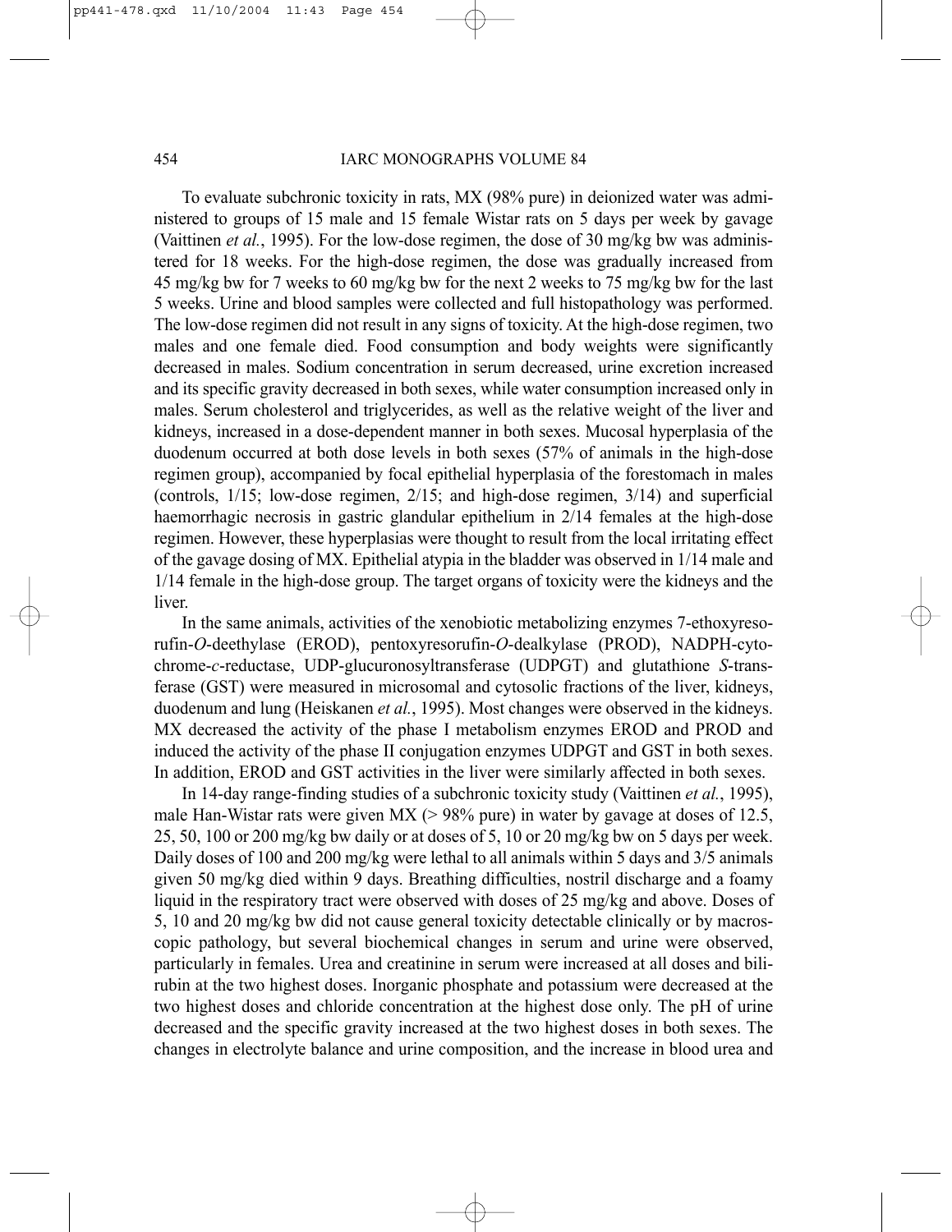creatinine suggested an acute or subacute effect of MX on kidney function in females. However, no notable changes were observed by histopathology.

Male and female Fischer 344 rats received MX (> 99% pure) by gavage in distilled water at doses of 8, 16, 32 or 64 mg/kg bw for 14 consecutive days (Daniel *et al.*, 1994). At the highest dose in both sexes, body weight gain and food and water consumption decreased, and the relative liver and kidney weight increased significantly. In addition, the relative weight of the testes and thymus in males and of the spleen in females was increased, all at the highest dose only. Serum cholesterol and calcium concentrations increased in a dose-dependent manner in both sexes. In females, blood platelets increased in a dose-dependent fashion and the activities of aspartate aminotransferase (AST), alanine aminotransferase (ALT) and alkaline phosphatase (ALP) were significantly decreased at most doses. In males, the number of erythrocytes and platelets, the concentration of haemoglobin, haematocrit and creatinine, and ALP activity were decreased at the highest dose. Lesions in the forestomach, characterized by epithelial hyperplasia, chronic-active inflammation, hyperkeratosis or ulceration, were the most notable histopathological changes, and were observed in both sexes in 40% of the animals in the highest-dose group. Extramedullary haematopoiesis was slightly more common among MX-treated animals. The liver was considered to be the target organ of toxicity. [The Working Group noted that kidney function was not evaluated thoroughly in this study.]

Administration of MX to male Fischer 344 rats by gavage at a dose of 64 mg/kg bw per day for 4 days caused acute toxicity characterized by pyloric blockage, dilatation of the intestine and nose bleeding. No consistent effect on the peroxisome proliferation enzymes was observed in the liver (Meier *et al.*, 1996). The activity of catalase decreased, that of urate oxidase increased and that of fatty acyl coenzyme A oxidase remained unchanged. The enzymes of glutathione metabolism (γ-glutamylcysteine synthetase [glutamatecysteine ligase], GST and glutathione peroxidase) were not affected. The phase I metabolism enzymes NADPH-cytochrome-P450 reductase, aminopyrine *N*-demethylase and aryl hydrocarbon hydroxylase were all significantly inhibited. Concomitantly, urinary excretion of thioethers and D-glucaric acid were largely reduced, indicating toxic metabolic effects in the liver.

Daniel *et al.* (1994) administered MX ( $>$  99% pure) to female and male B6C3F<sub>1</sub> mice by gavage at 8, 16, 32 or 64 mg/kg bw for 14 consecutive days with the same study design as for rats (see above). Because the animals were group-housed, a large number of males in all groups displayed extensive skin lesions and chronic inflammation due to fighting. No changes in food or water consumption were observed in any group. MX caused epithelial hyperplasia of the forestomach at all treatment levels in both sexes (20–60% of animals), and extramedullary haematopoiesis in the spleen of females. Extramedullary haematopoiesis was common in control males. In males, body weight gain, spleen weight, total white blood cell count, the distribution of neutrophils, ALT activity and creatinine concentrations were significantly decreased; distribution of lymphocytes and eosinophils, ALP activity in serum and the relative weight of the thymus, testes and adrenal glands were increased in all treatment groups, generally in a dose-dependent manner. In the highest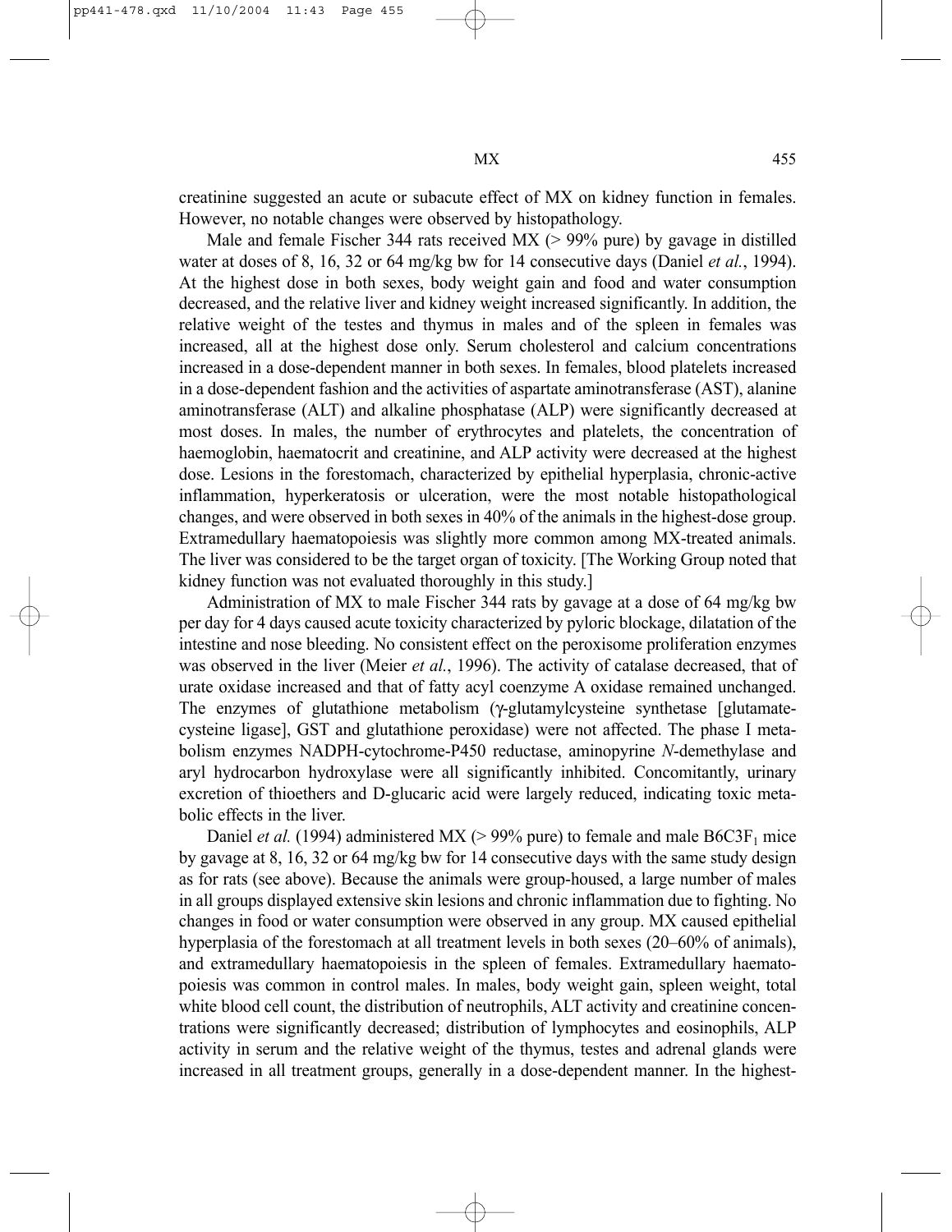dose group only, AST, lactate dehydrogenase and blood urea nitrogen were also decreased in serum. In females, the changes showing a clear dose relation were an increase in neutrophils (except at the highest dose) and a decrease in lymphocytes and haematocrit, ALP activity and thymus weight. At the highest dose only, the number of erythrocytes, the concentration of haemoglobin and blood urea nitrogen, and the weight of adrenal glands had decreased in females. Because of inconsistency in changes, no clear target organ of toxicity could be defined in mice in this study. [The Working Group noted that chronic inflammation and stress were likely to have contributed to the results observed in males.]

After a single dose of 0, 10, 30 or 60 mg/kg bw by gavage in 0.02 M HCl, MX [purity not specified] stimulated DNA single-strand scissions, replicative DNA synthesis and ornithine decarboxylase activity in the pyloric mucosa of the stomach in male Fischer 344 rats. The effect was dose-dependent and indicated an increase in cell proliferation (Furihata *et al*., 1992).

Male Wistar rats were administered MX (97% pure) at concentrations of 6.25, 12.5, 25 and 50 µg/mL in the drinking-water for 5 weeks. Doses of 12.5 µg/mL and above stimulated cell proliferation (a twofold increase) in the mucosal epithelium of the glandular stomach but not in the pyloric mucosa. This was accompanied by focal gastric erosion at the two highest doses. Lipid peroxidation in the gastric mucosa was marginally increased in a loose dose-dependent manner, and urine volume and urinary lipid peroxidation products were significantly increased at 12.5 and 25 µg/mL (Nishikawa *et al.*, 1994).

In male and female Wistar rats given 0, 1, 10 or 60 mg/kg bw (40 mg/kg for females) for 7 or 21 days, MX did not cause any morphological changes in thyroid glands, adrenal glands or liver after either time-point. No notable changes were seen in staining for proliferating cell nuclear antigen between control and treated animals in these organs (Komulainen *et al.*, 2000a).

 $MX$  ( $> 99\%$  pure) slightly decreased glutathione levels at 100  $\mu$ M and above in human white blood cells *in vitro*, but no change was observed in the level of free intracellular calcium (Nunn & Chipman, 1994).

### **4.3 Reproductive, developmental and hormonal effects**

### 4.3.1 *Humans*

No data were available to the Working Group.

### 4.3.2 *Experimental systems*

MX showed a dose-dependent decrease in differentiation of foci in the micromass test system *in vitro* in rat embryo midbrain cells and limb bud cells exposed to concentrations of 1, 2, 5 or 10  $\mu$ g/mL [4.6, 9.2, 23 and 46  $\mu$ M, respectively], in the absence of metabolic activation. Concomitantly, MX inhibited differentiation of both cell types with a 50% inhibition concentration (IC<sub>50</sub>) of about 3  $\mu$ g/mL [13  $\mu$ M]. Metabolic activation eliminated the effect (Teramoto *et al*., 1998). Preincubation of MX in tissue culture medium, which is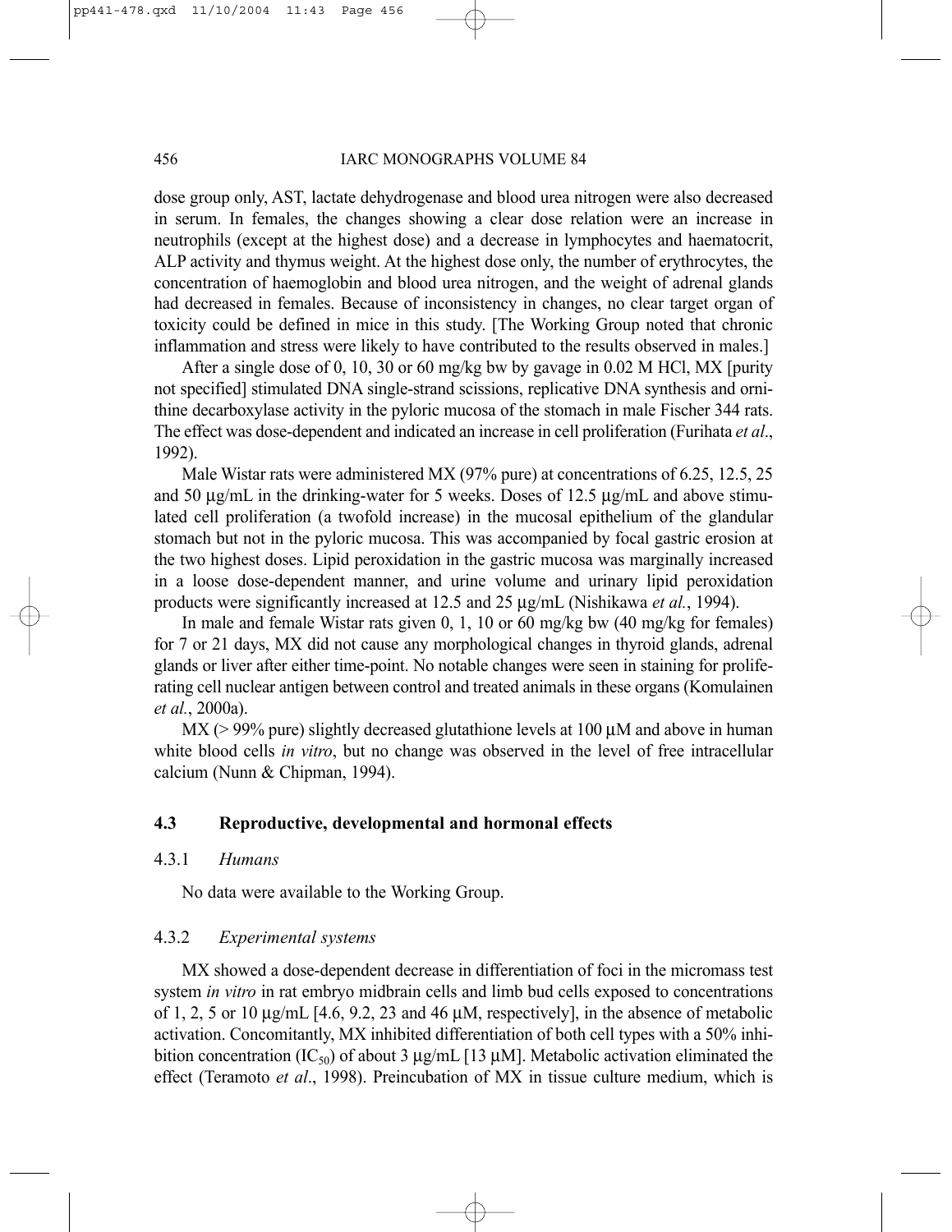known to degrade MX, also restored differentiation of foci, supporting the concept that degradation products of MX were not the responsible components (Teramoto *et al.*, 1999).

To evaluate the effects of MX on blood levels of thyroid-stimulating hormone (TSH), thyroxine  $(T_4)$ , triiodothyronine  $(T_3)$ , prolactin and growth hormone, groups of male and females Wistar rats were administered MX (> 97% pure) by gavage in deionized water at levels of 0, 1, 10 or 60 mg/kg bw (or 40 mg/kg for females) daily for 7 or 21 days (Komulainen *et al.*, 2000a). MX did not affect blood levels of TSH,  $T<sub>4</sub>$  or prolactin. In males, levels of  $T_3$  increased transiently at the highest dose, whereas those of growth hormone decreased transiently at all doses. MX did not affect the levels of TSH, prolactin or growth hormone in blood 2 h after a single dose. It was concluded that MX does not cause dysregulation of the thyroid–pituitary axis and that the tumorigenicity of MX to the thyroid follicular epithelium in rats does not result from hormonal imbalance.

Blood concentrations of TSH,  $T_4$  and  $T_3$  were also measured in male and female Wistar rats in a 104-week carcinogenicity study (Komulainen *et al.*, 1997; see Section 3.1.2) in all animals surviving to the end of the study. No significant differences in hormone levels were observed at any dose compared with control groups.

### **4.4 Genetic and related effects**

### 4.4.1 *Humans*

No data were available to the Working Group.

### 4.4.2 *Experimental systems* (see Table 8 for details and references)

MX was highly mutagenic to all but one *Salmonella typhimurium* strain tested, and one of the most potent mutagens in the TA100 strain ever tested. MX was also mutagenic in most strains of *Eschericia coli* tested. MX acts as a direct-acting mutagen, the activity of which was largely decreased or eliminated by metabolic activation. MX caused DNA damage (including unscheduled DNA synthesis) in purified DNA and in all animal and human cells studied *in vitro* except in rat hepatocytes in one study. Inhibitors of DNA repair enzymes potentiated the effect of MX in rapidly dividing cells by a factor of 10–100. MX caused gene mutations, sister chromatid exchange and chromosomal aberrations in all animal and human cells studied *in vitro*. Also, it caused apoptosis in human HL-60 cells (Marsteinstredet *et al.*, 1997b). MX was positive in a two-stage cell transformation assay in CH3 10T1/2 cells as either an initiator or promoter. A metabolic cooperation assay in Chinese hamster V79 cells showed a tentative inhibition of intercellular communication *in vitro*. Glutathione, L-cysteine, several other nucleophiles, tissue culture medium and serum strongly decreased or eliminated the mutagenic and genotoxic effects of MX *in vitro* (Ishiguro *et al.*, 1987; Mäki-Paakkanen *et al.*, 1994; Matsumura *et al.*, 1994; Watanabe *et al.*, 1994). MX reacted directly with glutathione, and GST catalysed the reaction (Meier *et al.*, 1990), leading to a further inhibition of MX-induced mutagenicity. Partial depletion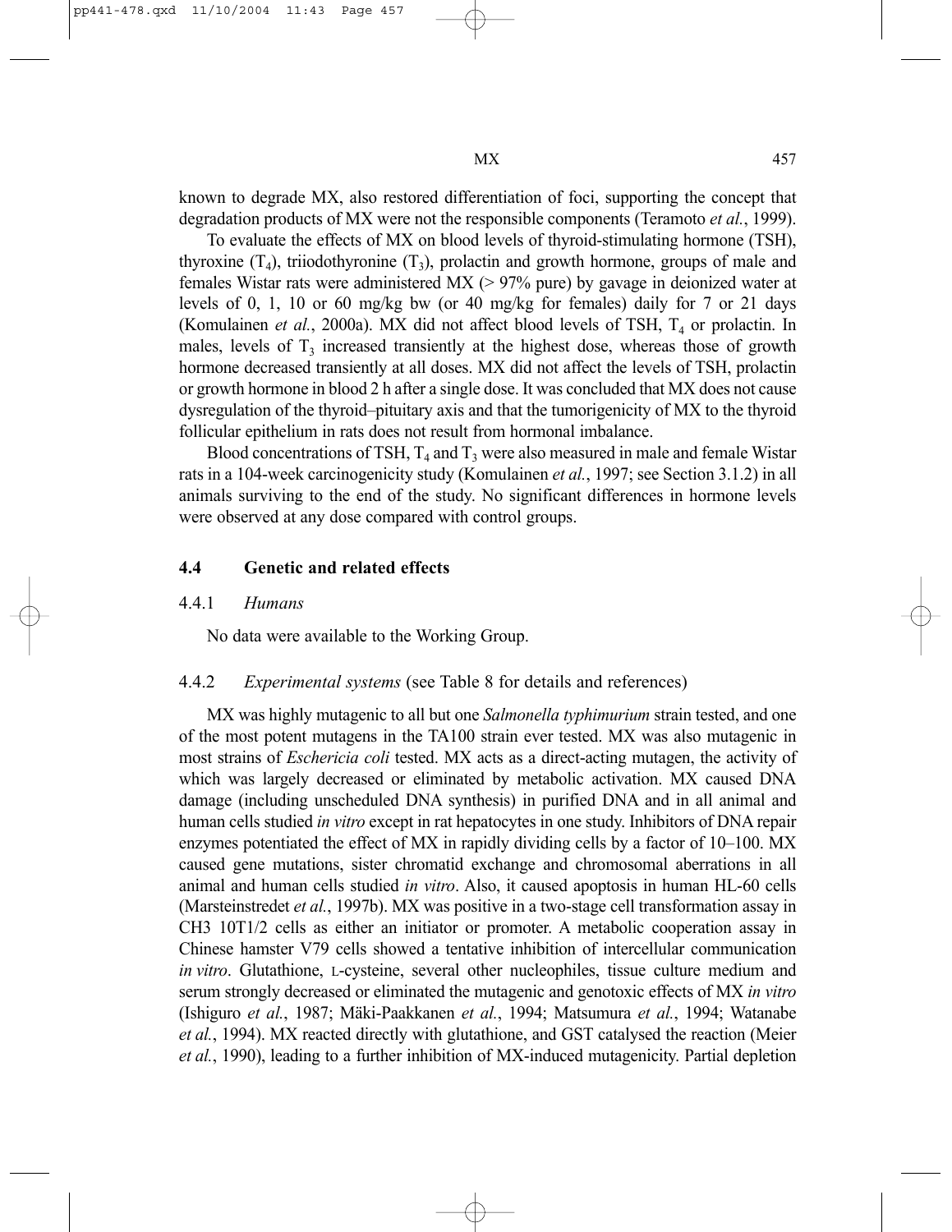| Test system                                                                      | Result <sup>a</sup>                         |                                          | Dose <sup>b</sup> | Reference                     |
|----------------------------------------------------------------------------------|---------------------------------------------|------------------------------------------|-------------------|-------------------------------|
|                                                                                  | Without<br>exogenous<br>metabolic<br>system | With<br>exogenous<br>metabolic<br>system | (LED or HID)      |                               |
| DNA strand breaks and apurinic/apyrimidinic sites, PM2 DNA, in vitro             | $^{+}$                                      | NT                                       | $[217 \mu g/mL]$  | Hyttinen & Jansson<br>(1995)  |
| DNA damage, cleavage of $\Phi X174$ , in vitro                                   | $+$                                         | NT                                       | $0.92 \mu g/mLc$  | LaLonde & Ramdayal<br>(1997)  |
| DNA damage, <i>Escherichia coli</i> PQ37, SOS chromotest                         | $^{+}$                                      | $(-)$                                    | $0.4 - 3.3$ ng/mL | Tikkanen & Kronberg<br>(1990) |
| Differential DNA repair, Escherichia coli K-12 343/113                           | $\! + \!\!\!\!$                             | $^{(+)}$                                 | $4$ ng/mL         | Fekadu et al. (1994)          |
| Prophage-induction assay, <i>Escherichia coli</i> WP2 <sub>s</sub> ( $\lambda$ ) | $^{+}$                                      | $+$                                      | $10.9$ ng/mL      | DeMarini et al. (1995)        |
| Salmonella typhimurium TM677, forward mutation for 8-azaguanine<br>resistance    | $^{+}$                                      | NT                                       | $10.9$ ng/mL      | DeMarini et al. (1995)        |
| Salmonella typhimurium TA100, reverse mutation                                   | $\! + \!\!\!\!$                             | $^{(+)}$                                 | $29$ rev/ng       | Ishiguro et al. (1987)        |
| Salmonella typhimurium TA100, reverse mutation                                   | $^{+}$                                      | $^{+}$                                   | $64$ rev/ng       | Meier et al. (1987b)          |
| Salmonella typhimurium TA100, reverse mutation                                   | $^{+}$                                      |                                          | $29$ rev/ng       | Tikkanen & Kronberg<br>(1990) |
| Salmonella typhimurium TA100, reverse mutation                                   |                                             | NT                                       | $18$ rev/ng       | LaLonde et al. (1991a)        |
| Salmonella typhimurium TA100, reverse mutation                                   | $^{+}$                                      | NT                                       | $14$ rev/ng       | LaLonde et al. (1991b)        |
| Salmonella typhimurium TA100, reverse mutation                                   | $+$                                         | NT                                       | $22$ rev/ng       | DeMarini et al. (1995)        |
| Salmonella typhimurium TA100, reverse mutation                                   | $^{+}$                                      | NT                                       | $20$ rev/ng       | Hyttinen et al. (1995)        |
| Salmonella typhimurium TA100, reverse mutation                                   | $\! + \!\!\!\!$                             | <b>NT</b>                                | $18$ rev/ng       | Jansson et al. (1995)         |
| Salmonella typhimurium TA100, reverse mutation                                   | $^{+}$                                      | NT                                       | $19$ rev/ng       | Knasmüller et al.<br>(1996)   |
| Salmonella typhimurium TA100, reverse mutation                                   | $^{+}$                                      | NT                                       | $18$ rev/ng       | LaLonde et al. (1997)         |
| Salmonella typhimurium TA100, reverse mutation                                   | $^{+}$                                      | NT                                       | $38$ rev/ng       | Yamada et al. (1997)          |
| Salmonella typhimurium TA100, reverse mutation                                   | $+$                                         | NT                                       | $54$ rev/ng       | Franzén et al. (1998a)        |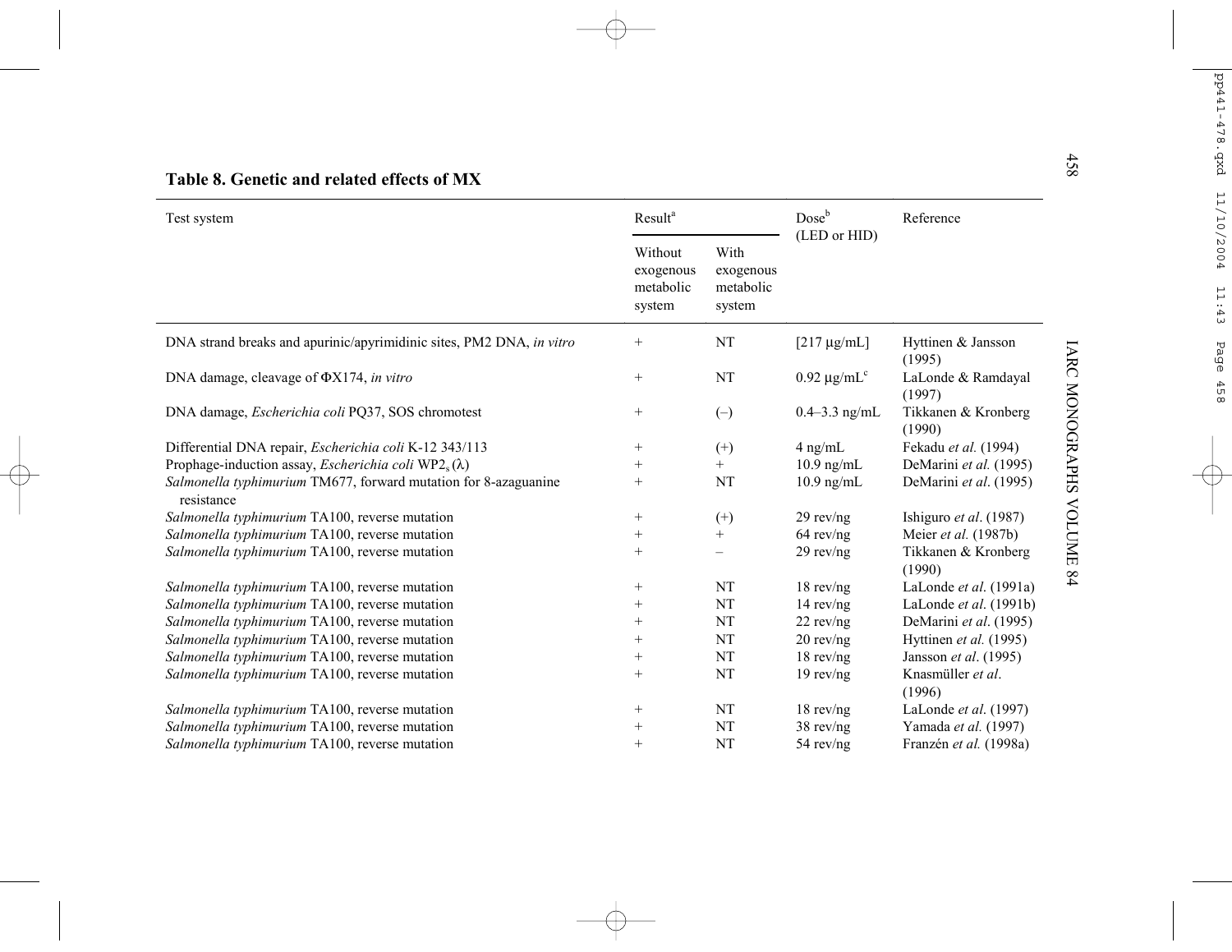| Table 8 (contd) |  |  |
|-----------------|--|--|
|                 |  |  |

| Test system                                      | Result <sup>a</sup>                         |                                          |               | Reference                     |  |
|--------------------------------------------------|---------------------------------------------|------------------------------------------|---------------|-------------------------------|--|
|                                                  | Without<br>exogenous<br>metabolic<br>system | With<br>exogenous<br>metabolic<br>system | (LED or HID)  |                               |  |
| Salmonella typhimurium TA100, reverse mutation   | $+$                                         |                                          | $4.5$ rev/ng  | Kargalioglu et al.<br>(2002)  |  |
| Salmonella typhimurium TA102, reverse mutation   | $\! + \!\!\!\!$                             | NT                                       | $6.35$ rev/ng | Meier et al. (1987b)          |  |
| Salmonella typhimurium TA104, reverse mutation   | $^{+}$                                      | NT                                       | $39$ rev/ng   | Franzén et al. (1998a)        |  |
| Salmonella typhimurium TA1535, reverse mutation  | $^+$                                        | NT                                       | $0.48$ rev/ng | Meier et al. (1987b)          |  |
| Salmonella typhimurium TA1535, reverse mutation  | $^{(+)}$                                    | NT                                       | $0.04$ rev/ng | DeMarini et al. (1995)        |  |
| Salmonella typhimurium TA1535, reverse mutation  | $^{+}$                                      | NT                                       | $0.1$ rev/ng  | Jansson et al. (1995)         |  |
| Salmonella typhimurium TA1538, reverse mutation  | $^+$                                        | <b>NT</b>                                | $0.13$ rev/ng | Meier et al. (1987b)          |  |
| Salmonella typhimurium TA98, reverse mutation    | $^{+}$                                      | NT                                       | $9.18$ rev/ng | Meier et al. (1987b)          |  |
| Salmonella typhimurium TA98, reverse mutation    | $+$                                         |                                          | $0.89$ rev/ng | Tikkanen & Kronberg<br>(1990) |  |
| Salmonella typhimurium TA98, reverse mutation    | $\! + \!\!\!\!$                             | NT                                       | $2.60$ rev/ng | DeMarini et al. (1995)        |  |
| Salmonella typhimurium TA98, reverse mutation    | $\! + \!\!\!\!$                             | NT                                       | $6.1$ rev/ng  | Franzén et al. (1998a)        |  |
| Salmonella typhimurium TA98, reverse mutation    | $^{+}$                                      | $^{+}$                                   | $0.53$ rev/ng | Kargalioglu et al.<br>(2002)  |  |
| Salmonella typhimurium TA92, reverse mutation    | $+$                                         | NT                                       | $0.32$ rev/ng | Meier et al. (1987b)          |  |
| Salmonella typhimurium TA97, reverse mutation    | $\! + \!\!\!\!$                             | NT                                       | $7.26$ rev/ng | Meier et al. (1987b)          |  |
| Salmonella typhimurium TA97, reverse mutation    | $^{+}$                                      | $\overline{\phantom{0}}$                 | $4.8$ rev/ng  | Tikkanen & Kronberg<br>(1990) |  |
| Salmonella typhimurium UTH8414, reverse mutation | $\! + \!\!\!\!$                             | NT                                       | $0.20$ rev/ng | DeMarini et al. (1995)        |  |
| Salmonella typhimurium UTH8413, reverse mutation | $^{+}$                                      | NT                                       | $0.08$ rev/ng | DeMarini et al. (1995)        |  |
| Salmonella typhimurium TP2428, reverse mutation  | $^{+}$                                      | <b>NT</b>                                | $0.4$ rev/ng  | Knasmüller et al.<br>(1996)   |  |
| Salmonella typhimurium TA1950, reverse mutation  | $\! + \!\!\!\!$                             | NT                                       | $0.04$ rev/ng | Knasmüller et al.<br>(1996)   |  |

MX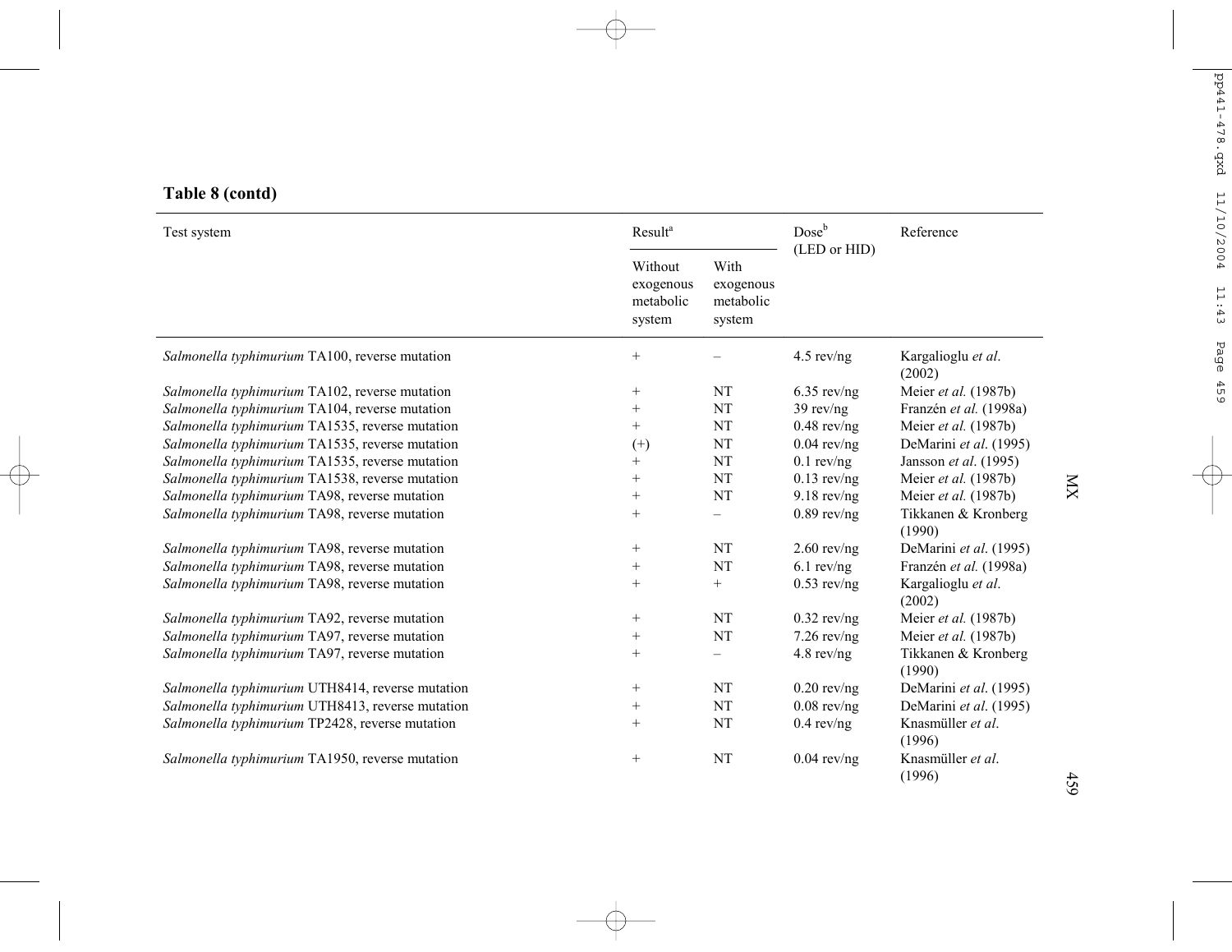| Table 8 (contd) |  |  |  |
|-----------------|--|--|--|
|-----------------|--|--|--|

| Table 8 (contd)                                                              |                                             |                                          |                    |                                   |
|------------------------------------------------------------------------------|---------------------------------------------|------------------------------------------|--------------------|-----------------------------------|
| Test system                                                                  | Result <sup>a</sup>                         |                                          | $Dose^b$           | Reference                         |
|                                                                              | Without<br>exogenous<br>metabolic<br>system | With<br>exogenous<br>metabolic<br>system | (LED or HID)       |                                   |
| Salmonella typhimurium YG7112, reverse mutation                              | $^{+}$                                      | NT                                       | $26.4$ rev/ng      | Yamada et al. (1997)              |
| Salmonella typhimurium YG7113, reverse mutation                              | $^{+}$                                      | NT                                       | $26.2$ rev/ng      | Yamada et al. (1997)              |
| Salmonella typhimurium YG7119, reverse mutation                              | $^{+}$                                      | NT                                       | $33$ rev/ng        | Yamada et al. (1997)              |
| Salmonella typhimurium RSJ100, reverse mutation                              |                                             |                                          | $1.63 \mu g/mL$    | Kargalioglu et al.<br>(2002)      |
| <i>Escherichia coli</i> CC102, CC104, reverse mutation                       |                                             | <b>NT</b>                                | 20 µg/plate        | Watanabe-Akanuma &<br>Ohta (1994) |
| Escherichia coli CC107, CC109, CC111, reverse mutation                       | $^{+}$                                      | <b>NT</b>                                | $5 \mu g$ plate    | Watanabe-Akanuma &<br>Ohta (1994) |
| Escherichia coli CC108, CC110, reverse mutation                              | $+$                                         | NT                                       | $2 \mu g$ plate    | Watanabe-Akanuma &<br>Ohta (1994) |
| Escherichia coli ZA2102, ZA2104, reverse mutation                            | $\! + \!\!\!\!$                             | NT                                       | $0.05 \mu g$ plate | Watanabe-Akanuma &<br>Ohta (1994) |
| Escherichia coli ZA2108, ZA2109, ZA2110, reverse mutation                    | $+$                                         | <b>NT</b>                                | $0.1 \mu g$ plate  | Watanabe-Akanuma &<br>Ohta (1994) |
| Escherichia coli ZA2107, ZA2111, reverse mutation                            | $^{+}$                                      | NT                                       | $0.2 \mu g$ /plate | Watanabe-Akanuma &<br>Ohta (1994) |
| Escherichia coli ZA4102, ZA4104, reverse mutation                            |                                             | <b>NT</b>                                | $20 \mu g$ /plate  | Watanabe-Akanuma &<br>Ohta (1994) |
| Escherichia coli ZA4107, ZA4108, ZA4109, ZA4110, ZA4111, reverse<br>mutation | $+$                                         | NT                                       | $5 \mu g$ plate    | Watanabe-Akanuma &<br>Ohta (1994) |
| Eschericia coli ZA5102, reversion mutation                                   | $+$                                         | <b>NT</b>                                | $0.1 \mu g$ plate  | Watanabe-Akanuma &<br>Ohta (1994) |
| Eschericia coli ZA5104, ZA5108, ZA5109, reversion mutation                   | $^{+}$                                      | NT                                       | $0.2 \mu g$ plate  | Watanabe-Akanuma &<br>Ohta (1994) |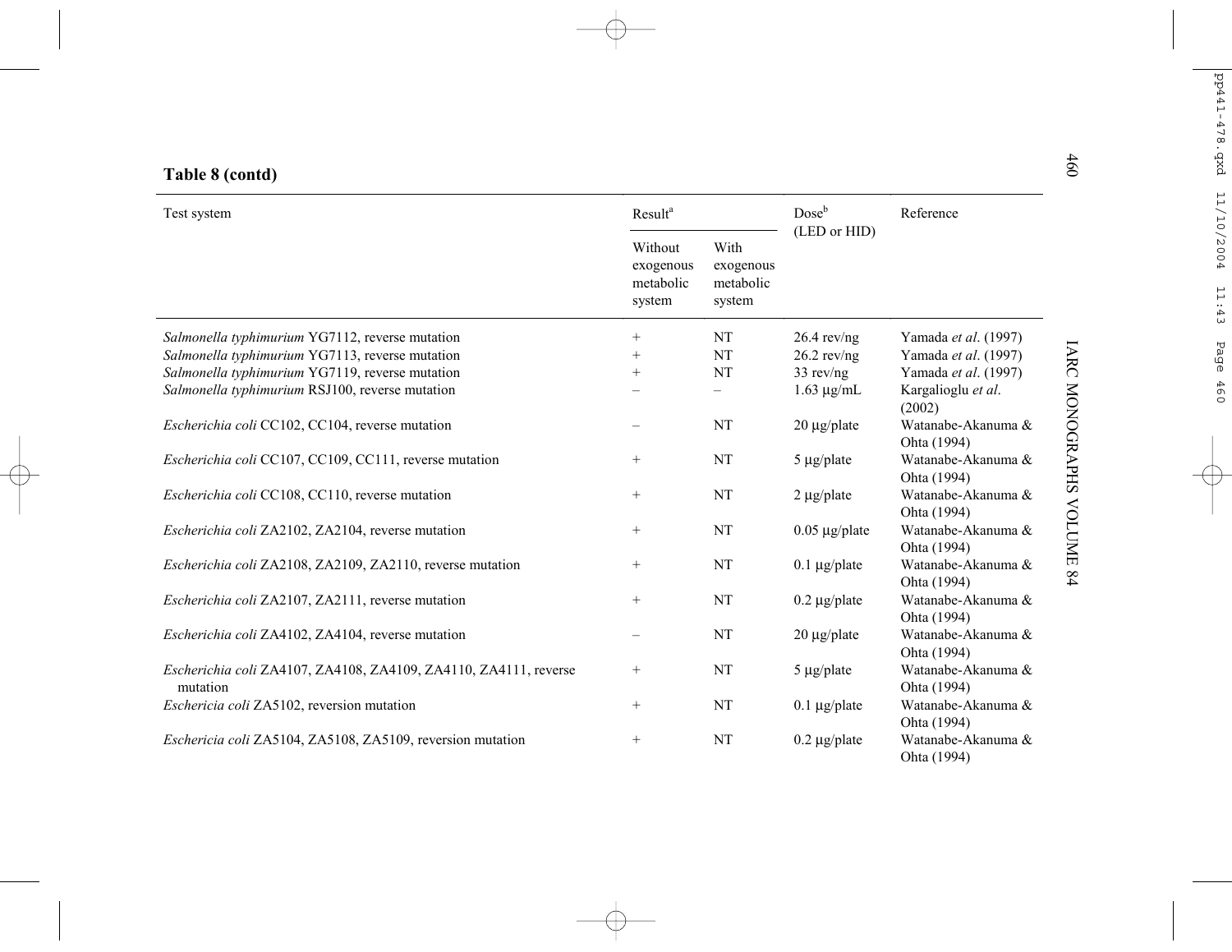# **Table 8 (contd)**

| Test system                                                                                                                                                              | Result <sup>a</sup>                         |                                          | $Dose^b$<br>(LED or HID) | Reference                         |  |
|--------------------------------------------------------------------------------------------------------------------------------------------------------------------------|---------------------------------------------|------------------------------------------|--------------------------|-----------------------------------|--|
|                                                                                                                                                                          | Without<br>exogenous<br>metabolic<br>system | With<br>exogenous<br>metabolic<br>system |                          |                                   |  |
| <i>Eschericia coli</i> ZA5107, ZA5110, ZA5111, reverse mutation                                                                                                          |                                             | NT                                       | $1 \mu g$ /plate         | Watanabe-Akanuma &<br>Ohta (1994) |  |
| DNA damage, rat hepatocytes, rat testicular cells, Chinese hamster V79 cells<br>in vitro (alkaline elution)                                                              | $^{+}$                                      | <b>NT</b>                                | $6.5 \mu$ g/mL           | Brunborg et al. (1991)            |  |
| DNA strand breaks, rat hepatocytes in vitro (DNA alkaline unwinding assay)                                                                                               | —                                           | <b>NT</b>                                | $11 \mu g/mL$            | Chang et al. (1991)               |  |
| DNA single-strand breaks or alkali-labile sites, pig $LLC$ -PK <sub>1</sub> cells in vitro<br>(without pretreatment with DNA repair enzyme inhibitors, alkaline elution) | $^{+}$                                      | <b>NT</b>                                | $65 \mu g/mL$            | Holme et al. (1999)               |  |
| DNA single-strand breaks or alkali-labile sites, pig LLC-PK <sub>1</sub> cells in vitro<br>(with pretreatment with DNA repair enzyme inhibitors, alkaline elution)       |                                             | NT                                       | $6.5 \mu g/mL$           | Holme et al. (1999)               |  |
| DNA single-strand breaks or alkali-labile sites, rat testicular cells in vitro<br>(with and without pretreatment with DNA repair enzyme inhibitors,<br>alkaline elution) | $^{+}$                                      | <b>NT</b>                                | $22 \mu g/mL$            | Holme et al. (1999)               |  |
| DNA strand breaks and alkali-labile damage, Chinese hamster ovary cells<br>in vitro (single-cell gel electrophoresis assay)                                              | $\! + \!\!\!\!$                             | <b>NT</b>                                | $8 \mu g/mL$             | Mäki-Paakkanen et al.<br>(2001)   |  |
| Unscheduled DNA synthesis, male Wistar rat and BALB/c mouse hepatocytes<br>in vitro                                                                                      | $+$                                         | NT                                       | $0.43 \mu g/mL$          | Nunn et al. (1997)                |  |
| Unscheduled DNA synthesis, rat hepatocytes in vitro                                                                                                                      | $^{+}$                                      | <b>NT</b>                                | $3.6 \mu g/mL$           | Le Curieux et al. (1999)          |  |
| Gene mutation, Chinese hamster ovary cells, <i>Hprt</i> locus in vitro                                                                                                   | $^{+}$                                      | NT                                       | $2.5 \mu$ g/mL           | Jansson & Hyttinen<br>(1994)      |  |
| Gene mutation, Chinese hamster ovary cells, ouabain resistance in vitro                                                                                                  | $^{+}$                                      | <b>NT</b>                                | $2 \mu g/mL$             | Mäki-Paakkanen et al.<br>(1994)   |  |
| Gene mutation, Chinese hamster V79 cells, <i>Hprt</i> locus in vitro                                                                                                     |                                             | NT                                       | $1.1 \mu$ g/mL           | Brunborg et al. (1991)            |  |
| Gene mutation, Chinese hamster V79 cells, 6-TG resistance in vitro                                                                                                       | $^{+}$                                      | NT                                       | $1 \mu g/mL$             | Matsumura et al. (1994)           |  |
| Gene mutation, mouse lymphoma L5178Y cells, Tk locus in vitro                                                                                                            | $^{+}$                                      | NT                                       | $0.5 \mu$ g/mL           | Harrington-Brock et al.<br>(1995) |  |

 $\mathbb K$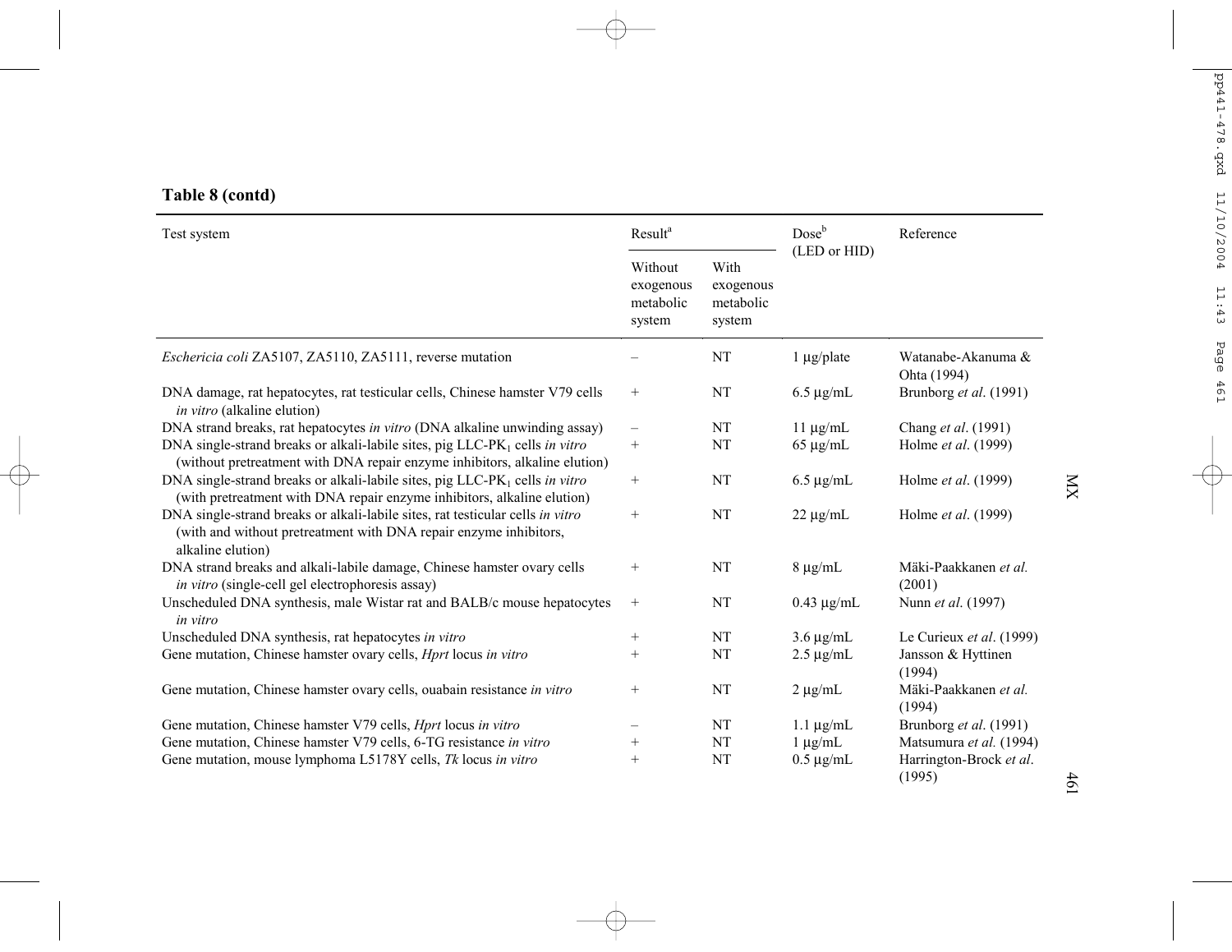| Table 8 (contd)                                                                                                                              |                                             |                                          |                 |                                   |  |
|----------------------------------------------------------------------------------------------------------------------------------------------|---------------------------------------------|------------------------------------------|-----------------|-----------------------------------|--|
| Test system                                                                                                                                  | Result <sup>a</sup>                         |                                          | $Dose^b$        | Reference                         |  |
|                                                                                                                                              | Without<br>exogenous<br>metabolic<br>system | With<br>exogenous<br>metabolic<br>system | (LED or HID)    |                                   |  |
| Sister chromatid exchange, Chinese hamster V79 cells in vitro                                                                                | $^{+}$                                      | NT                                       | $0.43 \mu g/mL$ | Brunborg et al. (1991)            |  |
| Sister chromatid exchange, Chinese hamster ovary cells in vitro                                                                              | $^{+}$                                      | NT                                       | $0.19 \mu g/mL$ | Mäki-Paakkanen et al.<br>(1994)   |  |
| Sister chromatid exchange, Chinese hamster ovary cells in vitro                                                                              | $+$                                         | NT                                       | $0.24 \mu g/mL$ | Mäki-Paakkanen et al.<br>(2001)   |  |
| Sister chromatid exchange, rat peripheral lymphocytes in vitro                                                                               | $^+$                                        | NT                                       | $20 \mu g/mL$   | Jansson et al. (1993)             |  |
| Micronucleus formation, mouse lymphoma L5178Y cells in vitro                                                                                 | $^{+}$                                      | NT                                       | $11 \mu g/mL$   | Le Curieux et al. (1999)          |  |
| Chromosomal aberrations, Chinese hamster ovary cells in vitro                                                                                | $^{+}$                                      | $+$                                      | $4 \mu g/mL$    | Meier et al. (1987b)              |  |
| Chromosomal aberrations, Chinese hamster ovary cells in vitro                                                                                | $^{+}$                                      | NT                                       | $4 \mu g/mL$    | Mäki-Paakkanen et al.<br>(1994)   |  |
| Chromosomal aberrations, Chinese hamster ovary cells in vitro                                                                                | $+$                                         | NT                                       | $0.5 \mu g/mL$  | Mäki-Paakkanen et al.<br>(2001)   |  |
| Chromosomal aberrations, mouse lymphoma L5178Y cells in vitro                                                                                | $+$                                         | NT                                       | $0.75 \mu g/mL$ | Harrington-Brock et al.<br>(1995) |  |
| Chromosomal aberrations, rat peripheral lymphocytes in vitro                                                                                 | $^{+}$                                      | NT                                       | $60 \mu g/mL$   | Jansson et al. (1993)             |  |
| Cell transformation, C3H 10T1/2 mouse cells in vitro                                                                                         | $^+$                                        | NT                                       | $10 \mu g/mL$   | Laaksonen et al. (2001)           |  |
| DNA strand breaks, human lymphoblastoid cell line CCRF-CEM in vitro<br>(DNA alkaline unwinding assay)                                        | $+$                                         | $+$                                      | $9.6 \mu g/mL$  | Chang et al. (1991)               |  |
| DNA strand breaks, human white blood cells in vitro (DNA alkaline<br>unwinding assay)                                                        | $^{+}$                                      | <b>NT</b>                                | $0.22 \mu g/mL$ | Nunn & Chipman<br>(1994)          |  |
| DNA strand breaks or alkali-labile sites, HL-60 cells in vitro (without<br>pretreatment with DNA repair enzyme inhibitors, alkaline elution) | $+$                                         | NT                                       | $21.7 \mu g/mL$ | Marsteinstredet et al.<br>(1997a) |  |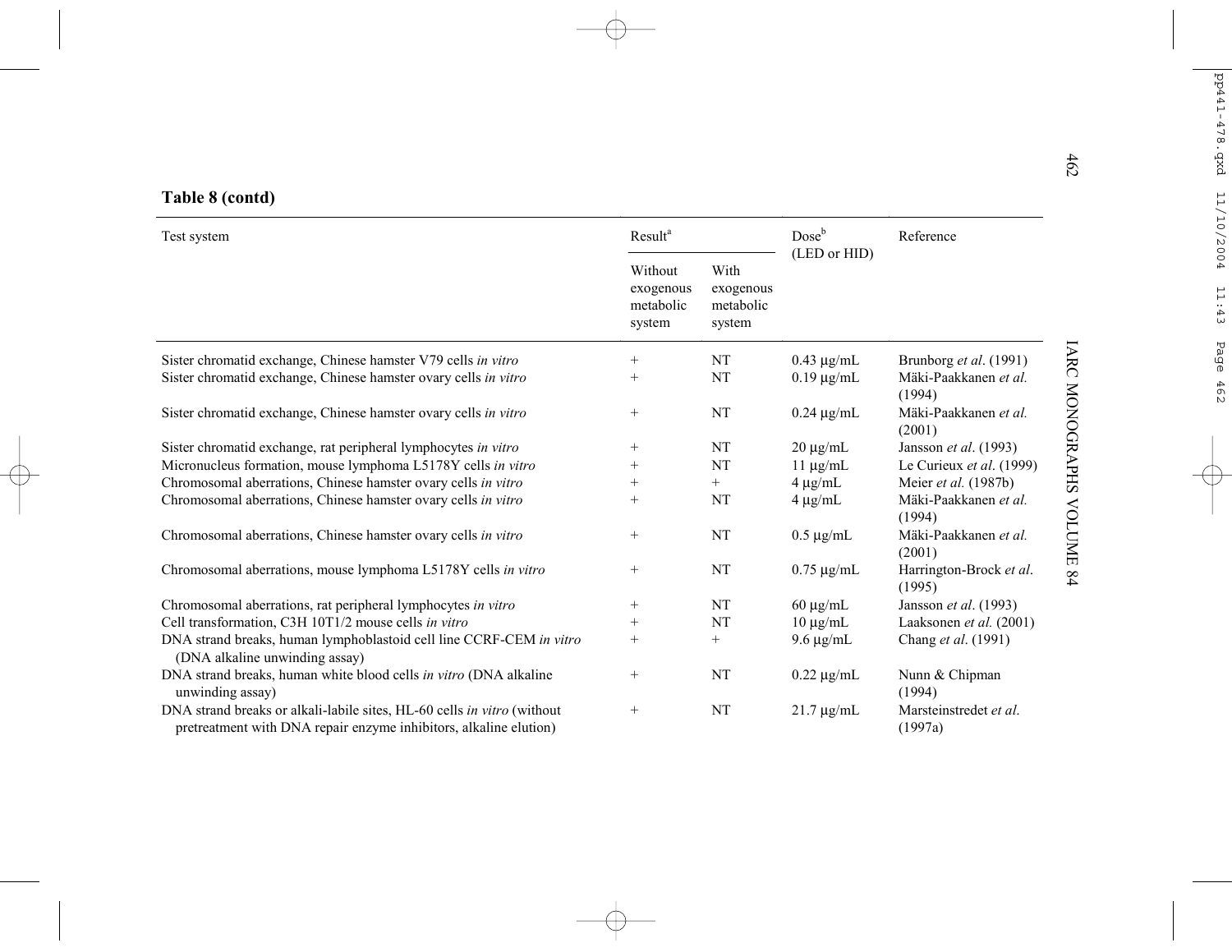# **Table 8 (contd)**

| Test system                                                                                                                                                        | <b>Result</b> <sup>a</sup>                  |                                          | $Dose^b$<br>(LED or HID) | Reference                         |  |
|--------------------------------------------------------------------------------------------------------------------------------------------------------------------|---------------------------------------------|------------------------------------------|--------------------------|-----------------------------------|--|
|                                                                                                                                                                    | Without<br>exogenous<br>metabolic<br>system | With<br>exogenous<br>metabolic<br>system |                          |                                   |  |
| DNA strand breaks or alkali-labile sites, HL-60 cells in vitro (with<br>pretreatment with DNA repair enzyme inhibitors, alkaline elution)                          | $^{+}$                                      | <b>NT</b>                                | $0.22 \mu$ g/mL          | Marsteinstredet et al.<br>(1997a) |  |
| DNA strand breaks or alkali-labile sites, resting human leukocytes in vitro<br>(with and without pretreatment with DNA repair inhibitors, alkaline<br>elution)     | $^{+}$                                      | $\rm{NT}$                                | $21.7 \mu$ g/mL          | Holme et al. (1999)               |  |
| DNA strand breaks or alkali-labile sites, proliferating human leukocytes<br>in vitro (without pretreatment with DNA repair enzyme inhibitors, alkaline<br>elution) | $^{+}$                                      | NT                                       | $21.7 \mu$ g/mL          | Holme et al. (1999)               |  |
| DNA strand breaks or alkali-labile sites, proliferating human leukocytes<br>in vitro (with pretreatment with DNA repair enzyme inhibitors, alkaline<br>elution)    | $^{+}$                                      | NT                                       | $0.65 \mu g/mL$          | Holme <i>et al.</i> (1999)        |  |
| DNA strand breaks or alkali-labile sites, HL-60 cells in vitro<br>(without pretreatment with DNA repair enzyme inhibitors, alkaline elution)                       | $^{+}$                                      | <b>NT</b>                                | $65 \mu g/mL$            | Holme et al. (1999)               |  |
| DNA strand breaks or alkali-labile sites, HL-60 cells in vitro<br>(with pretreatment with DNA repair enzyme inhibitors, alkaline elution)                          | $^{+}$                                      | <b>NT</b>                                | $0.65 \mu g/mL$          | Holme et al. (1999)               |  |
| Unscheduled DNA synthesis, human hepatocytes in vitro                                                                                                              | $^{+}$                                      | NT                                       | $0.43 \mu g/mL$          | Nunn et al. (1997)                |  |
| Gene mutation, human B-lymphoblastoid cell lines MCL-5, AHH-1 TK <sup>+/-</sup> ,<br>$h1A1v2$ , TK locus in vitro                                                  | $+$                                         | NT                                       | $3 \mu g/mL$             | Woodruff et al. (2001)            |  |
| DNA damage, male Wistar rat liver, kidney, lung, testis, stomach, duodenum,<br>colon, urinary bladder, bone marrow cells in vivo (alkaline elution)                |                                             |                                          | 125 po, 1 h              | Brunborg et al. (1991)            |  |
| DNA single-strand breaks, male Fischer 344 rat pyloric mucosa of stomach<br>in vivo (alkaline elution)                                                             | $^{+}$                                      |                                          | 48 po, 2 h               | Furihata et al. (1992)            |  |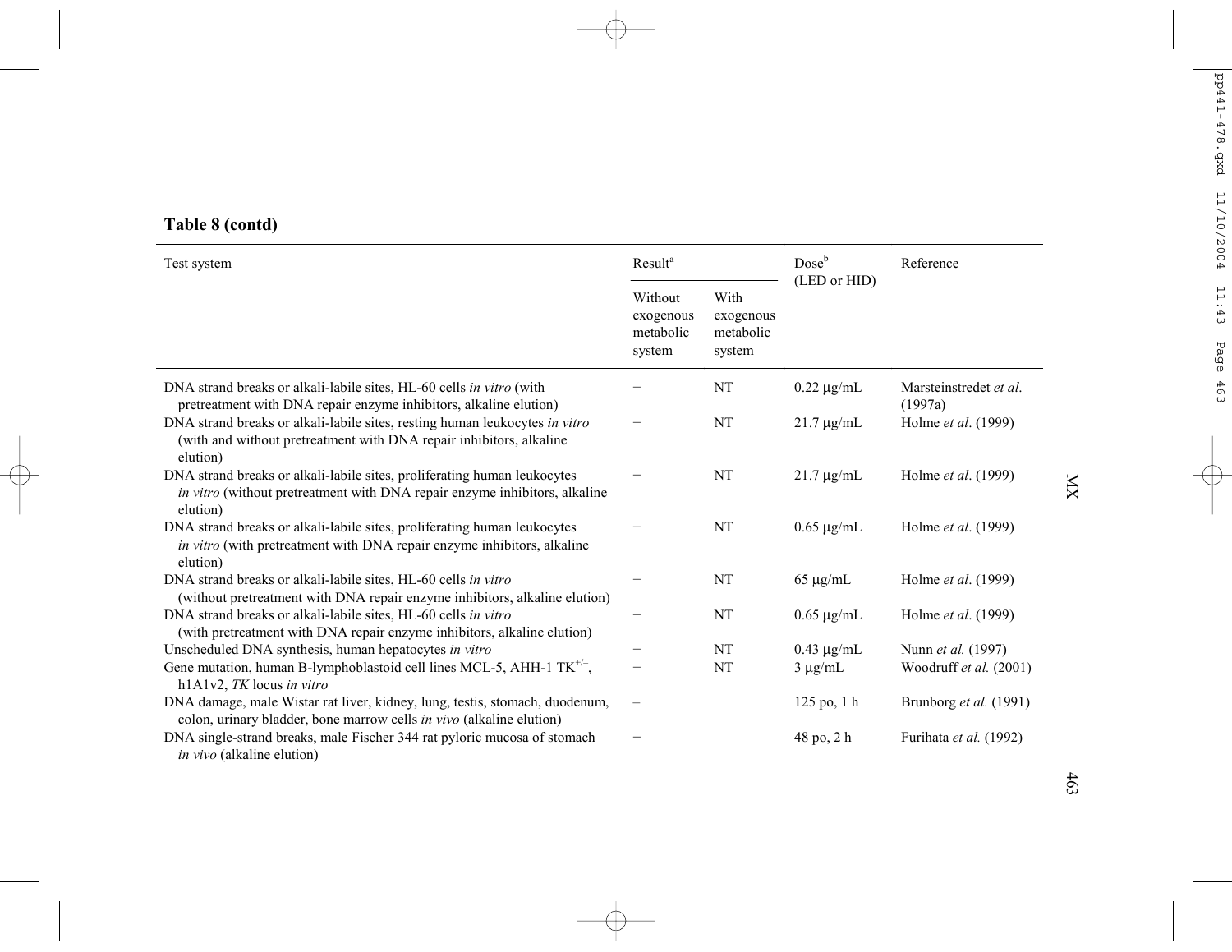| 464<br>Table 8 (contd)                                                                                                                                                                         |                                             |                                          |                                    |                                                |  |
|------------------------------------------------------------------------------------------------------------------------------------------------------------------------------------------------|---------------------------------------------|------------------------------------------|------------------------------------|------------------------------------------------|--|
| Test system                                                                                                                                                                                    | Result <sup>a</sup>                         |                                          | Dose <sup>b</sup>                  | Reference                                      |  |
|                                                                                                                                                                                                | Without<br>exogenous<br>metabolic<br>system | With<br>exogenous<br>metabolic<br>system | (LED or HID)                       |                                                |  |
| DNA strand breaks and alkali-labile damage, male CD-1 mouse liver, kidney,<br>lung, brain, stomach, jejunum, ileum, colon, bladder cells in vivo (single<br>cell gel electrophoresis assay)    | $^{+}$                                      |                                          | $100$ po, 1, 3, 6,<br>24 h         | Sasaki et al. (1997)                           |  |
| DNA strand breaks and alkali-labile damage, male CD-1 mouse spleen,<br>bone-marrow cells in vivo (single-cell gel electrophoresis assay)                                                       |                                             |                                          | $100 \text{ po}, 1, 3, 6,$<br>24 h | Sasaki et al. (1997)                           |  |
| DNA damage, male $B6C3F_1$ mouse liver, kidney, spleen, colon cells in vivo<br>(with pretreatment with DNA repair enzyme inhibitors, alkaline elution)                                         |                                             |                                          | 80 ip, 1 h                         | Holme et al. (1999)                            |  |
| DNA damage, male B6C3F <sub>1</sub> mouse liver, kidney cells in vivo<br>(with pretreatment with DNA repair enzyme inhibitors, alkaline elution)                                               | $^{+}$                                      |                                          | 40 ip, 1 h                         | Holme et al. (1999)                            |  |
| DNA damage, male $B6C3F_1$ mouse spleen, colon cells in vivo (with<br>pretreatment with DNA repair enzyme inhibitors, alkaline elution)                                                        |                                             |                                          | 80 ip, 1 h                         | Holme et al. (1999)                            |  |
| Differential DNA repair, male Swiss albino mouse liver, lung, kidney, spleen,<br>stomach, intestines in vivo, measured in two strains of E. coli K-12<br>indicator cells recovered from organs | $^{+}$                                      |                                          | 4.3 po, 2 h                        | IARC MONOGRAPHS VOLUME<br>Fekadu et al. (1994) |  |
| Unscheduled DNA synthesis, BALB/c hepatocytes ex vivo                                                                                                                                          |                                             |                                          | $100 \text{ po}, 16 \text{ h}$     | 64<br>Nunn <i>et al.</i> (1997)                |  |
| Sister chromatid exchange, Wistar rat peripheral lymphocytes in vivo                                                                                                                           | $^{+}$                                      |                                          | 30 po,<br>18 weeks                 | Jansson et al. (1993)                          |  |
| Sister chromatid exchange, male Wistar rat kidney in vivo                                                                                                                                      | $^{+}$                                      |                                          | 25, po $\times$ 3                  | Mäki-Paakkanen &<br>Jansson (1995)             |  |
| Sister chromatid exchange, male Wistar rat peripheral lymphocytes in vivo                                                                                                                      | $^{+}$                                      |                                          | 100, po $\times$ 3                 | Mäki-Paakkanen &<br>Jansson (1995)             |  |
| Micronucleus formation, Swiss-Webster mouse, bone-marrow polychromatic<br>erythrocytes in vivo                                                                                                 |                                             |                                          | 90 po $\times$ 2                   | Meier et al. (1987b)                           |  |
| Micronucleus formation, NMRI mouse bone-marrow polychromatic<br>erythrocytes in vivo                                                                                                           |                                             |                                          | 8.8 ip                             | Tikkanen & Kronberg<br>(1990)                  |  |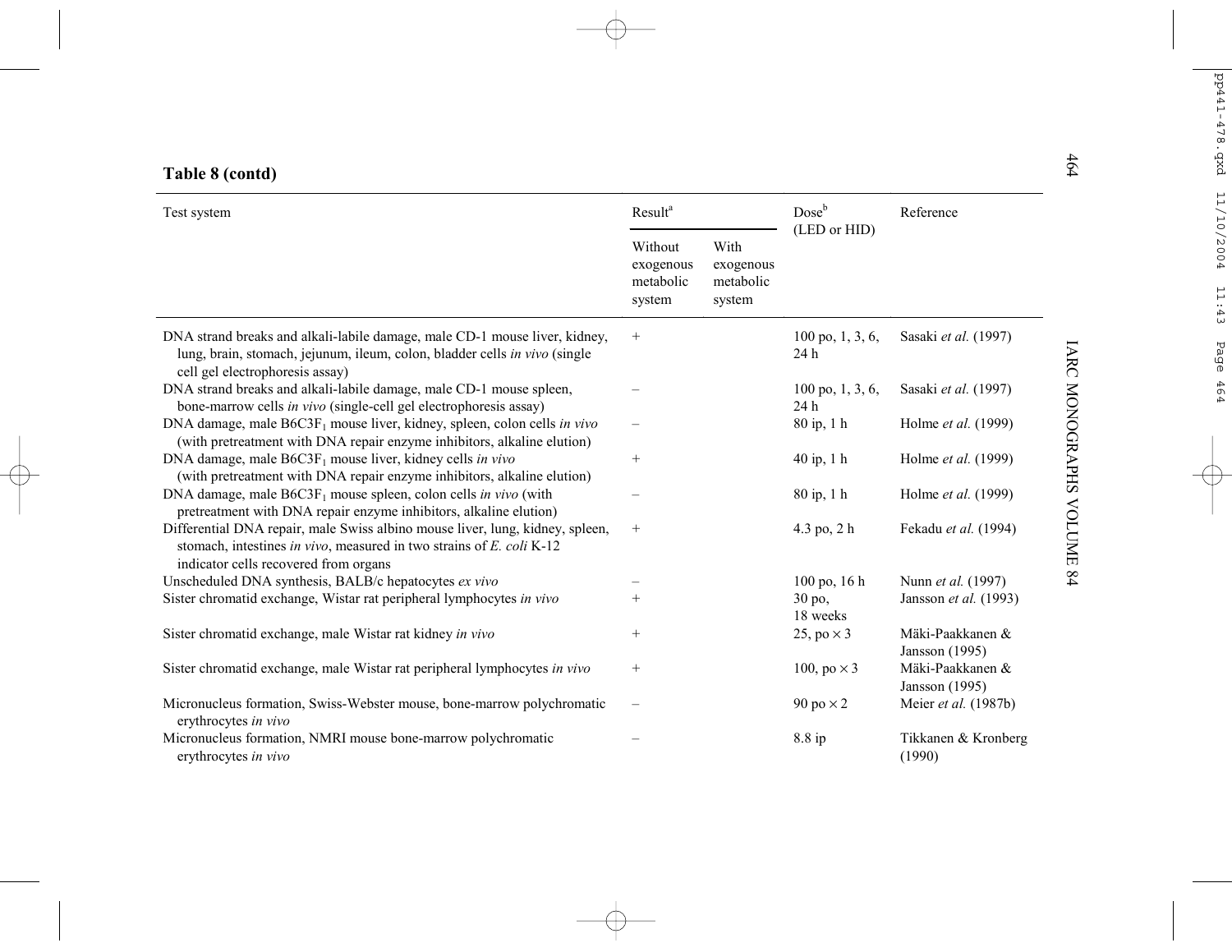# **Table 8 (contd)**

| Test system                                                                                                    | Result <sup>a</sup>                         |                                          | Dose <sup>b</sup><br>(LED or HID) | Reference                          |  |
|----------------------------------------------------------------------------------------------------------------|---------------------------------------------|------------------------------------------|-----------------------------------|------------------------------------|--|
|                                                                                                                | Without<br>exogenous<br>metabolic<br>system | With<br>exogenous<br>metabolic<br>system |                                   |                                    |  |
| Nuclear anomalies (including micronuclei), male $B6C3F_1$ mouse forestomach,<br>duodenum <i>in vivo</i>        | $^{+}$                                      |                                          | $80\,\mathrm{po}$                 | Daniel et al. (1991)               |  |
| Nuclear anomalies (including micronuclei), male $B6C3F_1$ mouse colon in vivo                                  | $\overline{\phantom{0}}$                    |                                          | 100 <sub>po</sub>                 | Daniel et al. (1991)               |  |
| Micronucleus formation, $B6C3F_1$ mouse blood polychromatic erythrocytes<br>in vivo                            | $\overline{\phantom{0}}$                    |                                          | 64 po, 14 days                    | Meier et al. (1996)                |  |
| Micronucleus formation, male Wistar rat peripheral blood lymphocytes<br>in vivo                                | $^{+}$                                      |                                          | 100 po $\times$ 3                 | Mäki-Paakkanen &<br>Jansson (1995) |  |
| Micronucleus formation, Wistar rat bone-marrow polychromatic erythrocytes<br>in vivo                           | $\overline{\phantom{0}}$                    |                                          | approx. $5$ ,<br>104 weeks        | Jansson (1998)                     |  |
| Inhibition of intercellular communication, Chinese hamster V79 cells in vitro<br>(metabolic cooperation assay) | $^{(+)}$                                    | NT                                       | $0.8 \mu g/mL$                    | Matsumura et al. (1994)            |  |

 $a<sup>a</sup>$  +, positive; (+), weak positive; –, negative; NT, not tested

 $\rm ^b$  LED, lowest effective dose; HID, highest ineffective dose; in-vitro tests, as indicated; in-vivo tests, mg/kg bw per day; po, oral; ip, intraperitoneal; rev, revertant

c Only dose tested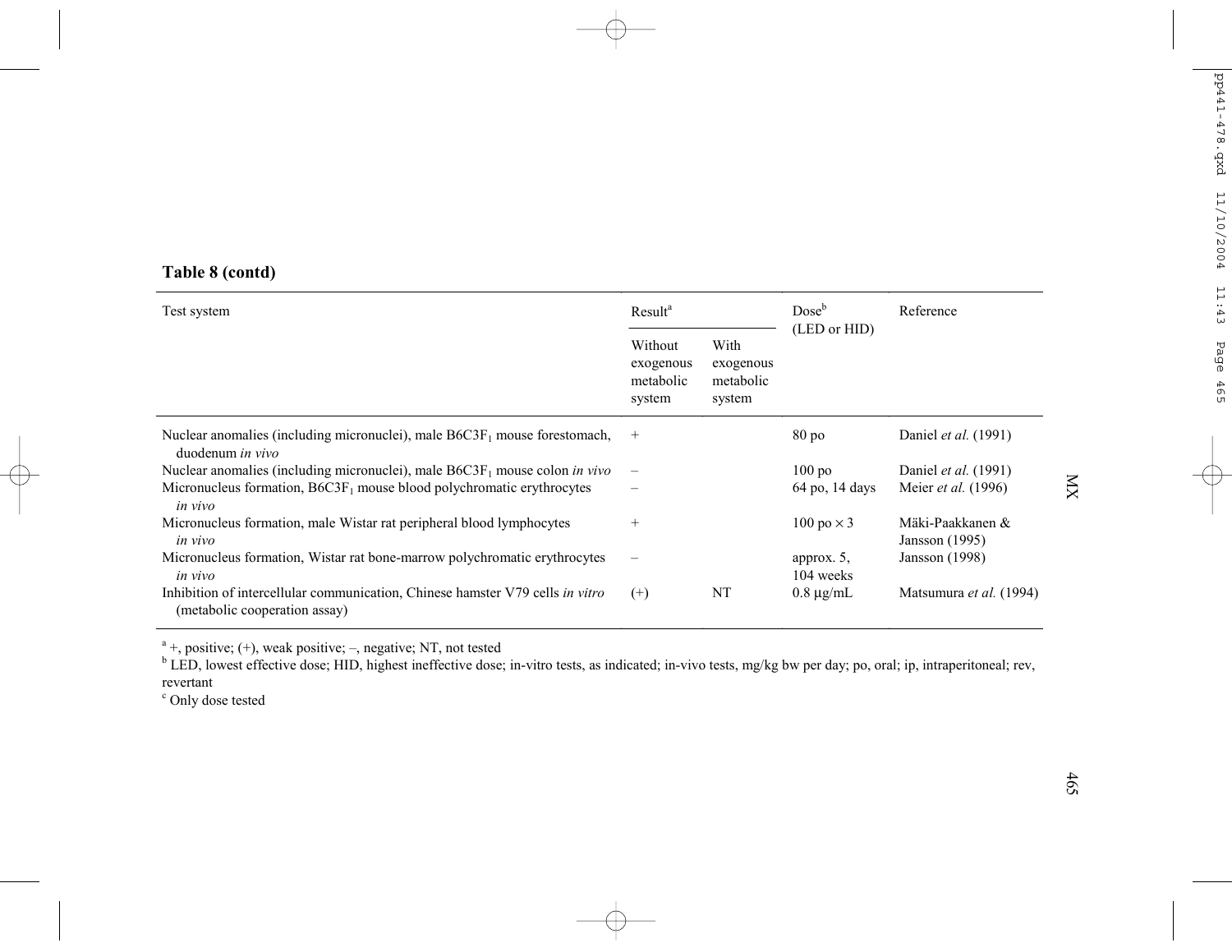of glutathione in cells had little effect on MX-induced DNA damage (Brunborg *et al.*, 1991; Chang *et al.*, 1991).

The *cis* arrangement of the CHCl<sub>2</sub> (position 4) and Cl (position 3) substituents in MX is essential for the high mutagenicity in *S. typhimurium* TA100 (Ishiguro *et al*., 1987, 1988; LaLonde *et al.,* 1991c). The OH group at position 5 and Cl at position 3 and 6 are also important for the mutagenic potency (LaLonde *et al*., 1991b,c).

Results on DNA damage *in vivo* are less clear. A single oral dose of MX to mice caused DNA damage in a number of tissues, but not in spleen or bone marrow. Following intraperitoneal administration at a lower dose and with a shorter follow-up period, DNA damage was observed only after pretreatment of the animals with DNA-repair enzyme inhibitors, and only in the liver and kidney. MX-induced DNA damage was repaired rapidly (within 3 h) in mouse liver but more slowly in other tissues (Sasaki *et al.*, 1997). In rats, MX did not induce DNA damage in any of the tissues examined, except in the pyloric mucosa of the stomach following oral administration in a single study. Oral administration of MX to mice caused DNA damage in *E. coli* K-12 indicator cells recovered from a number of tissues.

In rats, MX caused sister chromatid exchange in peripheral blood lymphocytes in two studies and in kidney cells in a single study *in vivo* after repeated doses, but had no effect on micronucleus formation in bone marrow or blood polychromatic erythrocytes in any of four studies. Micronuclei were observed in rat peripheral blood lymphocytes in a single study, and nuclear anomalies (including micronuclei) in mouse forestomach and duodenum in a single study, both after oral administration of MX.

The predominant base-pair substitution induced by MX is a  $GC \rightarrow TA$  transversion, observed in several *S. typhimurium* strains at the *hisG* locus (DeMarini *et al.*, 1995; Hyttinen *et al.*, 1995; Knasmüller *et al*., 1996; Shaughnessy *et al.*, 2000) and in Chinese hamster ovary cells at the *Hprt*-locus (Hyttinen *et al.*, 1996). In *S. typhimurium* TA100, the hot spot was in the second position of the *hisG46* target CCC codon. MX also caused duplications, frameshift mutations of a two-base deletion and frameshifts with adjacent base substitution in *S. typhimurium* TA98 (DeMarini *et al.*, 1995), and frameshift mutations of one- or two-base insertion or deletion in several strains of *E. coli* (Watanabe-Akanuma & Ohta, 1994). AT→TA transversions, deletions of single base pairs, larger deletions and insertions in cDNA were reported in Chinese hamster ovary cells (Hyttinen *et al.*, 1996).

MX produced DNA adducts *in vitro* under various reaction conditions but not in all experiments (Alhonen-Raatesalmi & Hemminki, 1991). Five different adducts were reported to be formed in buffered solutions with MX *in vitro*, three with 2′-deoxyadenosine (Le Curieux *et al.*, 1997; Munter *et al.*, 1998) and two with guanosine (Franzén *et al*., 1998b; Munter *et al*., 1999). The guanosine adduct described by Franzén *et al*. (1998b) could not be confirmed in the later study (Munter *et al*., 1999). Two of the adducts formed with 2′-deoxyadenosine were also observed in calf thymus DNA reacted with MX *in vitro* (Le Curieux *et al.*, 1997; Munter *et al.*, 1998) but not the guanosine adduct (Munter *et al*., 1999). All adducts were observed after incubation for several days.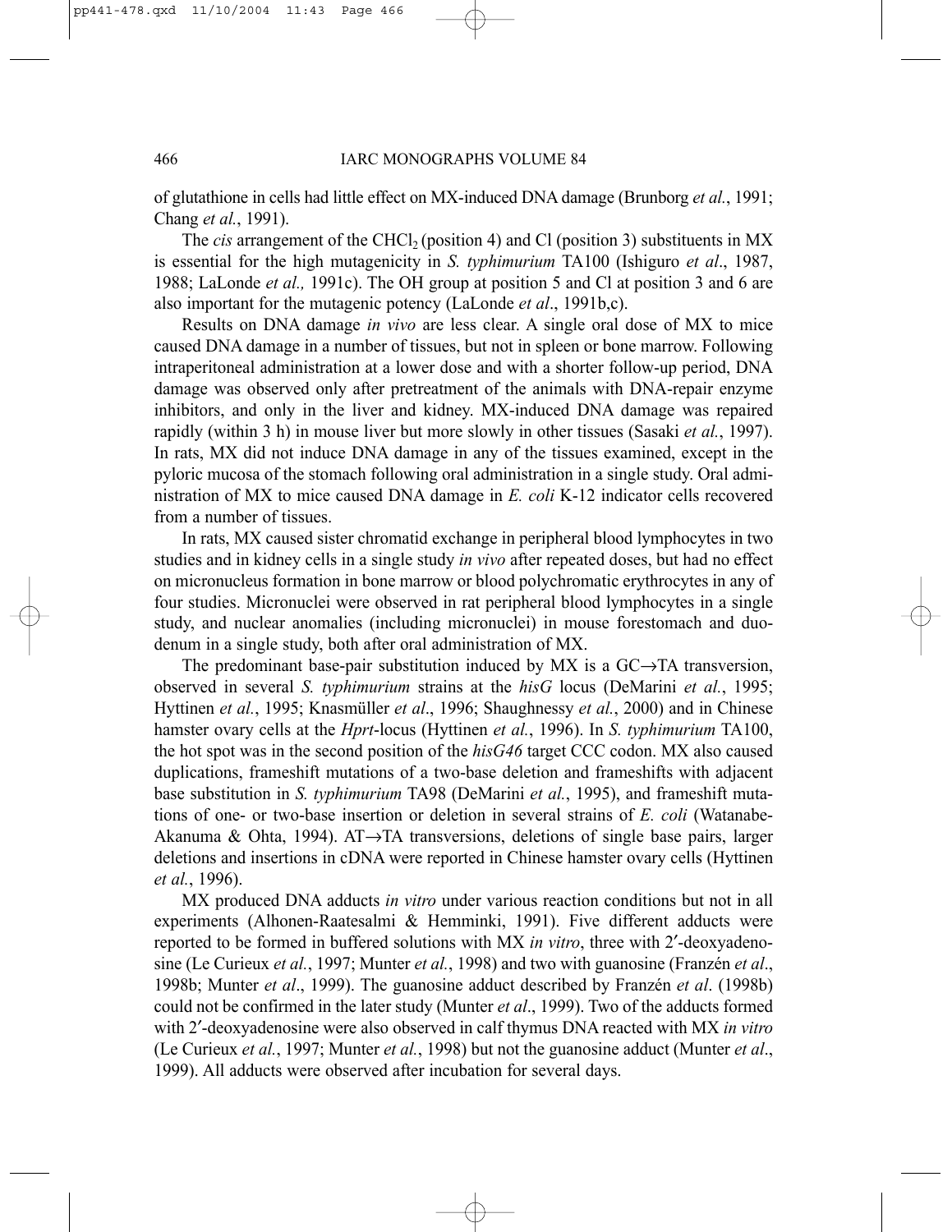Altogether four point mutations were found in *p53* (exon 4–7) in 47 different MXinduced liver tumours in Wistar rats (Komulainen *et al*., 1997, 2000b). No consistent pattern of point mutations was observed. Exons 1 and 2 of Ki-*ras*, Ha-*ras* and N-*ras* of the same tumours did not contain any mutations. MX did not alter the expression of p53 protein in the normal liver (Komulainen *et al.*, 2000b) or in thyroid gland tumours of these animals (Hakulinen *et al.*, 2002). The expression of p21 Ki-ras protein was also unaffected in MXinduced thyroid gland tumours (Hakulinen *et al.*, 2002).

### **4.5 Mechanistic considerations**

In-vitro data in bacteria and in mammalian cells indicate that MX is genotoxic. In addition, it causes DNA damage *in vivo*. Data on mutagenicity tests *in vitro*, mutation spectra and adduct formation suggest that the guanine moiety may be one target of MX in DNA. In addition, MX was 100-fold more mutagenic in the form of lactone (closedring form) than in the open-ring conformation *in vitro* (LaLonde *et al.,* 1991b), suggesting that the closed-ring conformation may be responsible for the mutagenicity at physiological pH. However, examination of the structural and electronic properties of MX have not yet identified the form of interaction of MX with DNA.

Studies on hormonal effects of MX suggest that it does not cause thyroid gland tumours in rats by the TSH-mediated promotion mechanism (Komulainen *et al.*, 1997, 2000a).

# **5. Summary of Data Reported and Evaluation**

## **5.1 Exposure data**

3-Chloro-4-(dichloromethyl)-5-hydroxy-2(5*H*)-furanone (MX) is a disinfection byproduct that has been found at nanogram-per-litre levels in drinking-water as a result of chlorination or chloramination.

## **5.2 Human carcinogenicity data**

Several studies were identified that analysed risk with respect to one or more measures of exposure to complex mixtures of disinfection by-products that are found in most chlorinated and chloraminated drinking-water. No data specifically on MX were available to the Working Group.

## **5.3 Animal carcinogenicity data**

In a single bioassay, MX induced malignant and benign thyroid and mammary tumours in male and female rats. MX failed to increase the incidence of tumours in the small intestine or colon of C57BL/6J-MiN<sup>-/-</sup> mice. MX promoted preneoplastic and malignant lesions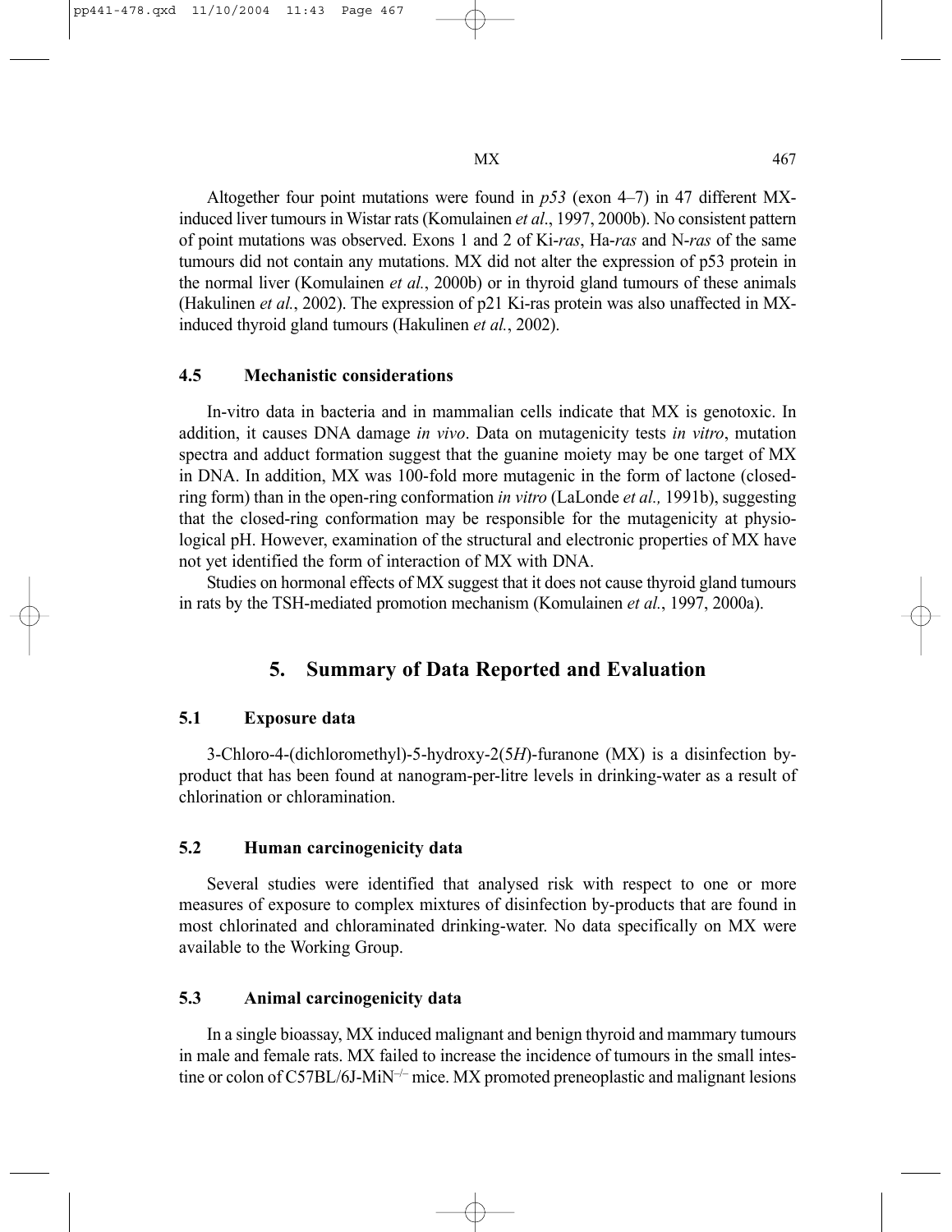in the glandular stomach but not aberrant crypt foci (preneoplastic lesions) in the colon of rats initiated with *N*-methyl-*N*′-nitro-*N*-nitrosoguanidine.

## **5.4 Other relevant data**

MX is well absorbed in the gastrointestinal tract of experimental animals. About 40% of the administered dose is excreted rapidly in urine almost entirely as uncharacterized metabolites. Pharmacokinetic studies suggest that MX does not accumulate upon continuous exposure.

The target organs of toxicity of MX in rats are the kidneys and the liver. It affects hepatic lipid metabolism and kidney function. At high doses, MX is highly irritating in the gastrointestinal tract. No data were available on the teratogenicity of MX *in vivo*.

MX is genotoxic. It is a direct-acting mutagen and causes DNA and chromosome damage *in vitro* and DNA damage *in vivo*. MX-induced liver tumours of rats contained only a few point mutations in *p53* and none in *ras* genes. Hormonal data suggest that MX does not cause thyroid gland tumours in rats by the thyroid-stimulating hormone-mediated promotion mechanism.

# **5.5 Evaluation**

There is *inadequate evidence* in humans for the carcinogenicity of MX.

There is *limited evidence* in experimental animals for the carcinogenicity of MX.

MX is a potent, direct-acting mutagen that induces primarily GC→TA transversions in both bacterial and mammalian cells. It induces DNA damage in bacterial and mammalian cells as well as in rodents *in vivo*. MX is a chromosomal mutagen in mammalian cells and in rats, and it induces mammalian cell transformation *in vitro*. The MX-associated thyroid gland tumours in rats are caused by mechanisms other than TSH-mediated hormonal promotion.

### **Overall evaluation**

3-Chloro-4-(dichloromethyl)-5-hydroxy-2(5*H*)-furanone (MX) is *possibly carcinogenic to humans (Group 2B)*.

# **6. References**

Alhonen-Raatesalmi, A. & Hemminki, K. (1991) Assay for nucleoside and nucleotide binding of a potent mutagen, 3-chloro-4-(dichloromethyl)-5-hydroxy-2(5*H*)-furanone. *Toxicol. Lett.*, **56**, 167–172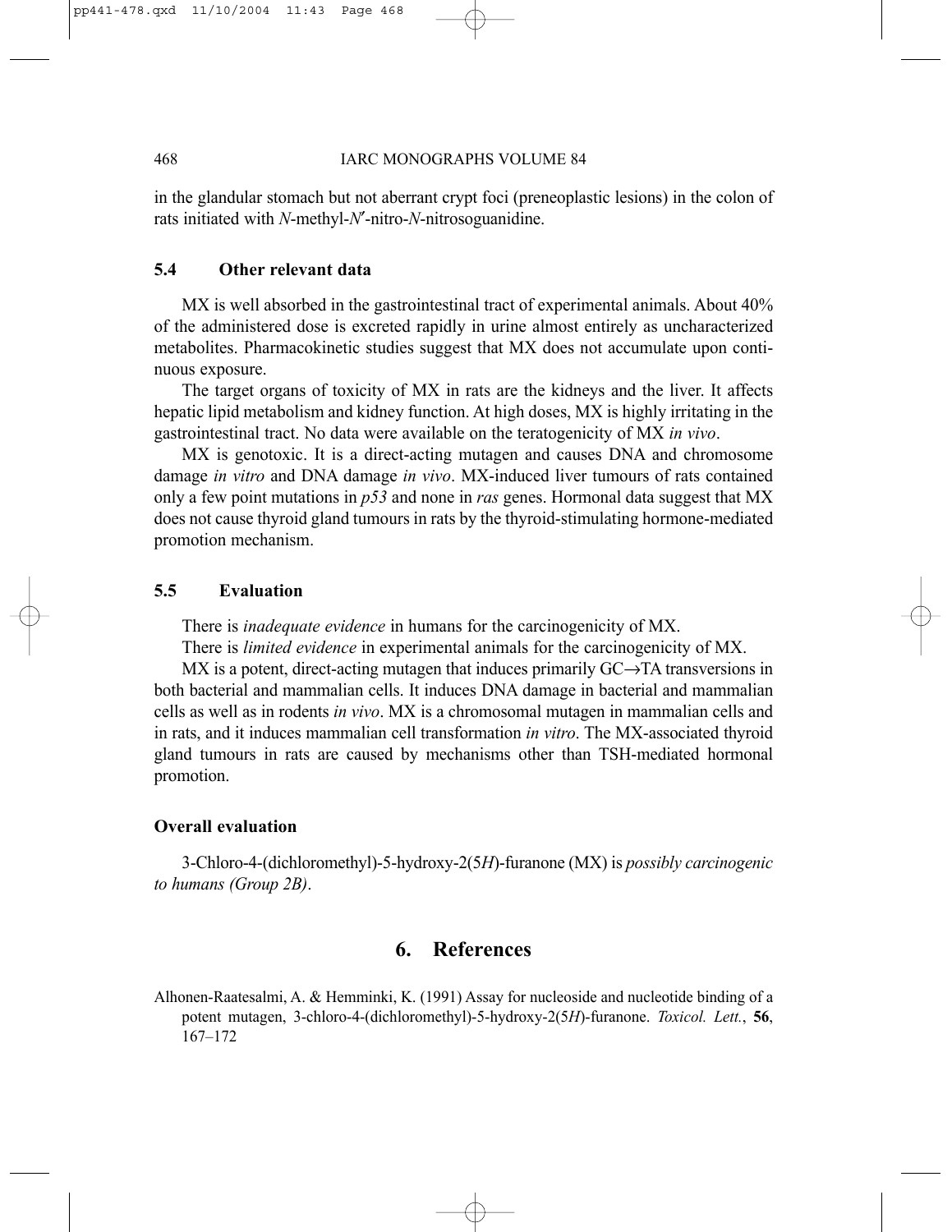- Andrews, R.C., Daignault, S.A., Laverdure, C., Williams, D.T. & Huck, P.M. (1990) Occurrence of the mutagenic compound 'MX' in drinking water and its removal by activated carbon. *Environ. Technol.*, **11**, 685–694
- Backlund, P., Kronberg, L. & Tikkanen, L. (1988) Formation of Ames mutagenicity and of the strong bacterial mutagen 3-chloro-4-(dichloromethyl)-5-hydroxy-2(5H)-furanone and other halogenated compounds during disinfection of humic waters. *Chemosphere*, **17**, 1329–1336
- Backlund, P., Wondergem, E., Voogd, K. & de Jong, A. (1989) Mutagenic activity and presence of the strong mutagen 3-chloro-4-(dichloromethyl)-5-hydroxy-2(5*H*)-furanone (MX) in chlorinated raw and drinking waters in the Netherlands. *Sci. total Environ*., **84**, 273–282
- Brunborg, G., Holme, J.A., Søderlund, E.J., Hongslo, J.K., Vartiainen, T., Lötjönen, S. & Becher, G. (1991) Genotoxic effects of the drinking water mutagen 3-chloro-4-(dichloromethyl)-5 hydroxy-2[5*H*]-furanone (MX) in mammalian cells in vitro and in rats in vivo. *Mutat. Res.*, **260**, 55–64
- Chang, L.W., Daniel, F.B. & DeAngelo, A.B. (1991) DNA strand breaks induced in cultured human and rodent cells by chlorohydroxyfuranones — Mutagens isolated from drinking water. *Teratog. Carcinog. Mutag.*, **11**, 103–114
- Charles, M.J., Chen, G., Kanniganti, R. & Marbury, G.D. (1992) High-resolution mass spectrometry method for the analysis of 3-chloro-4-(dichloromethyl)-5-hydroxy-2(5*H*)-furanone in waters. *Environ. Sci. Technol*., **26**, 1030–1035
- Chen, Z., Yang, C., Lu, J., Zou, H. & Zhang, J. (2001) Factors on the formation of disinfection byproducts MX, DCA and TCA by chlorination of fulvic acid from lake sediments. *Chemosphere*, **45**, 379–385
- Clark, N.W.E. & Chipman, J.K. (1995) Absorption of 3-chloro-4-(dichloromethyl)-5-hydroxy-2- [5H] furanone (MX) through rat small intestine in vitro. *Toxicol. Lett.*, **81**, 33–38
- Daniel, F.B., Olson, G.R. & Stober, J.A. (1991) Induction of gastrointestinal tract nuclear anomalies in B6C3F1 mice by 3-chloro-4-(dichloromethyl)-5-hydroxy-2[5H]-furanone and 3,4-(dichloro)- 5-hydroxy-2[5H]-furanone, mutagenic byproducts of chlorine disinfection. *Environ. mol. Mutag.*, **17**, 32–39
- Daniel, F.B., Robinson, M., Olson, G.R., Stober, J.A. & Page, N.P. (1994) Toxicological studies on MX, a disinfection by-product. *J. Am. Water Works Assoc.*, **86**, 103–111
- DeMarini, D.M., Abu-Shakra, A., Felton, C.F., Patterson, K.S. & Shelton, M.L. (1995) Mutation spectra in Salmonella of chlorinated, chloraminated, or ozonated drinking water extracts: Comparison to MX. *Environ. mol. Mutag.*, **26**, 270–285
- Environmental Protection Agency (1998) National primary drinking water regulations; disinfectants and disinfection byproducts; final rule. *Fed. Regist*., December 16
- European Commission (1998) *Council Directive 98/83/EC of 3 November 1998 on the Quality of Water Intended for Human Consumption*, Luxemburg, Office for Official Publications of the European Communities
- Fekadu, K., Parzefall, W., Kronberg, L., Franzen, R., Schulte-Hermann, R. & Knasmüller, S. (1994) Induction of genotoxic effects by chlorohydroxyfuranones, byproducts of water disinfection, in *E. coli* K-12 cells recovered from various organs of mice. *Environ. mol. Mutag.*, **24**, 317–324
- Franzén, R. & Kronberg, L. (1995) Synthesis of chlorinated 5-hydroxy 4-methyl-2(5*H*)-furanones and mucochloric acid. *Tetrahedron Lett*., **36**, 3905–3908
- Franzén, R., Goto, S., Tanabe, K. & Morita, M. (1998a) Genotoxic activity of chlorinated butenoic acids in *Salmonella typhimurium* strains TA98, TA100 and TA104. *Mutat. Res.*, **417**, 31–37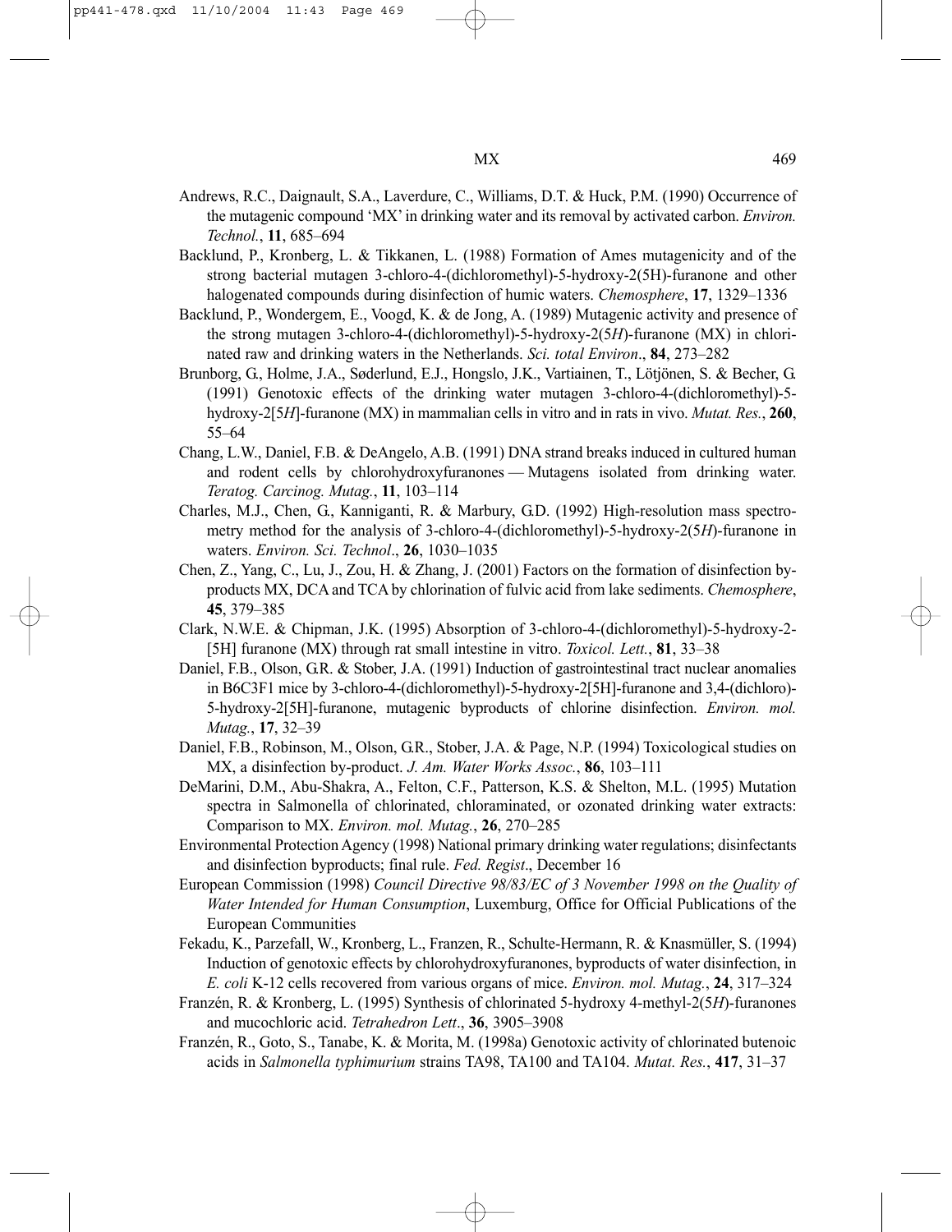- Franzén, R., Tanabe, K. & Morita, M. (1998b) Isolation of a MX–guanosine adduct formed at physiological conditions. *Chemosphere*, **36**, 2803–2808
- Furihata, C., Yamashita, M., Kinae, N. & Matsushima, T. (1992) Genotoxicity and cell proliferative activity of 3-chloro-4-(dichloromethyl)-5-hydroxy-2(5H)-furanone [MX] in rat glandular stomach. *Water Sci. Tech.*, **25**, 341–345
- Haataja, L., Vartiainen, T., Lampelo, S., Lötjönen, S. & Tuomisto, J. (1991) Binding of the strong bacterial mutagen, 3-chloro-4-(dichloromethyl)-5-hydroxy-2(5*H*)-furanone (MX) to bovine serum albumin. *Toxicol. Lett.*, **59**, 187–195
- Hakulinen, P., Kosma, V.-M. & Komulainen, H. (2002) Expression of p53 and p21 Ki-ras proteins in rat thyroid gland tumors induced by 3-chloro-4-(dichloromethyl)-5-hydroxy-2(*5H*)-furanone (MX). *Anticancer Res.*, **22**, 703–706
- Harrington-Brock, K., Doerr, C.L. & Moore, M.M. (1995) Mutagenicity and clastogenicity of 3 chloro-4-(dichloromethyl)-5-hydroxy-2(5H)-furanone (MX) in L5178Y/TK+/–-3.7.2C mouse lymphoma cells. *Mutat. Res.*, **348**, 105–110
- Health Canada (2003) *Summary of Guidelines for Canadian Drinking Water Quality*, Ottawa
- Heiskanen, K., Lindström-Seppä, P., Haataja, L., Vaittinen, S.-L., Vartiainen, T. & Komulainen, H. (1995) Altered enzyme activities of xenobiotic biotransformation in kidneys after subchronic administration of 3-chloro-4-(dichloromethyl)-5-hydroxy-2(5*H*)-furanone (MX) to rats. *Toxicology*, **100**, 121–128
- Hemming, J., Holmbom, B., Reunanen, M. & Kronberg, L. (1986) Determination of the strong mutagen 3-chloro-4-(dichloromethyl)-5-hydroxy-2(5H)-furanone in chlorinated drinking and humic waters. *Chemosphere*, **15**, 549–556
- Holmbom, B. (1990) Mutagenic compounds in chlorinated pulp bleaching waters and drinking waters. In: Vainio, H., Sorsa M. & McMichael, A.J., eds, *Complex Mixtures and Cancer Risk* (IARC Scientific Publications No. 104), Lyon, IARC*Press*, pp. 333–340
- Holmbom, B., Voss, R.H., Mortimer, R.D. & Wong, A. (1984) Fractionation, isolation, and characterization of Ames mutagenic compounds in kraft chlorination effluents. *Environ. Sci. Technol*., **18**, 333–337
- Holme, J.A., Haddeland, U., Haug, K. & Brunborg, G. (1999) DNA damage induced by the drinking water mutagen 3-chloro-4-(dichloromethyl)-5-hydroxy-2[5*H*]-furanone (MX) in mammalian cells in vitro and in mice. *Mutat. Res.*, **441**, 145–153
- Horth, H. (1990) Identification of mutagens in drinking water. *J. fr. Hydrol*., **21**, 135–145
- Horth, H., Fielding, M., Gibson, T., James, H.A. & Ross, H. (1989) *Identification of Mutagens in Drinking Water* (Water Research Centre Technical Report PRD 2038–M), Marlow, Water Research Centre Medmenham
- Hyttinen, J.M.T. & Jansson, K. (1995) PM2 DNA damage induced by 3-chloro-4-(dichloromethyl)- 5-hydroxy-2(5*H*)-furanone (MX). *Mutat. Res.*, **348**, 183–186
- Hyttinen, J.M.T., Niittykoski, M. & Jansson, K. (1995) Lack of uniformity in the mutational spectra of chlorohydroxyfuranones in *Salmonella typhimurium* strain TA100. *Mutagenesis*, **10**, 321–323
- Hyttinen, J.M.T., Myöhänen, S. & Jansson, K. (1996) Kinds of mutations induced by 3-chloro-4- (dichloromethyl)-5-hydroxy-2(5*H*)-furanone (MX) in the *hprt* gene of Chinese hamster ovary cells. *Carcinogenesis*, **17**, 1179–1181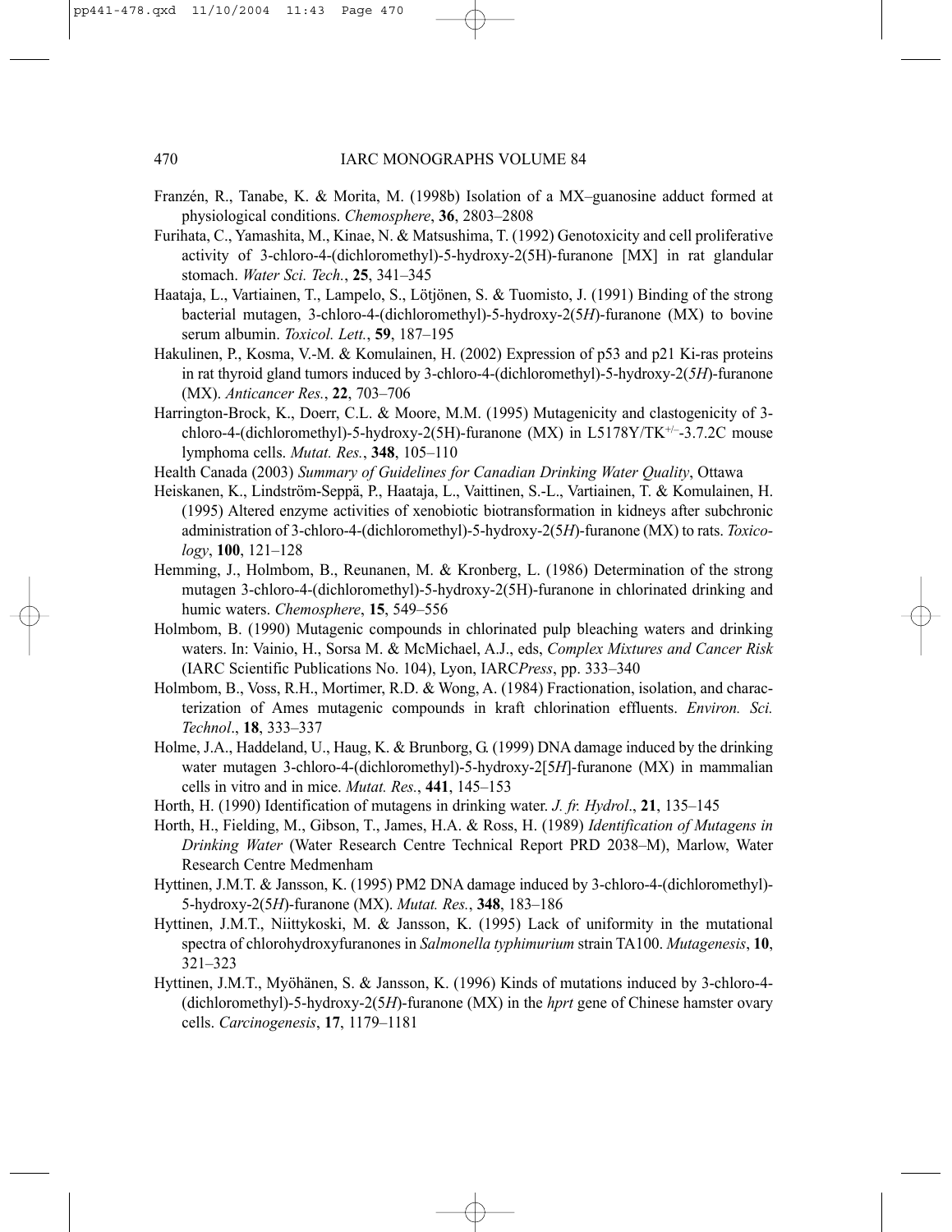- Ishiguro, Y., LaLonde, R.T., Dence, C.W. & Santodonato, J. (1987) Mutagenicity of chlorinatesubstituted furanones and their inactivation by reaction with nucleophiles. *Environ. Toxicol. Chem.*, **6**, 935–946
- Ishiguro, Y., Santodonato, J. & Neal, M.W. (1988) Mutagenic potency of chlorofuranones and related compounds in *Salmonella*. *Environ. mol. Mutag.*, **11**, 225–234
- Jansson, K. (1998) Lack of induction of micronuclei in bone marrow erythrocytes of rats exposed to 3-chloro-4-(dichloromethyl)-5-hydroxy-2(5*H*)-furanone (MX) for two years in a carcinogenicity bioassay. *Environ. mol. Mutag.*, **32**, 185–187
- Jansson, K. & Hyttinen, J.M.T. (1994) Induction of gene mutation in mammalian cells by 3-chloro-4-(dichloromethyl)-5-hydroxy-2(5*H*)-furanone (MX), a chlorine disinfection by-product in drinking water. *Mutat. Res.*, **322**, 129–132
- Jansson, K., Mäki-Paakkanen, J., Vaittinen, S.-L., Vartiainen, T., Komulainen, H. & Tuomisto, J. (1993) Cytogenetic effects of 3-chloro-4-(dichloromethyl)-5-hydroxy-2(5*H*)-furanone (MX) in rat peripheral lymphocytes in vitro and in vivo. *Mutat. Res.*, **229**, 25–28
- Jansson, K., Hyttinen, J.M.T., Niittykoski, M. & Mäki-Paakkanen, J. (1995) Mutagenicity in vitro of 3,4-dichloro-5-hydroxy-2(5*H*)-furanone (mucochloric acid), a chlorine disinfection byproduct in drinking water. *Environ. mol. Mutag.*, **25**, 284–287
- Kanniganti, R., Johnson, J.D., Ball, L.M. & Charles, M.J. (1992). Identification of compounds in mutagenic extracts of aqueous monochloraminated fulvic acid. *Environ. Sci. Technol.*, **26**, 1998–2004
- Kargalioglu, Y., McMillan, B., Minear, R.A. & Plewa, M.J. (2002) Analysis of the cytotoxicity and mutagenicity of drinking water disinfection by-products in *Salmonella typhimurium*. *Teratog. Carcinog. Mutag.*, **22**, 113–128
- Knasmüller, S., Zöhrer, E., Kronberg, L., Kundi, M., Franzén, R. & Schulte-Hermann, R. (1996) Mutational spectra of *Salmonella typhimurium* revertants induced by chlorohydroxyfuranones, byproducts of chlorine disinfection of drinking water. *Chem. Res. Toxicol.*, **9**, 374–381
- Komulainen, H., Vaittinen, S.-L., Vartiainen, T., Lötjönen, S., Paronen, P. & Tuomisto, J. (1992) Pharmacokinetics in rat of 3-chloro-4-(dichloromethyl)-5-hydroxy-2(5H)-furanone (MX), a drinking water mutagen, after a single dose. *Pharmacol. Toxicol.*, **70**, 424–428
- Komulainen, H., Huuskonen, H., Kosma, V.-M., Lötjönen, S. & Vartiainen, T. (1994) Toxic effects and excretion in urine of 3-chloro-4-(dichloromethyl)-5-hydroxy-2(5H)-furanone (MX) in the rat after a single oral dose. *Arch. Toxicol.*, **68**, 398–400
- Komulainen, H., Kosma, V.-M., Vaittinen, S.-L., Vartiainen, T., Kaliste-Korhonen, E., Lötjönen, S., Tuominen, R.K. & Tuomisto, J. (1997) Carcinogenicity of the drinking water mutagen 3-chloro-4-(dichloromethyl)-5-hydroxy-2(5*H*)-furanone in the rat. *J. natl Cancer Inst.*, **89**, 848–856
- Komulainen, H., Tuominen, R.K., Kosma, V.-M. & Huuskonen, H. (2000a) 3-Cloro-4-(dichloromethyl)-5-hydroxy-2(5H)-furanone (MX), a rat thyroid gland carcinogen, does not affect serum levels of TSH and thyroid hormones. *Environ. Toxicol. Pharmacol.*, **8**, 267–273
- Komulainen, H., Hakulinen, P., Servomaa, K., Makkonen, K., Vasara, R., Mäki-Paakkanen, J. & Kosma, V.-M. (2000b) No consistent pattern of mutations in *p53* and *ras* genes in liver tumors of rat treated with the drinking water mutagen 3-chloro-4-(dichloromethyl)-5-hydroxy-2(5*H*) furanone (MX). *Environ. mol. Mutag.*, **36**, 292–300
- Kronberg, L. (1999) Water treatment practice and the formation of genotoxic chlorohydroxyfuranones. *Water Sci. Technol*., **40**, 31–36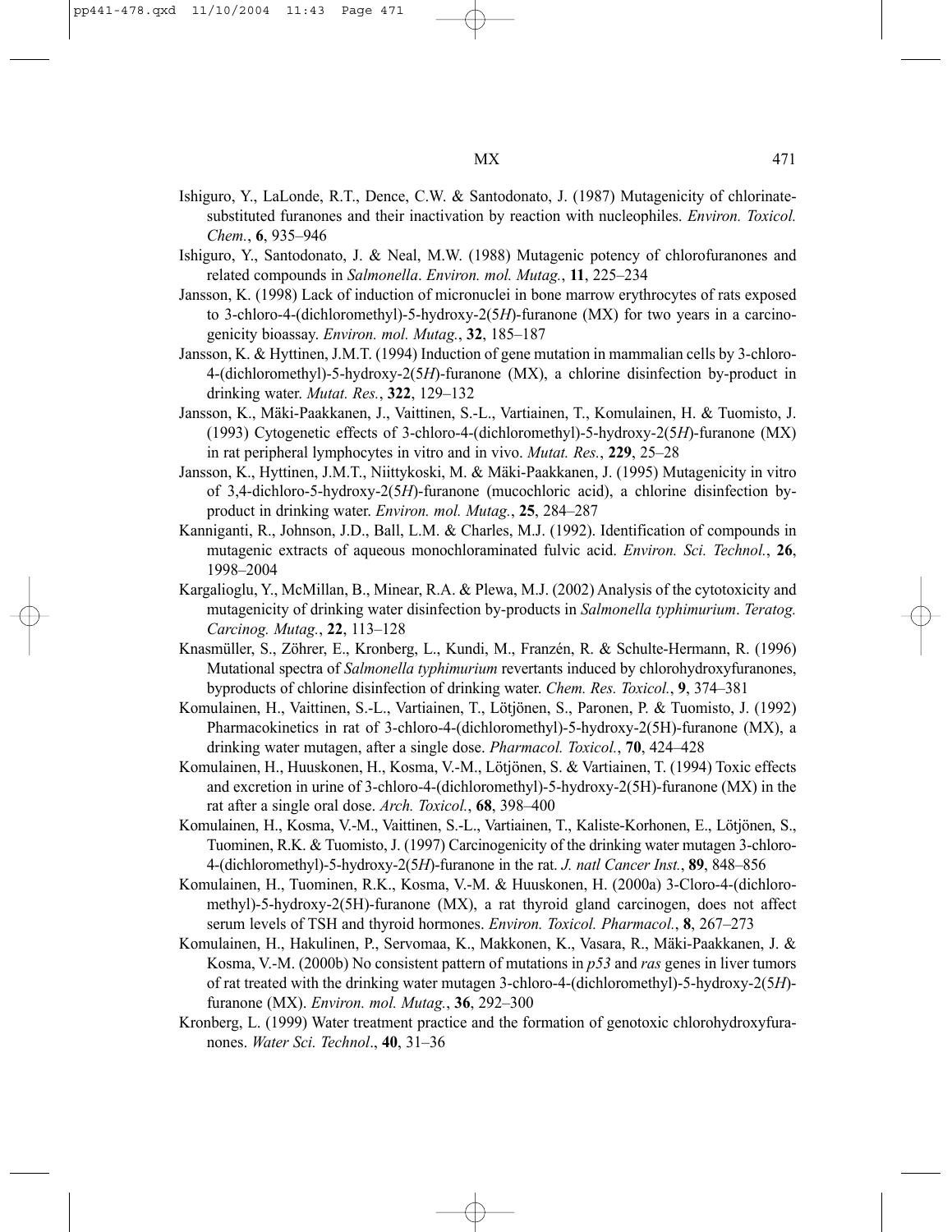- Kronberg, L. & Christman, R.F. (1989) Chemistry of mutagenic by-products of water chlorination. *Sci. total Environ.*, **81/82**, 219–230
- Kronberg, L. & Franzén, R. (1993) Determination of chlorinated furanones, hydroxyfuranones, and butenedioic acids in chlorine-treated water and in pulp bleaching liquor. *Environ. Sci. Technol*., **27**, 1811–1818
- Kronberg, L. & Vartiainen, T. (1988) Ames mutagenicity and concentration of the strong mutagen 3-chloro-4-(dichloromethyl)-5-hydroxy-2(5*H*)-furanone and of its geometric isomer *E*-2 chloro-3-(dichloromethyl)-4-oxo-butenoic acid in chlorine-treated tap waters. *Mutat. Res*., **206**, 177–182
- Kronberg, L., Christman, R.F., Singh, R. & Ball, L.M. (1991) Identification of oxidized and reduced forms of the strong bacterial mutagen (*Z*)-2-chloro-3-(dichloromethyl)-4-oxobutenoic acid (MX) in extracts of chlorine-treated water. *Environ. Sci. Technol.*, **25**, 99–104
- Laaksonen, M., Mäki-Paakkanen, J. & Komulainen, H. (2001) Enhancement of 3-methylcholanthrene-induced neoplastic transformation by 3-chloro-4-(dichloromethyl)-5-hydroxy-2(5*H*) furanone in the two-stage transformation assay in C3H 10T1/2 cells. *Arch. Toxicol.*, **75**, 613–617
- LaLonde, R.T. & Ramdayal, F. (1997) Mucochloric acid action on ΦX174 DNA: A comparison to other chlorine-substituted 2(5*H)*-furanones. *Chem. Res. Toxicol.*, **10**, 205–210
- LaLonde, R.T., Cook, G.P., Perakyla, H. & Dence, C.W. (1991a) Effect of mutagenicity of the stepwise removal of hydroxyl group and chlorine atoms from 3-chloro-4-(dichloromethyl)-5 hydroxy-2(5*H*)-furanone: 13C NMR chemical shifts as determinants of mutagenicity. *Chem. Res. Toxicol.*, **4**, 35–40
- LaLonde, R.T., Cook, G.P., Perakyla, H., Dence, C.W. & Babish, J.G. (1991b) Salmonella typhimu*rium* (TA100) mutagenicity of 3-chloro-4-(dichloromethyl)-5-hydroxy-2(5*H*)-furanone and its open- and closed-ring analogs. *Environ. mol. Mutag.*, **17**, 40–48
- LaLonde, R.T., Cook, G.P., Perakyla, H. & Bu, L. (1991c) Structure–activity relationships of bacterial mutagens related to 3-chloro-4-(dichloromethyl)-5-hydroxy-2(5*H*)-furanone: An emphasis on the effect of stepwise removal of chlorine from the dichloromethyl group. *Chem. Res. Toxicol.*, **4**, 540–545
- LaLonde, R.T., Bu, L., Henwood, A., Fiumano, J. & Zhang, L. (1997) Bromine-, chlorine-, and mixed halogen-substituted 4-methyl-2(5*H*)-furanones: Synthesis and mutagenic effects of halogen and hydroxyl group replacements. *Chem. Res. Toxicol.*, **10**, 1427–1436
- Le Curieux, F., Munter, T. & Kronberg, L. (1997) Identification of adenine adducts formed in reaction of calf thymus DNA with mutagenic chlorohydroxyfuranones found in drinking water. *Chem. Res. Toxicol.*, **10**, 1180–1185
- Le Curieux, F., Nesslany, F., Munter, T., Kronberg, L. & Marzin, D. (1999) Genotoxic activity of chlorohydroxyfuranones in the microscale micronucleus test on mouse lymphoma cells and the unscheduled DNA synthesis assay in rat hepatocytes. *Mutagenesis*, **14**, 457–462
- Mäki-Paakkanen, J. & Jansson, K. (1995) Cytogenetic effects in the peripheral lymphocytes and kidney cells of rats exposed to 3-chloro-4-(dichloromethyl)-5-hydroxy-2(5*H*)-furanone (MX) orally on three consecutive days. *Mutat. Res.*, **343**, 151–156
- Mäki-Paakkanen, J., Jansson, K. & Vartiainen, T. (1994) Induction of mutation, sister-chromatid exchanges, and chromosome aberrations by 3-chloro-4-(dichloromethyl)-5-hydroxy-2(5*H*) furanone in Chinese hamster ovary cells. *Mutat. Res.*, **310**, 117–123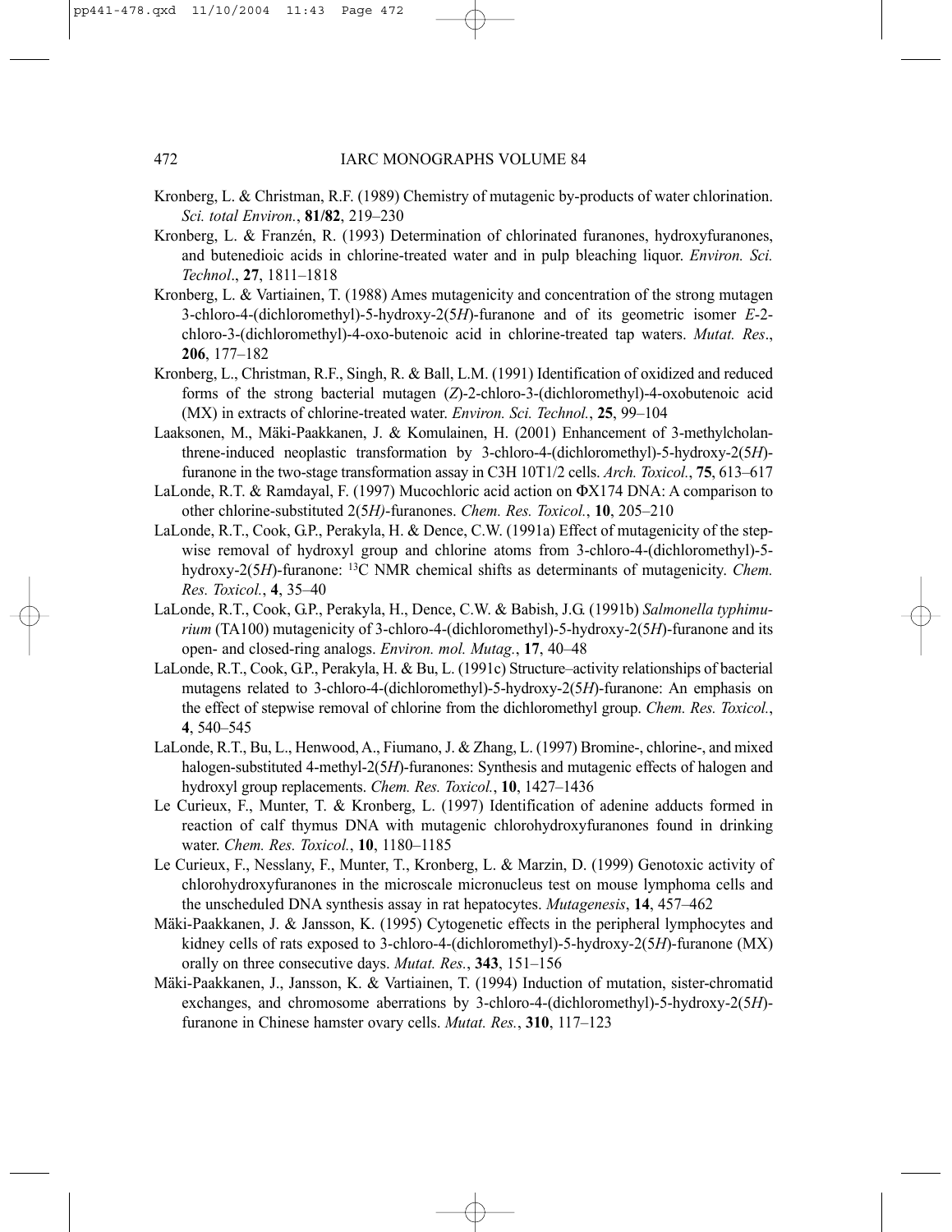- Mäki-Paakkanen, J., Laaksonen, M., Munter, T., Kronberg, L. & Komulainen, H. (2001) Comparable DNA and chromosome damage in Chinese hamster ovary cells by chlorohydroxyfuranones. *Environ. mol. Mutag.*, **38**, 297–305
- Marsteinstredet, U., Brunborg, G., Bjørås, M., Søderlund, E., Seeberg, E., Kronberg, L. & Holme, J.A. (1997a) DNA damage induced by 3-chloro-4-(dichloromethyl)-5-hydroxy-2[5*H*]-furanone (MX) in HL-60 cells and purified DNA in vitro. *Mutat. Res.*, **390**, 171–178
- Marsteinstredet, U., Wiger, R., Brunborg, G., Hongslo, J.K. & Holme, J.A. (1997b) Apoptosis in HL-60 cells induced by 3-chloro-4-(dichloromethyl)-5-hydroxy-2(5*H*)-furanone (MX). *Chem.-biol. Interact.*, **106**, 89–107
- Matsumura, H., Watanabe, M., Matsumoto, K. & Ohta, T. (1994) 3-Chloro-4-(dichloromethyl)-5 hydroxy-2(5*H*)-furanone (MX) induces gene mutations and inhibits metabolic cooperation in cultured Chinese hamster cells. *J. Toxicol. environ. Health*, **43**, 65–72
- Meier, J.R., Knohl, R.B., Coleman, W.E., Ringhand, H.P., Munch, J.W., Kaylor, W.H., Streicher, R.P. & Kopfler, F.C. (1987a) Studies on the potent bacterial mutagen, 3-chloro-4-(dichloromethyl)-5-hydroxy-2(5*H*)-furanone: Aqueous stability, XAD recovery and analytical determination in drinking water and in chlorinated humic acid solutions. *Mutat. Res.*, **189**, 363–373
- Meier, J.R., Blazak, W.F. & Knohl, R.B. (1987b) Mutagenic and clastogenic properties of 3 chloro-4-(dichloromethyl)-5-hydroxy-2 (5H)-furanone: A potent bacterial mutagen in drinking water. *Environ. mol. Mutag.*, **10**, 411–424
- Meier, J.R., Knohl, R.B., Merrick, B.A. & Smallwood, C.L. (1990) Importance of glutathione in the in vitro detoxification of 3-chloro-4-(dichloromethyl)-5-hydroxy-2(5H)-furanone, an important mutagenic by-product of water chlorination. In: Jolley, R.L., Condie, L.W., Johnson, J.D., Katz, S., Minear, R.A., Mattice, J.S. & Jacobs, V.A., eds, *Water Chlorination: Chemistry, Environmental Impact and Health Effects*, Vol. 6, Chelsea, Lewis Publishers, pp. 159–170
- Meier, J.R., Monarca, S., Patterson, K.S., Villarini, M., Daniel, F.B., Moretti, M. & Pasquini, R. (1996) Urine mutagenicity and biochemical effects of the drinking water mutagen, 3-chloro-4-(dichloromethyl)-5-hydroxy-2[5*H*]-furanone (MX), following repeated oral administration to mice and rats. *Toxicology*, **110**, 59–70
- Munter, T., Le Curieux, F., Sjöholm, R. & Kronberg, L. (1998) Reaction of the potent bacterial mutagen 3-chloro-4-(dichloromethyl)-5-hydroxy-2(5*H*)-furanone (MX) with 2′-deoxyadenosine and calf thymus DNA: Identification of fluorescent propenoformyl derivatives. *Chem. Res. Toxicol.*, **11**, 226–233
- Munter, T., Le Curieux, F., Sjöholm, R. & Kronberg, L. (1999) Identification of an ethenoformyl adduct formed in the reaction of the potent bacterial mutagen 3-chloro-4-(dichloromethyl)-5 hydroxy-2(5*H*)-furanone with guanosine. *Chem. Res. Toxicol.*, **12**, 46–52
- National Health and Medical Research Council and Agriculture and Resource Management Council of Australia and New Zealand (1996) *Australian Drinking Water Guidelines Summary*, Canberra
- Nawrocki, J., Andrzejewski, P., Kronberg, L. & Jelén, H. (1997) New derivatization method for the determination of 3-chloro-4-(dichloromethyl)-5-hydroxy-2(5H)-furanone in water. *J. Chromatogr.*, **A790**, 242–247
- Nawrocki, J., Andrzejewski, P., Jelén, H. & Wasowicz, E. (2001) Derivatization of the mutagen MX (3-chloro-4-(dichloromethyl)-5-hydroxy-2(5H)-furanone) with butyl alcohols prior to GC–MS analysis. *Water Res*., **35**, 1891–1896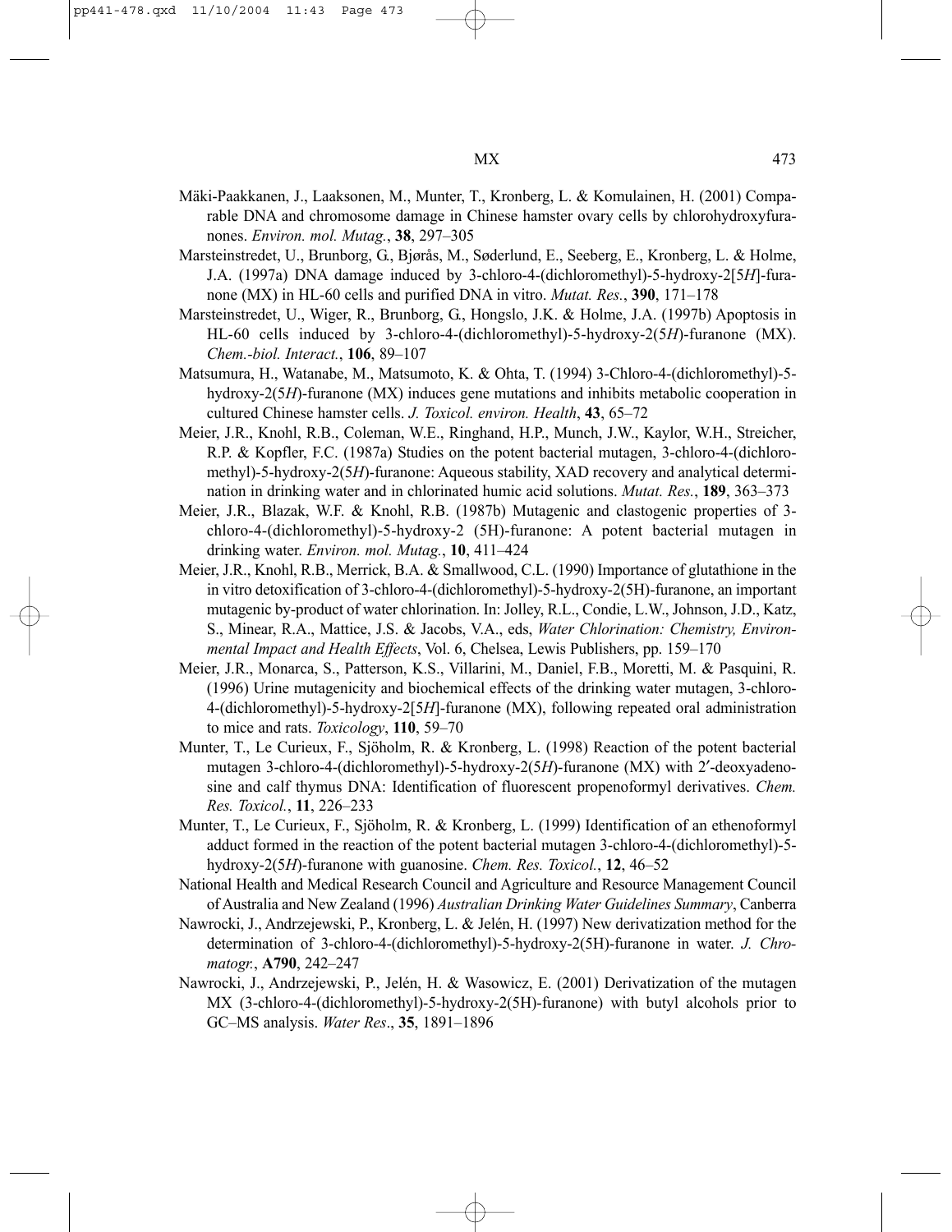- Nishikawa, A., Kinae, N., Furukawa, F., Mitsui, M., Enami, T., Hasegawa, T. & Takahashi, M. (1994) Enhancing effects of 3-chloro-4-(dichloromethyl)-5-hydroxy-2(5*H*)-furanone (MX) on cell proliferation and lipid peroxidation in the rat gastric mucosa. *Cancer Lett.*, **85**, 151–157
- Nishikawa, A., Furukawa, F., Lee, I.-S., Kasahara, K.-I., Tanakamaru, Z.-Y.,Nakamura, H., Miyauchi, M., Kinae, N. & Hirose, M. (1999) Promoting effects of 3-chloro-4-(dichloromethyl)-5-hydroxy-2(5*H*)-furanone on rat glandular stomach carcinogenesis initiated with *N*-methyl-*N*′-nitro-*N*nitrosoguanidine. *Cancer Res*., **59**, 2045–2049
- Nunn, J.W. & Chipman, J.K. (1994) Induction of DNA strand breaks by 3-chloro-4-(dichloromethyl)- 5-hydroxy-2(5H)-furanone and humic substances in relation to glutathione and calcium status in human white blood cells. *Mutat. Res.*, **341**, 133–140
- Nunn, J.W., Davies, J.E. & Chipman, J.K. (1997) Production of unscheduled DNA synthesis in rodent hepatocytes in vitro, but not in vivo, by 3-chloro-4-(dichloromethyl)-5-hydroxy-2[5*H*] furanone (MX). *Mutat. Res.*, **373**, 67–73
- Onstad, G.D. & Weinberg, H.S. (2001) Improvements in extraction of MX-analogues from drinking water. In: *Proceedings of the Water Quality Technology Conference*, Denver, CO, American Water Works Association, pp. 988–998
- Padmapriya, A.A., Just, G. & Lewis, N.G. (1985) Synthesis of 3-chloro-4-(dichloromethyl)-5 hydroxy-2(5*H*)-furanone, a potent mutagen. *Can. J. Chem*., **63**, 828–832
- Ringhand, H.P., Kaylor, W.H., Miller, R.G. & Kopfler, F.C. (1989) Synthesis of 3-14C-3-chloro-4- (dichloromethyl)-5-hydroxy-2(5H)-furanone and its use in a tissue distribution study in the rat. *Chemosphere*, **18**, 2229–2236
- Risto, L., Vartiainen, T. & Komulainen, H. (1993) Formation of methemoglobin by 3-chloro-4-(dichloromethyl)-5-hydroxy-2(5H)-furanone, MX, in rat erythrocytes in vitro. *Toxicol. Lett.*, **68**, 325–332
- Romero, J., Ventura, F., Caixach, J., Rivera, J. & Guerrero, R. (1997) Identification and quantification of the mutagenic compound 3-chloro-4-(dichloromethyl)-5-hydroxy-2(5H)-furanone (MX) in chlorine-treated water. *Bull. environ. Contam. Toxicol*., **59**, 715–722
- Sasaki, Y.F., Nishidate, E., Izumiyama, F., Watanabe-Akanuma, M., Kinae, N., Matsusaka, N. & Tsuda, S. (1997) Detection of in vivo genotoxicity of 3-chloro-4-(dichloromethyl)-5-hydroxy-2[5*H*]-furanone (MX) by the alkaline single cell gel electrophoresis (Comet) assay in multiple mouse organs. *Mutat. Res.*, **393**, 47–53
- Shaughnessy, D.T., Ohe, T., Landi, S., Warren, S.H., Richard, A.M., Munter, T., Franzén, R., Kronberg, L. & DeMarini, D.M. (2000) Mutation spectra of the drinking water mutagen 3 chloro-4-methyl-5-hydroxy-2(5*H)*-furanone (MCF) in Salmonella TA100 and TA104: Comparison to MX. *Environ. mol. Mutag.*, **35**, 106–113
- Sigma Chemical Co. (2002) *MSDS: 3-Chloro-4-(dichloromethyl)-5-hydroxy-2(5H)-furanone [Product No. C5710]*, St Louis, MO
- Sigma-Aldrich Co. (2002) *Biochemicals and Reagents for Life Science Research 2002–2003*, St Louis, MO, p. 492
- Simpson, K.L. & Hayes, K.P. (1998) Drinking water disinfection by-products. An Australian perspective. *Water Res.*, **32**, 1522–1528
- Steffensen, I.-L., Paulsen, J.E., Engeset, D., Kronberg, L. & Alexander, J. (1999) The drinking water chlorination by-products 3,4-dichloro-5-hydroxy-2[5*H*]-furanone (mucochloric acid) and 3-chloro-4-(dichloromethyl)-5-hydroxy-2[5*H*]-furanone do not induce preneoplastic or